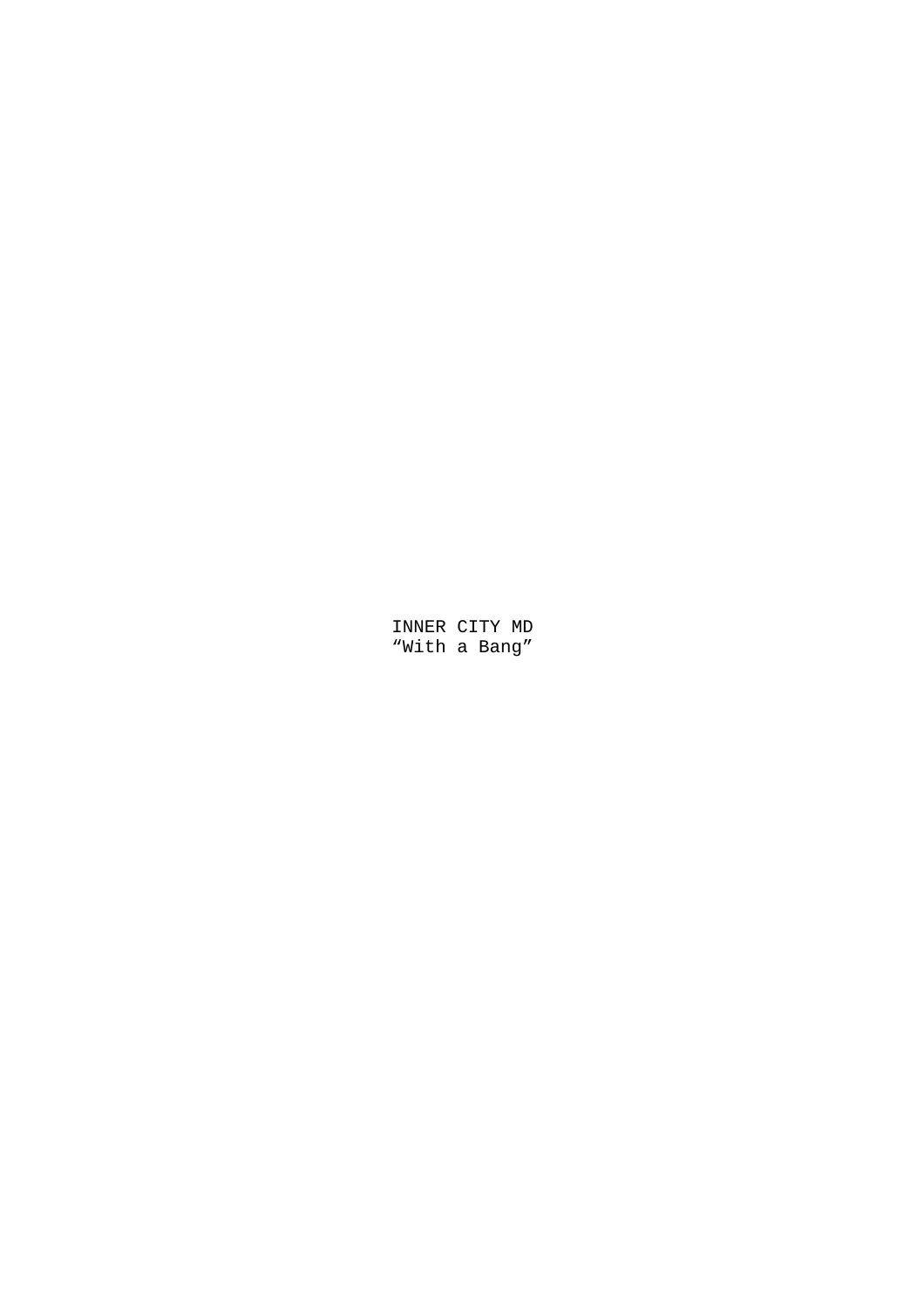#### INNERCITY MD

## "With a Bang"

#### TEASER

FADE IN:

EXT. MAIN STREET – DAY

A small, brown car sits in traffic on a busy street. After a moment, it pulls out of the line and turns down a twolane side street. The car speeds down the side street.

INT. CAR – DAY – TRAVELING

A MOM, 31, sits behind the wheel, looking ahead impatiently. She scans the area, lost, and glances in the rear-view mirror. In the back seat, a BOY, 6, plays with his Game Boy peacefully. She looks back to the road to see she has almost gone through a stop sign and slams on the brakes. The Game Boy drops. The boy unbuckles his seatbelt and reaches down to retrieve the console.

She watches him through the rear-view mirror.

MOM<sup>N</sup>

Hey. Put your seatbelt back on.

The boy sits back in his seat, still preoccupied with his game.

> MOM Did you hear me? I said put that seatbelt back on now.

**BOY** 

In a minute.

Her vision blurs slightly and she rubs her temple. She scrambles for medication in her purse with one hand. The bottle slips from her hands and rolls under the passenger seat.

She checks the rear-view mirror again. The boy still has not put his seatbelt back on.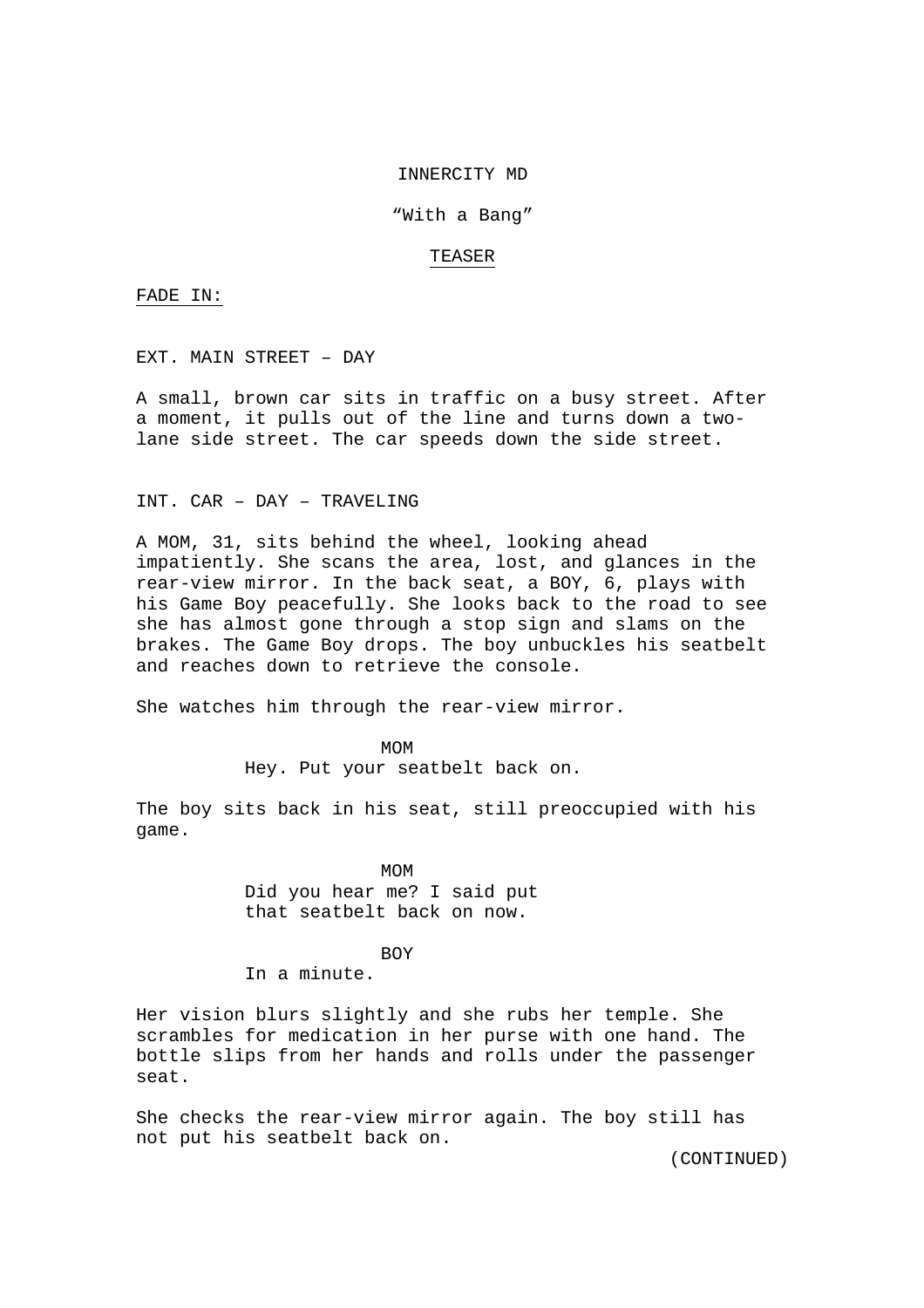MOM<sup>N</sup> Put your seatbelt on. Now!

**BOY** 

In a minute.

Mom glances at the clock and curses under her breath.

 MOM I don't have time for this today! We're already late because of you… I can't afford another ticket cuz you can't put on your seatbelt.

Mom looks in the rear-view mirror again to see that he still has not put on the seatbelt.

MOM<sup>N</sup> Damn it, Isaiah!

Mom unbuckles her seatbelt and reaches into the back seat, her foot still on the gas pedal. She grabs the Game Boy from his hands. It drops it onto the seat. The boy quickly puts his seat belt on, before reaching down to grab the console again.

Mom faces the front as her vision blurs again. She runs a stop sign.

MOM'S P.O.V. – APPROACHING CAR

Her eyes refocus and she realizes she is in the middle of the intersection. She looks to the left as a car approaches full speed. The CAR SMASHES into hers.

EXT. SIDE STREET - DAY

Mom lies, bleeding, on the road in front of the car. She appears to be looking up at someone. The boy approaches his mom in shock. The Game Boy falls from his hand and crashes on the pavement.

FADE OUT.

END TEASER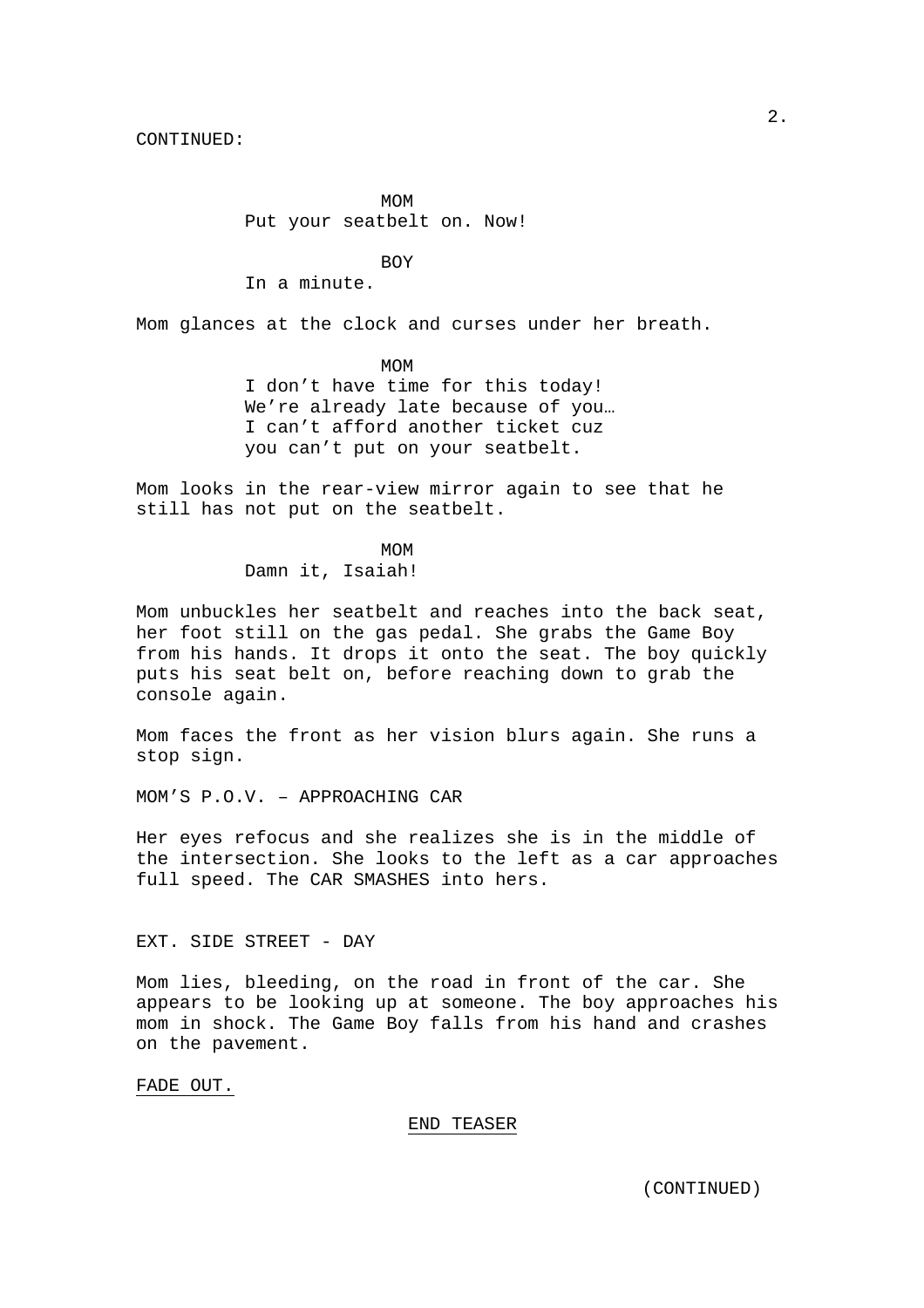## ACT ONE

INT. ABBEY'S APARTMENT - NIGHT

A brief tour of a rundown apartment: cracked walls, boarded up windows, a loud fridge, rattling pipes, boxes everywhere. We hear an unidentified SQUISHING SOUND from the bathroom.

We enter the bathroom to find ABBEY, 32, a well-dressed man, plunging his toilet vigorously. He gives a few sharp thrusts. The plunger handle snaps in half.

Defeated, he wipes sweat from his forehead and exits the washroom. We hear PIPES BANGING loudly in the apartment.

He moves to the partially-boarded up window. Outside, he sees a few YOUNG MEN FREESTYLING on a stoop. A car BLARING MUSIC approaches the men. One of the men gets up from the stoop and approaches the car with a small package and leans into it. Further off a woman stands on the corner, smoking.

Abbey clutches his side suddenly. He looks to a pile of empty wrappers on his kitchen nook regretfully and glances outside as the light on the sign of a fast food restaurant turns off. He quickly scans the apartment, spotting a large jar. He grabs the jar and then spots the bucket catching the water from a leak on the ceiling. After a moment of contemplation, he shakes his head and sets it down.

Another urgent rumbling in the intestines sends him speed walking to his front door.

INT. HALLWAY – NIGHT

He enters the hall and looks a few doors before opting for the apartment beside him.

INT. TONYA'S APARTMENT – NIGHT

TONYA, 35, a heavy set, busty woman, dozes on her couch in front of a small TV. She is awakened suddenly by a knock at the door and looks at the clock. She grabs a bat from beside the couch and approaches the door cautiously.

3.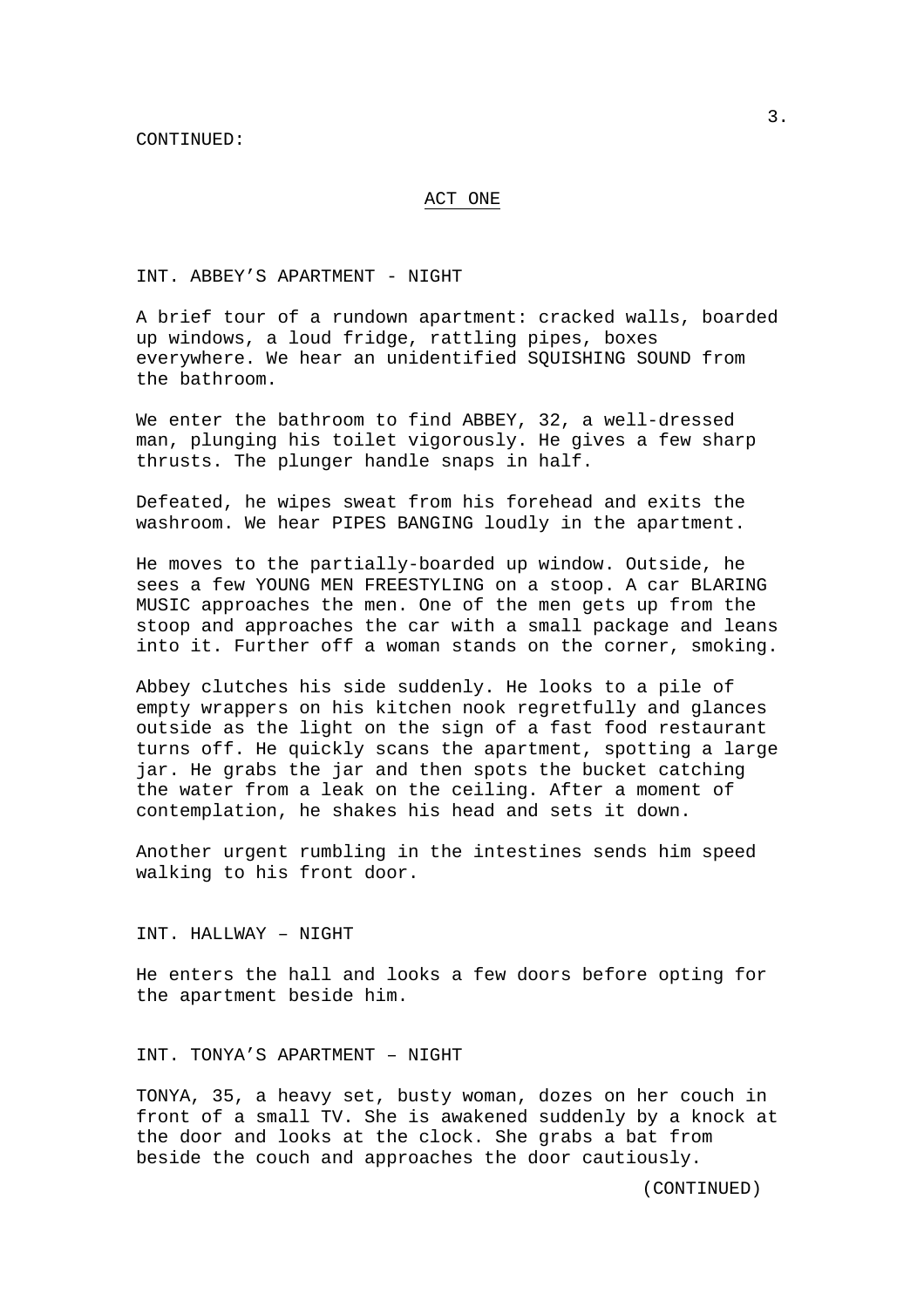TONYA (faking a deep voice) Yes?

INT. APARTMENT HALLWAY – NIGHT

Three serious-looking thugs in dark clothing enter the building. THUG #1, 35, has a visible scar on his left cheek. He sees Abbey and quickly closes his jacket.

#### ABBEY

It's John Abbey. I just moved in next door, 1G. Sorry to knock this late, but I've got a bit of a… situation. Could I use your bathroom?

Abbey watches as the thugs approach. He smiles politely.

 TONYA It's one thirty in the morning. How do I know you not an ax murderer?

They walk past. Thug #1 bumps him deliberately.

THUG #1

Excuse you.

They snicker and approach the door across the hall. Abbey turns back to Tonya's door.

> ABBEY I promise you I'm not an ax–

### TONYA

 (overlaps) You say you live next door? (pause) Alright then, bring me what's in the top left cupboard in the kitchen.

4.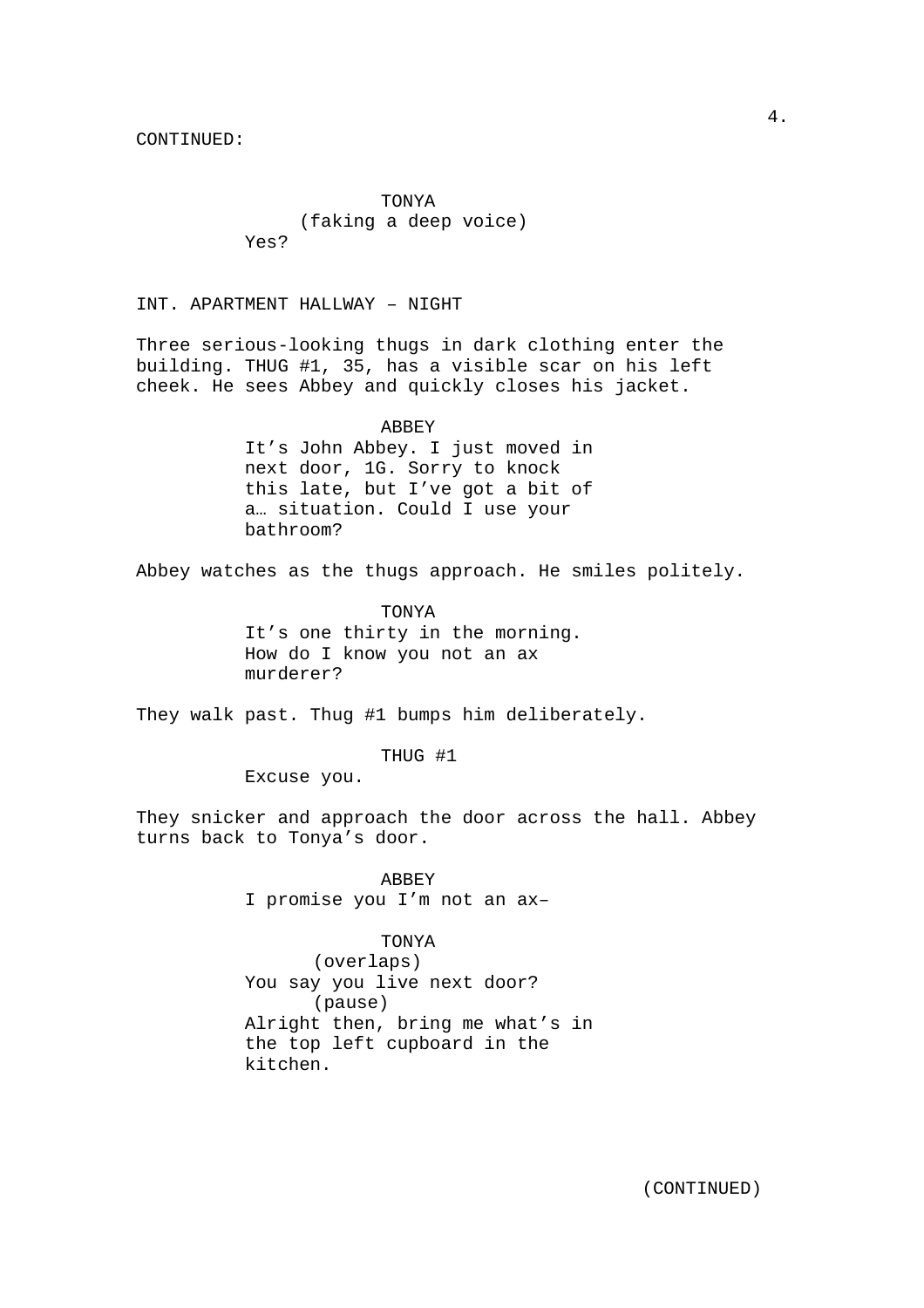INT. TONYA'S APARTMENT – NIGHT

Tonya watches through the peephole as Abbey disappears. She lights a cigarette. He returns a minute later, blender in hand.

> ABBEY There's only a blender. (examining it) Think it's broken.

He holds it up to the peephole.

 TONYA Oooh… I knew she had it! Tell me how you gonna leave someone's place with a blender.

Abbey hunches over in pain.

 ABBEY Look, this is an emergency. Can I please use your bathroom?

Tonya opens the door clutching the bat. She gives Abbey the once over and steps aside.

TONYA

First door on the left.

**ABBEY** 

Thanks.

Abbey rushes past her and into the bathroom. She flops back on the couch and grabs the remote, focusing once again on the TV.

#### TONYA

 (calling after him) Don't use too much TP! Four squares or less… that's the rule.

The TOILET FLUSHES.

 TONYA (CONT'D) (mumbling) Ain't gonna plug my toilet up with your…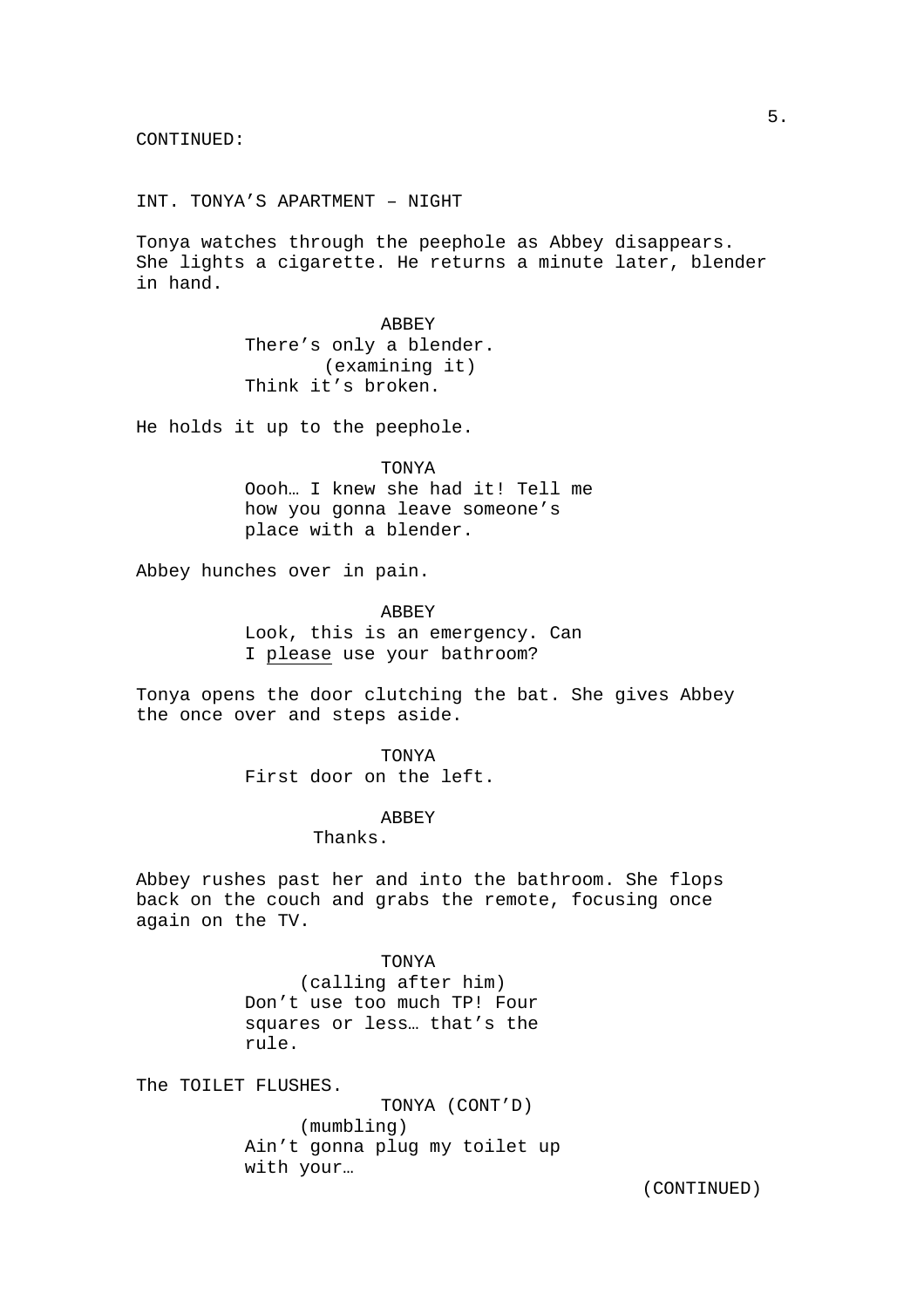She trails off as Abbey exits the bathroom. He approaches her on the couch. She doesn't look up.

> ABBEY That was close… thanks a lot. Sorry, I didn't get your name.

She continues to stare at the TV. Abbey turns and starts for the door.

> TONYA Is there a blow dryer in your apartment?

**ABBEY** Blue with a red tip?

Tonya shakes her head, annoyed.

 TONYA I swear that girl's a kleptomaniac.

 ABBEY I can get it for you.

Tonya continues to stare at the TV. She waves him off with one hand.

> TONYA I'll come by tomorrow… sure there's a bunch more of my stuff in there.

 ABBEY Sounds good. Thanks again.

Abbey reaches for the doorknob. He stops suddenly, grabbing his stomach. She turns around and stares at him, knowingly. He gives an apologetic smile and rushes back to the bathroom.

INT. SHAWN'S APARTMENT – NIGHT

SHAWN, 24, an addict, awakens to the nozzle of a gun pressed firmly against his temple by Thug #1. Thug #1 sits on the bed beside Shawn.

6.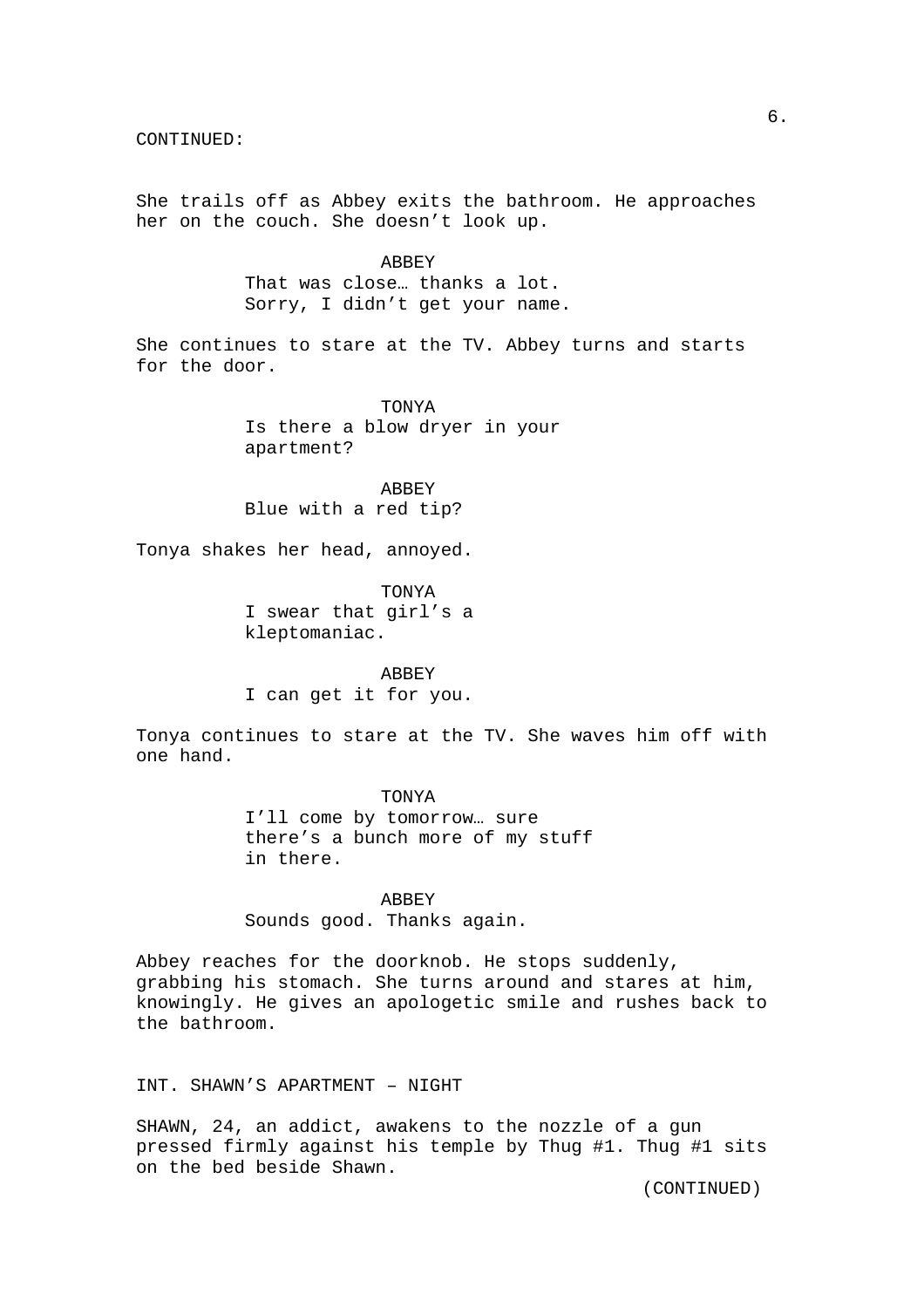**SHAWN** Please don't… don't.

Thug #2 looks around the messy apartment. Thug #3 rifles through Shawn's drawers, pocketing the occasional item.

> THUG #1 You don't seem to be answering your phone, so I thought I'd visit. Do you have it?

 SHAWN No … not yet. I need more time.

 THUG #1 I'm afraid that's the one thing you don't have.

He cocks the hammer of the gun. Shawn recoils against his headboard.

> SHAWN (desperate) No. I can get it. I just need one more day. Please. One day.

Shawn shivers. Thug #1 gives Shawn a sympathetic smile.

 THUG #1 Okay… I'm not a monster.

He hits Shawn across his face with the end of the gun.

 THUG #1 But I do take it personally when people don't answer my calls.

Thug #1 pats Shawn's head and stands. Shawn looks away. Thug #1 smiles and signals the other thugs to leave.

> THUG #1 You have til ten tomorrow. Last chance. Sleep tight.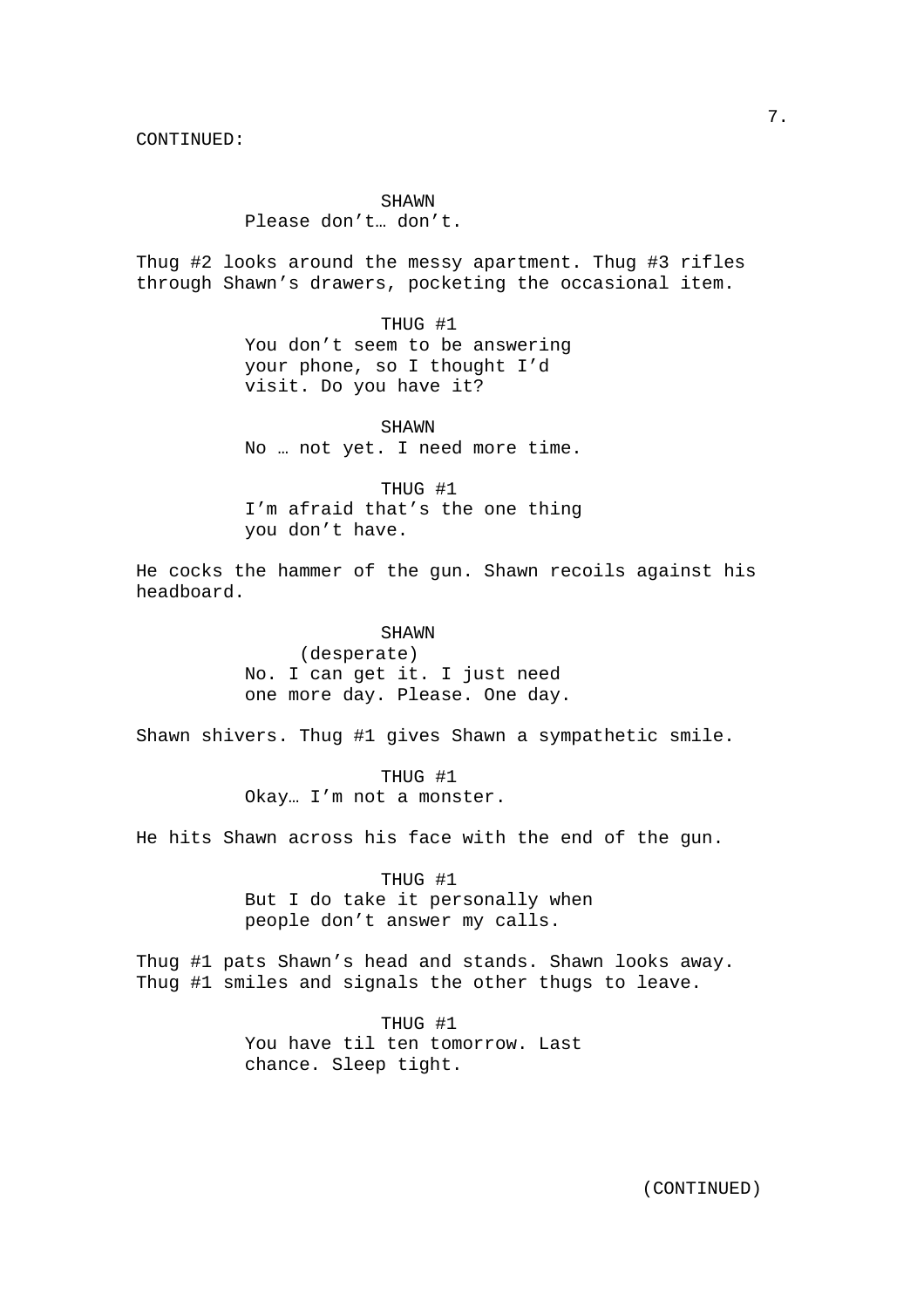INT. ABBEY'S APARTMENT/BATHROOM - NIGHT

Abbey is back plunging away with the broken plunger.

## ABBEY

Come on…

Abbey tries to flush again, without success.

## ABBEY

Damn it!!!

Defeated once again, he drops the plunger and washes up.

INT. ABBEY'S APARTMENT/LIVING AREA - NIGHT

He enters and begins to unpack a box. After retrieving a few items, he removes a framed photo of him and older man carefully. He wipes it off.

INT. ABBEY'S CAR – DAY – TRAVELING (FLASHBACK)

Abbey pulls out from a parking lot in an expensive car. A BEAUTIFUL WOMAN accompanies him in the passenger seat. He turns down a side street.

His phone rings. He cringes and picks it up.

 ABBEY (into phone) Dr. Abbey.

 ABBEY SR. (V.O.) Dr. Abbey. How goes it?

# ABBEY (into phone)

It goes.

The woman pulls down the mirror and applies make up to her already made up face.

> ABBEY SR. (V.O.) How's business? Still doing the Abbey name proud?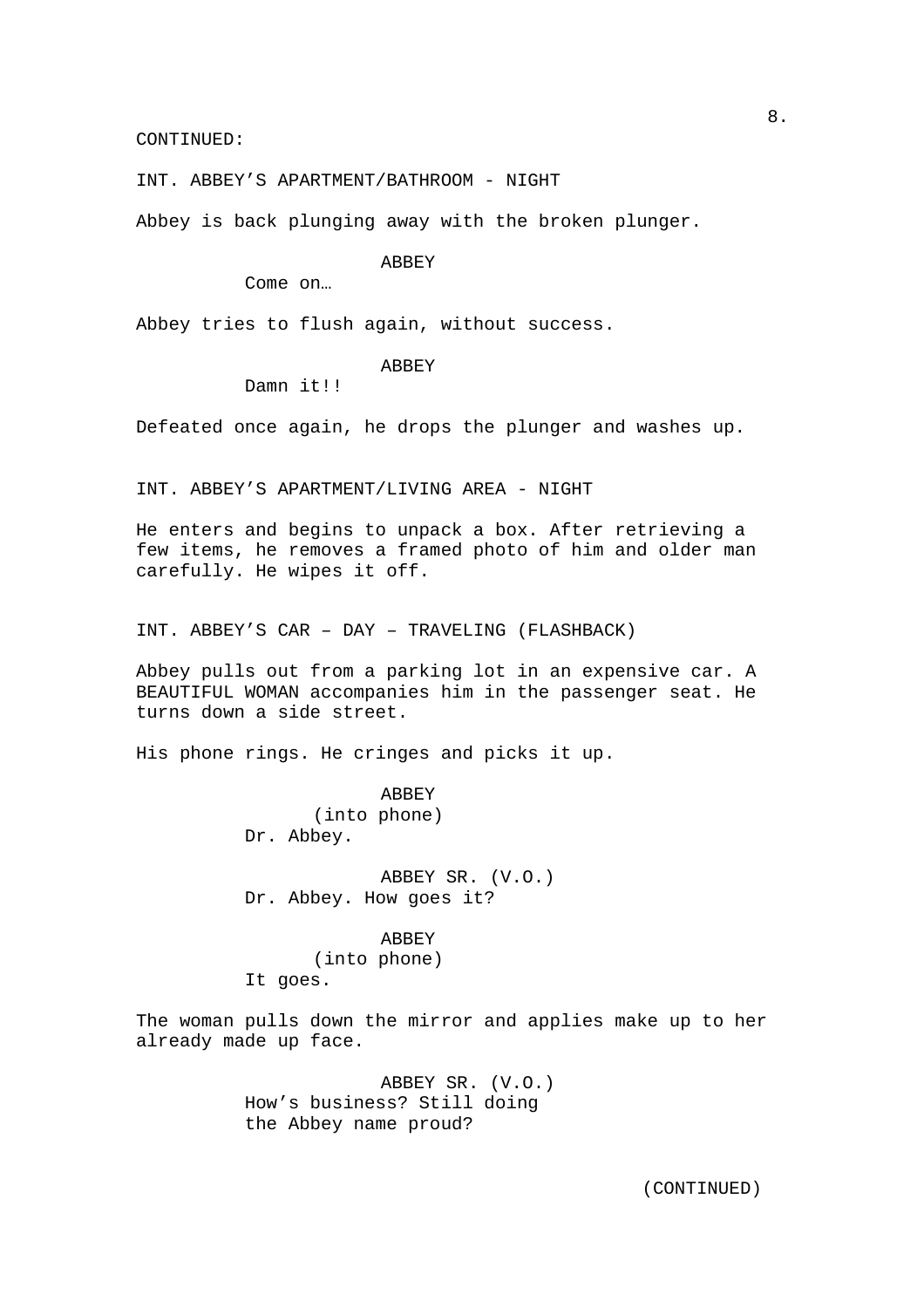ABBEY (flat, into phone) Trying… our numbers should triple this year, between Collagen and Botox.

A VOLUPTUOUS WOMAN, 45, scantily clad, scurries past the car daintily. She trips in her heels.

> ABBEY (into phone) Speaking of… here comes our number one client.

Abbey watches as the woman enters the spa.

 ABBEY SR. Ah, Mrs. Rosen. Keep it up son. You'll be retired by forty.

Abbey's passenger kisses him on the cheek and exits. He watches as she enters the spa.

> ABBEY Yeah, pop. Gotta run.

He pulls off from the curb.

INT. ABBEY'S APARTMENT - NIGHT

A knock at Abbey's door interrupts the daydream. He puts down the photo and goes to answer it. He looks through the peephole quickly before opening the door.

EXT. MAN'S HOUSE – NIGHT

The door to a modest home opens. A shaken up Shawn stands outside looking in with pleading eyes.

INT. ABBEY'S APARTMENT/LIVING AREA - NIGHT

Tonya brushes past Abbey and goes to the bathroom.

9.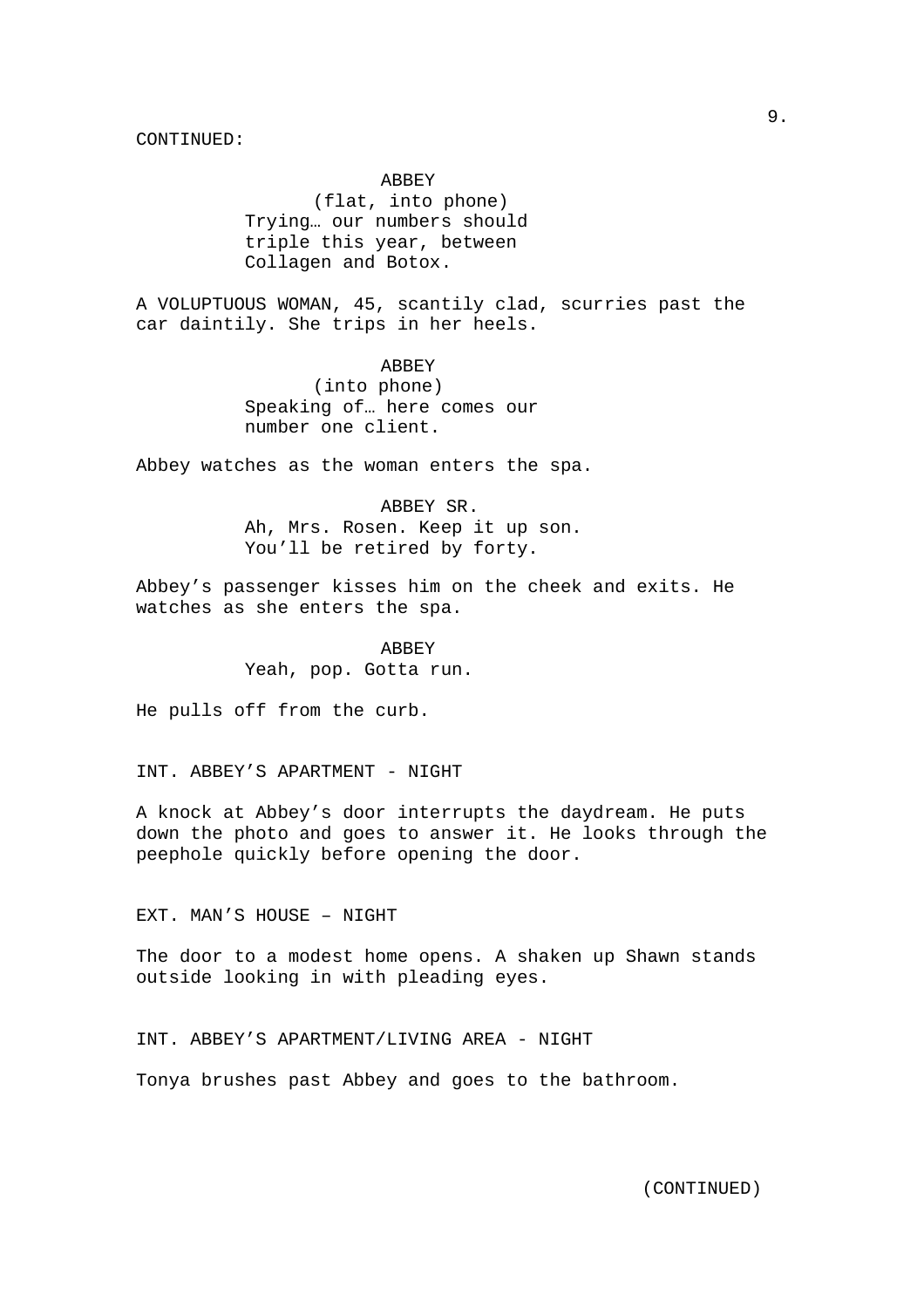## INT. ABBEY'S APARTMENT/BATHROOM – NIGHT

 TONYA You're plunging all wrong. I can hear it from my apartment (motioning for the plunger) Give it here.

Abbey enters and hands her the broken plunger. She frowns at it, shakes her head and begins plunging.

## TONYA

Never open the door for no one at night. Never leave food open outside of the fridge unless you want six-legged pets. Don't plug two things into the same outlet unless you like blown fuses. And I saw those Chicken Blaster wrappers from Chiloos.

She motions to the nook.

 ABBEY Let me guess… don't eat there.

#### TONYA

Oh, you can eat there. Just not the Chicken Blaster. Unless you want… well…

She points to his gut. Abbey smiles, embarrassed.

 ABBEY You don't have to do this.

### TONYA

I do have to do this. Why? Cuz so long as you keep plunging the way you're plunging I can't watch Judge Judy in peace.

He leans against the sink awkwardly as she plunges. She glances over at his medicine bag.

> TONYA You some kind of doctor?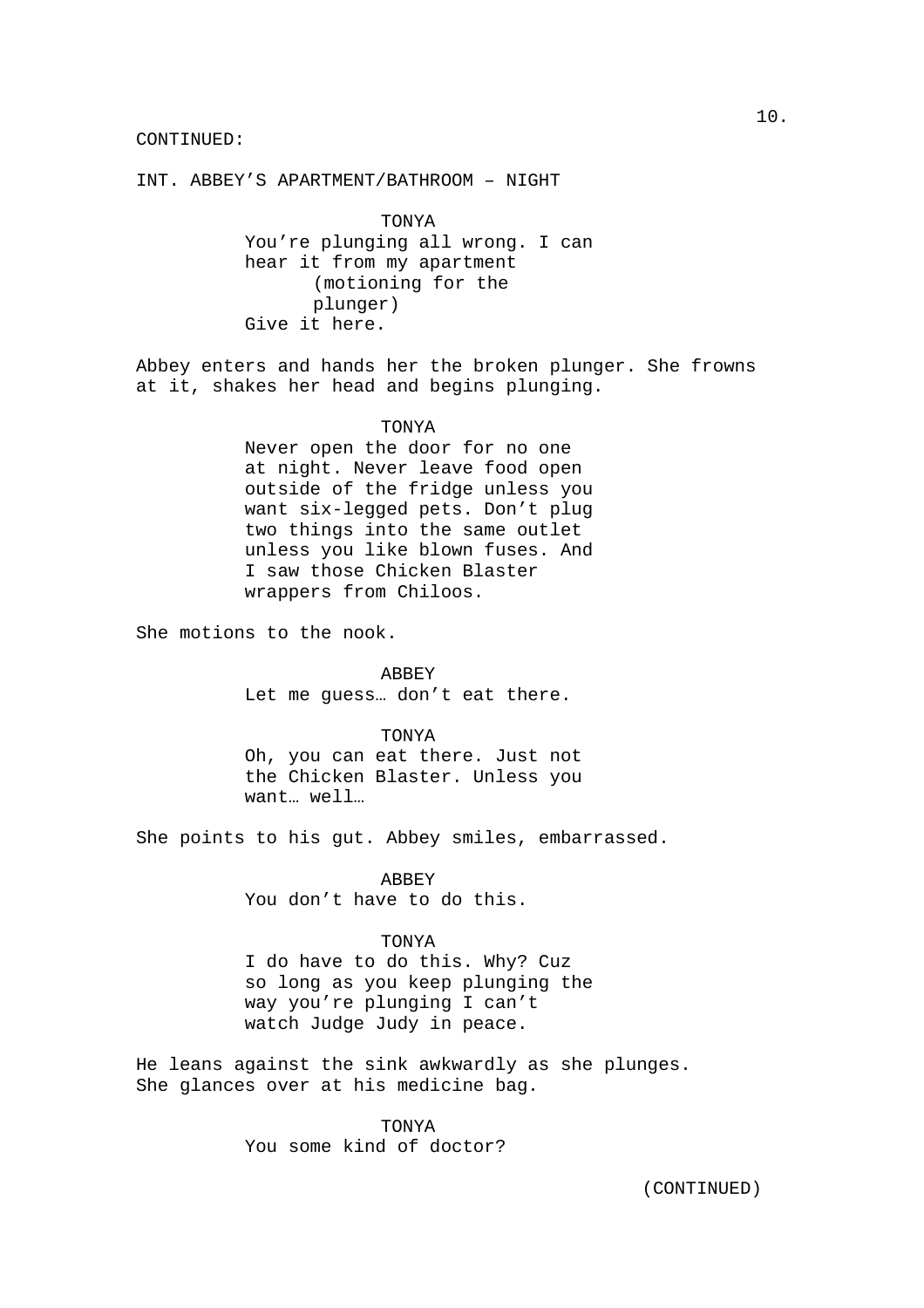ABBEY I was a plastic surgeon.

She snorts. Tonya cups her bosom.

 TONYA Plastic surgeon huh? Can you give me breast implants?

Abbey chuckles. She goes back to plunging.

 TONYA Where you from?

 ABBEY Uptown. I'm taking over St. Luke's clinic tomorrow.

Tonya looks at him.

 TONYA Have you been to St. Luke's?

ABBEY

Once.

 TONYA Heh. I might leave that fancy watch at home if I was you.

Abbey looks down at his watch and begins to play with it.

INT. ABBEY'S OLD CONDO – DAY (FLASHBACK)

Abbey sits in front of a half-eaten cake, iced with the words 'To the Finest Plastic Surgeon'. Friends and family are gathered around. ABBEY'S DAD, 57, a well-groomed, successful looking man hands him a box, then moves back to ABBEY'S MOM, 55, an attractive, sophisticated woman. Abbey opens the box, revealing an expensive Rolex watch. Dad places his hands on Abbey's shoulders. Abbey smiles and admires the watch quietly.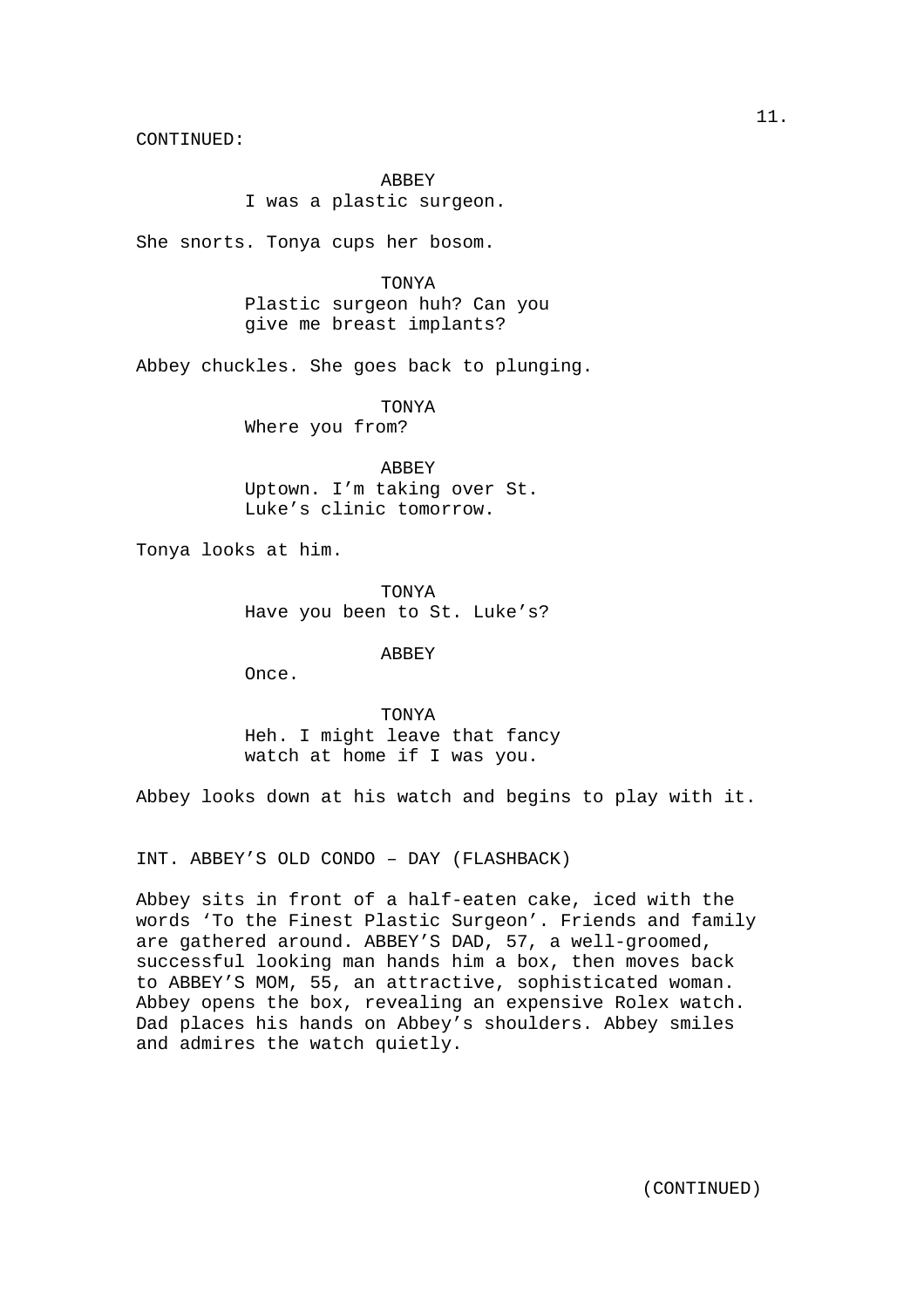INT. ABBEY'S APARTMENT/BATHROOM - NIGHT

Abbey continues to study it.

## **ABBEY**

It was a gift.

Tonya tries to flush without success.

TONYA

 (serious) So what's your story?

 ABBEY What do you mean?

She gives him a knowing look and continues plunging.

 TONYA No one moves here from uptown by choice.

He chews on the question.

ABBEY

Have you ever felt like your life was missing something?

## TONYA

Honey, I got an ex husband, two kids and three jobs. I got a laundry list of things I wish was missing from my life.

Abbey laughs and takes some toiletries out of a box.

#### **ABBEY**

I went to med school to save lives. Never thought I'd end up fixing people's insecurities for a living.

He places them in the mirror cabinet.

#### TONYA

And so you decided to come to a place where people's needs are a bit more… basic.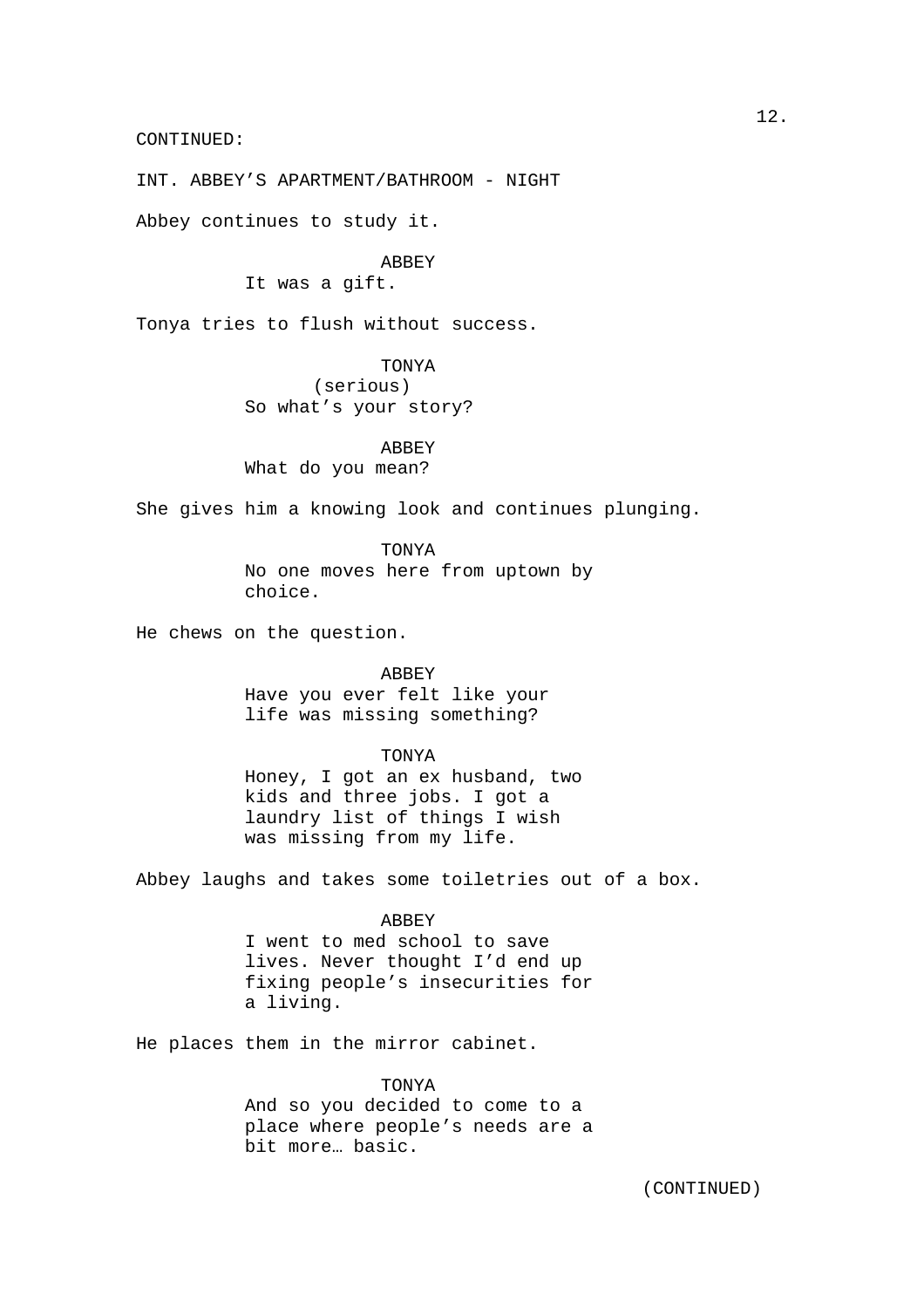ABBEY

Yeah, kind of.

TONYA But then there is plenty of clinics uptown…

Abbey stops packing the cabinet and nods.

 ABBEY I guess I feel I can make a difference here.

She looks at him, unsatisfied.

**ABBEY** I'm also escaping a past as an ax murderer.

She shakes her head and continues plunging.

 TONYA What you do is your business. (beat) I've lived here all my life. Ain't nobody here looking for no hero.

**ABBEY**  (slightly defensive) This isn't about recognition.

#### TONYA

Only reason St. Luke's hasn't been shut down is because no one cares enough to shut it down. Every few months a new doctor takes it over. Soon after they run to something a little more… comfortable.

A cockroach appears from the sink and scurries past Abbey. He jumps up and grabs a magazine trying unsuccessfully to squash it. Tonya lifts her foot and crushes it, almost instinctively.

> ABBEY I've done comfortable. It doesn't make you happy.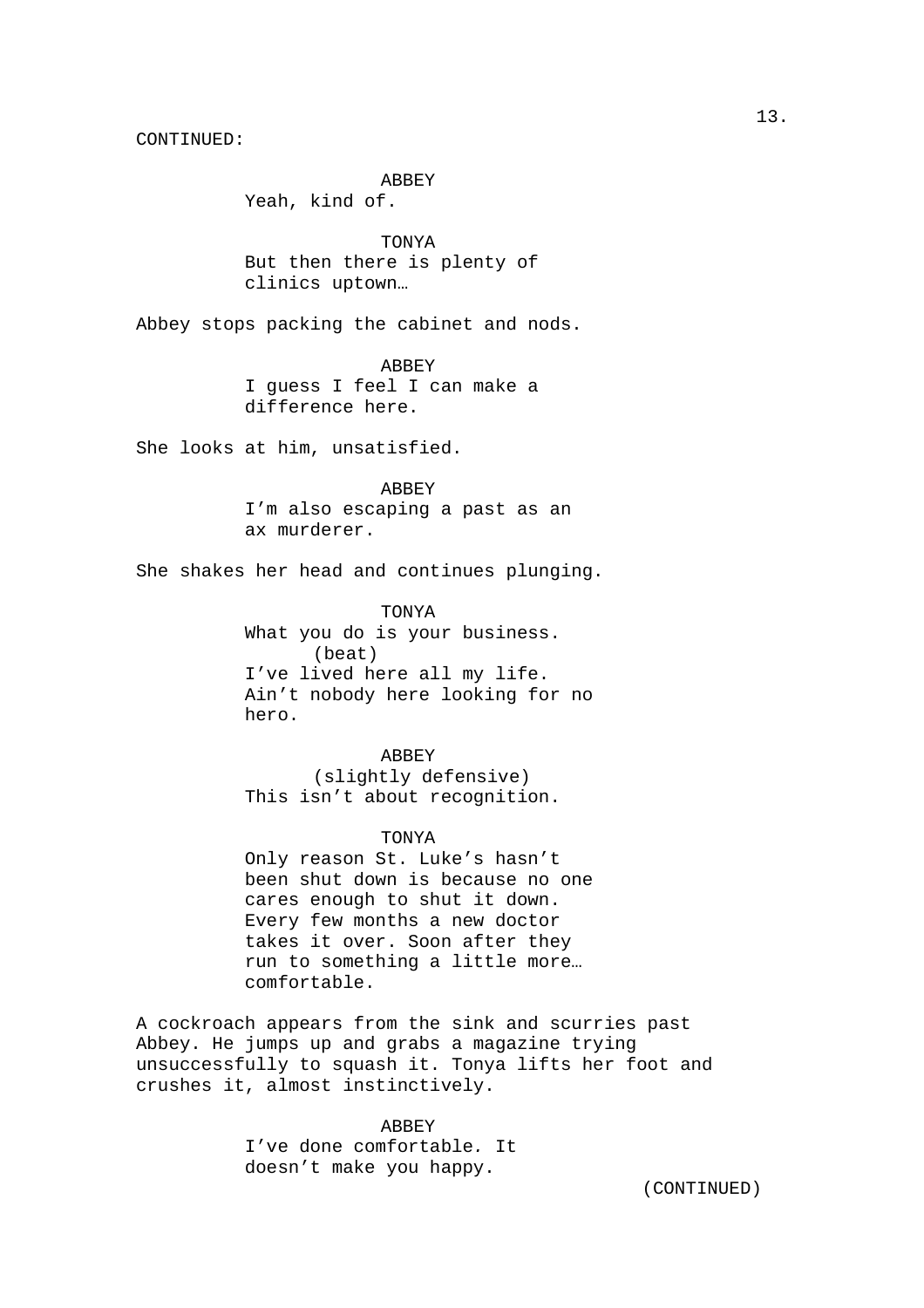He grabs a tissue and picks up the cockroach carcass.

## TONYA (agitated) Neither does watching people around you struggle every day of their lives and still die with nothing.

Tonya gives a final hard push on the plunger. She flushes the toilet, which is now free flowing.

> TONYA Why are you here?

He smiles at her.

 ABBEY The same reason you're in here right now, I'd say.

 TONYA I'm here because your lack of plunging skills was interrupting-

ABBEY

Judge Judy, I know. I also know I had stopped plunging ten minutes before you came by.

She smiles, caught in her fib and retrieves her dryer from the open cabinet. Abbey follows her to the door.

ABBEY

I owe you big time…

TONYA

Tonya. I'll cash in some other time. Good luck tomorrow.

Abbey closes the door behind her and takes another look around at the apartment full of boxes. He begins to unpack, retrieving a small box. He opens it and takes out an engagement ring.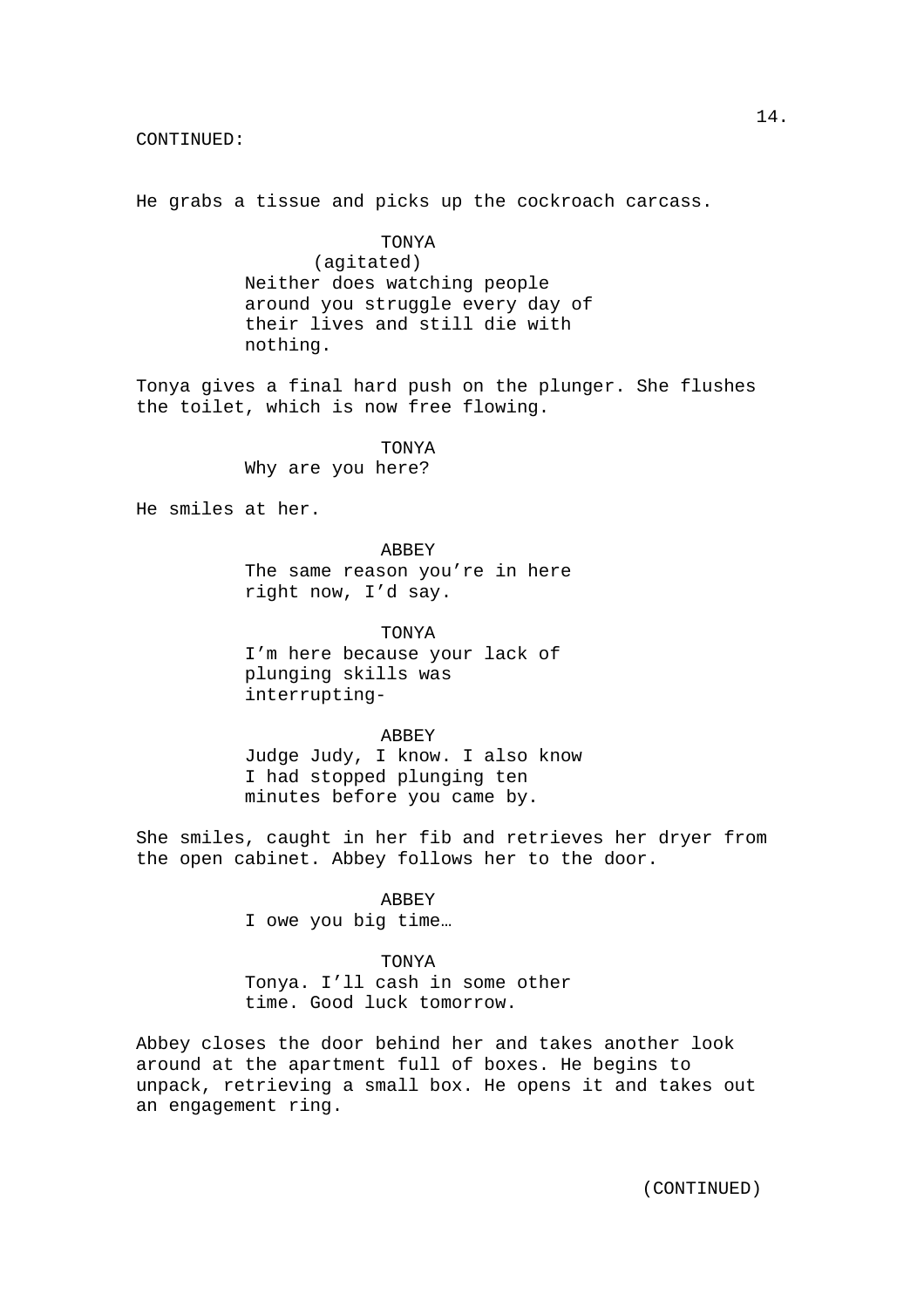INT. ABBEY'S OLD CONDO – NIGHT (FLASHBACK)

Abbey sits facing an emotional FRANCESCA, 29, the beautiful woman from the car. Her hand plays with an engagement ring, sliding it around on her finger furiously.

#### FRANCESCA

This is ridiculous! You're just gonna give all of this up? For what? What's the point?

He looks at the floor. She looks at him with contempt and removes the ring.

## FRANCESCA

I'm not coming with you.

She places the ring on the table, grabs her bag and exits. Abbey watches in silence.

## INT. ABBEY'S APARTMENT/LIVING AREA - NIGHT

Abbey clutches the ring for a moment, before placing the ring back in its box. He takes a final look around before grabbing a blanket and plopping onto the leather couch. He sets his alarm and has a moment of peace before the PIPES BANG EVEN LOUDER and the BUSY STREET SOUNDS of the street fill the apartment.

## END ACT ONE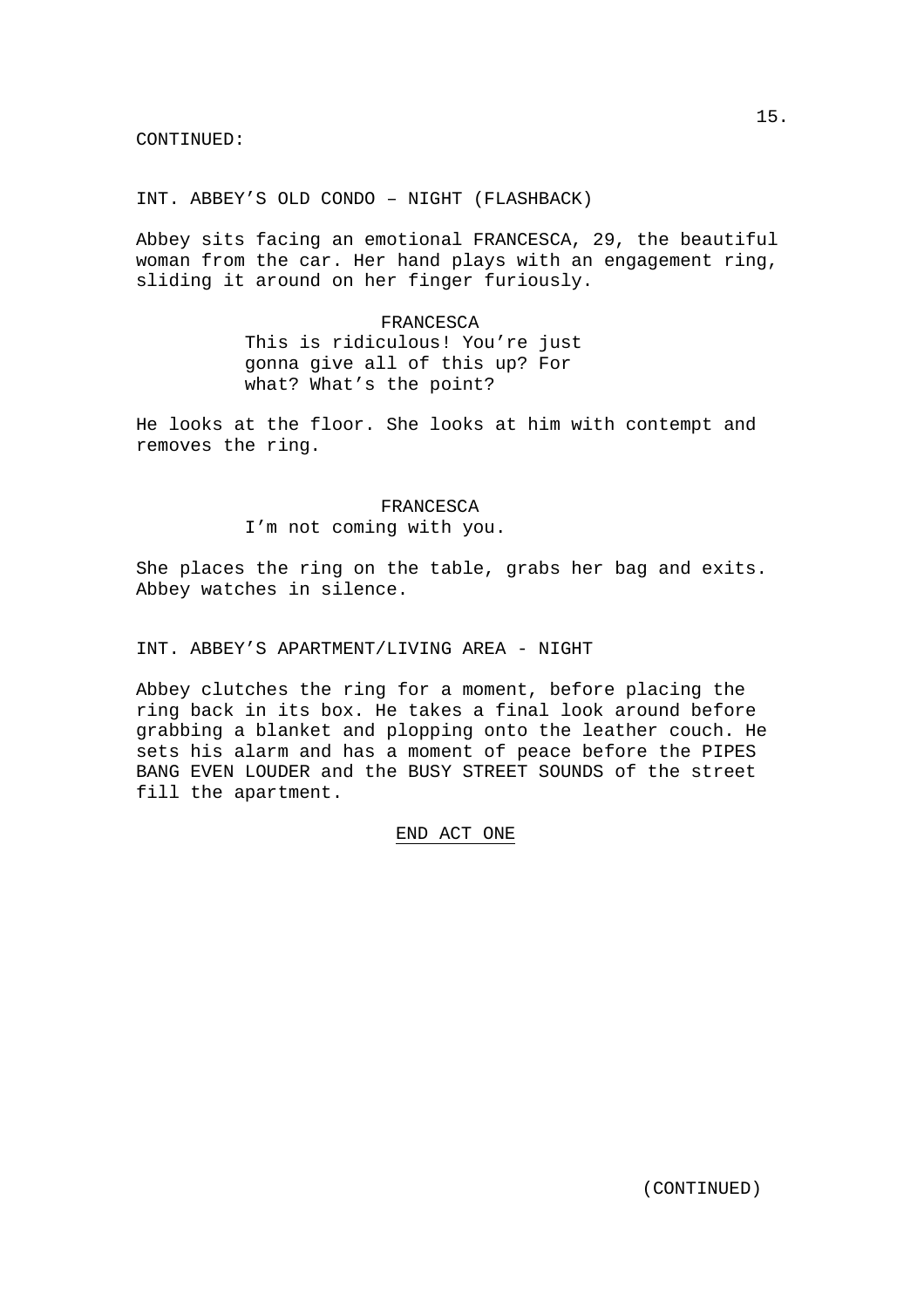## ACT TWO

EXT. MAIN STREET – DAY

An unrested-looking Abbey walks quietly down the street on his way to work in a suit and tie, amid the sights and sounds of the busy inner city. He takes in his new surroundings, watching people passing, beggars, kids playing.

He approaches an intersection behind a YOUNG BOY wearing headphones and playing a Game Boy. The light turns green and the walking sign goes on. The boy begins to step off the curb without looking up. A car approaches the curb at full speed, not slowing for the light. Abbey instinctively grabs the boy, pulling him back onto the curb. He drops his Game Boy.

EXT. SIDE STREET – DAY (FLASHBACK)

The boy from the car accident exits the car and walks up beside the car. He stops, seeing his mom lying on the pavement and drops his Game Boy.

EXT. MAIN STREET - DAY

The Game Boy hits the pavement as the car zooms past. A woman approaches the boy and grabs him by the shoulder, looking at Abbey briefly. The boy picks up the Game Boy and the two cross the street. The boy looks back at Abbey.

EXT. MAIN STREET – DAY (LATER)

Abbey watches the mother and son walk off. He walks to the clinic. Across the street, a man hangs around outside of a bank, seeming restless. The man looks in the bank and checks his watch.

Abbey stops in front of the building with a faded St.Luke's clinic sign. He looks back at the man, who looks to his left and right, then walks away. Abbey enters the clinic.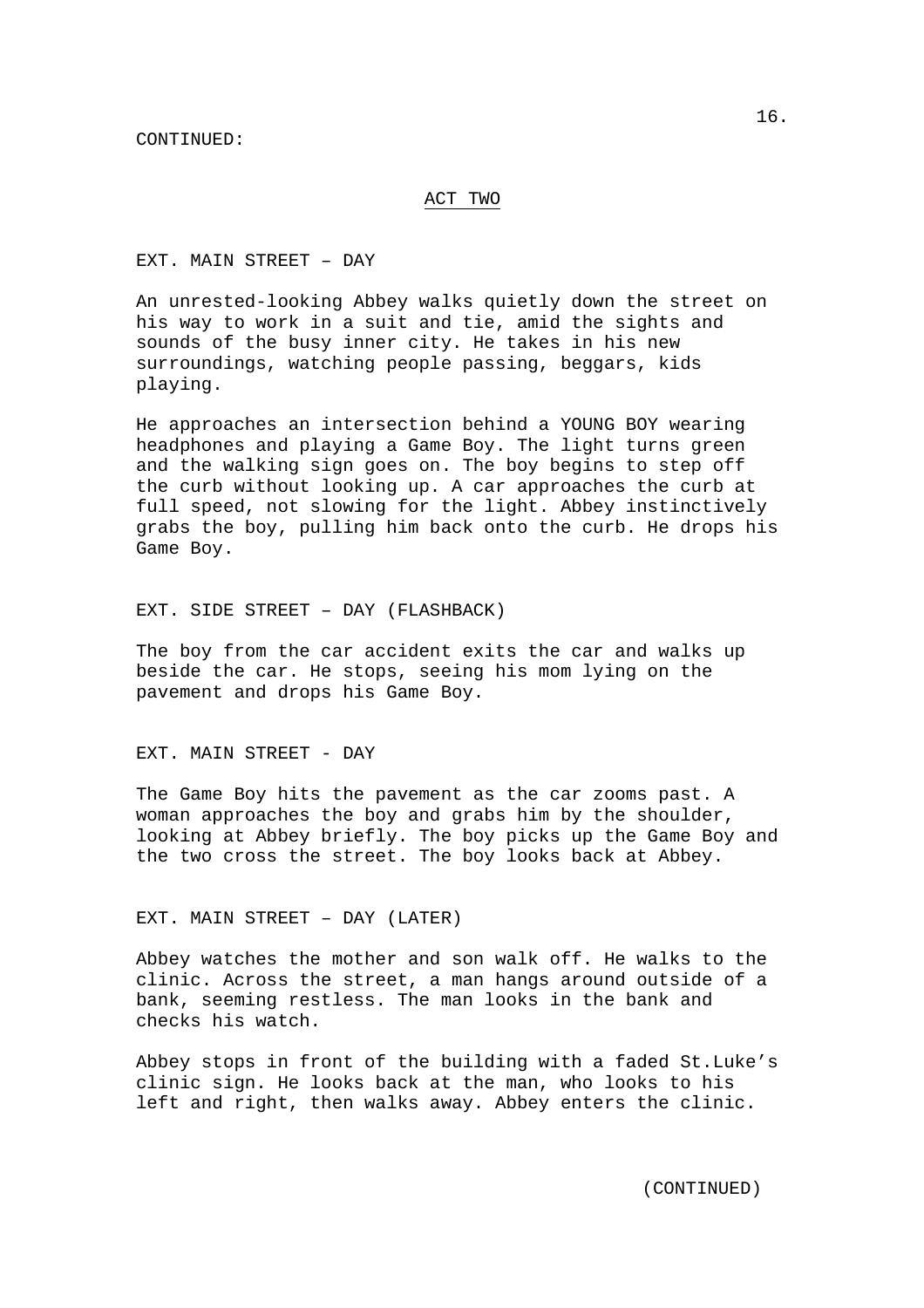INT. ST. LUKE'S/HALLWAY - DAY

Abbey enters to a modest clinic with a small waiting room and reception area. The paint on the walls is chipped. Portions of the ceiling are covered in burlap. He takes a deep breath and proceeds down the hallway.

He enters the room on his right. The door, off its hinges, is propped up beside the doorway. On it is marked "Lounge". A toilet flushes. THERESA, 50, a heavyset, serious-looking woman emerges from the bathroom. Abbey smiles as she approaches. She looks him up and down and grunts.

#### ABBEY

Hi, I'm Dr. Abbey. You are…

Theresa retrieves eye drops from an oversized bag. She removes her glasses and puts them in.

#### **THERESA**

Very busy. If you wouldn't mind emptying out that trash bin, doctor. Leave it outside that door. Garbage pick up's at ten.

She grabs her bag and saunters out. Abbey finds the trash bin and removes the bag, soiling his jacket. He opens the door to the alley and places the bag beside several other garbage bags, before closing it back. He looks down the alley. The man is back outside of the bank, looking around. He watches briefly before closing the door.

Abbey washes up and goes to the corridor. Theresa sits at reception on the phone. He approaches and waits patiently for her to finish. She stops mid-sentence and covers the phone, looking at him.

### ABBEY

Anything else I can help with?

She shakes her head, clearly annoyed, and returns to her conversation. Abbey walks the empty hallway. He peeks his head into one room, marked "Room A". It's nothing special; a standard examination room. He looks in the second room, marked "Room B", which is full of equipment, files, etc., scattered about.

 (CONTINUED) Abbey walks back toward the lounge. He stops at a bulletin board, where there are a few posted notices. In the middle,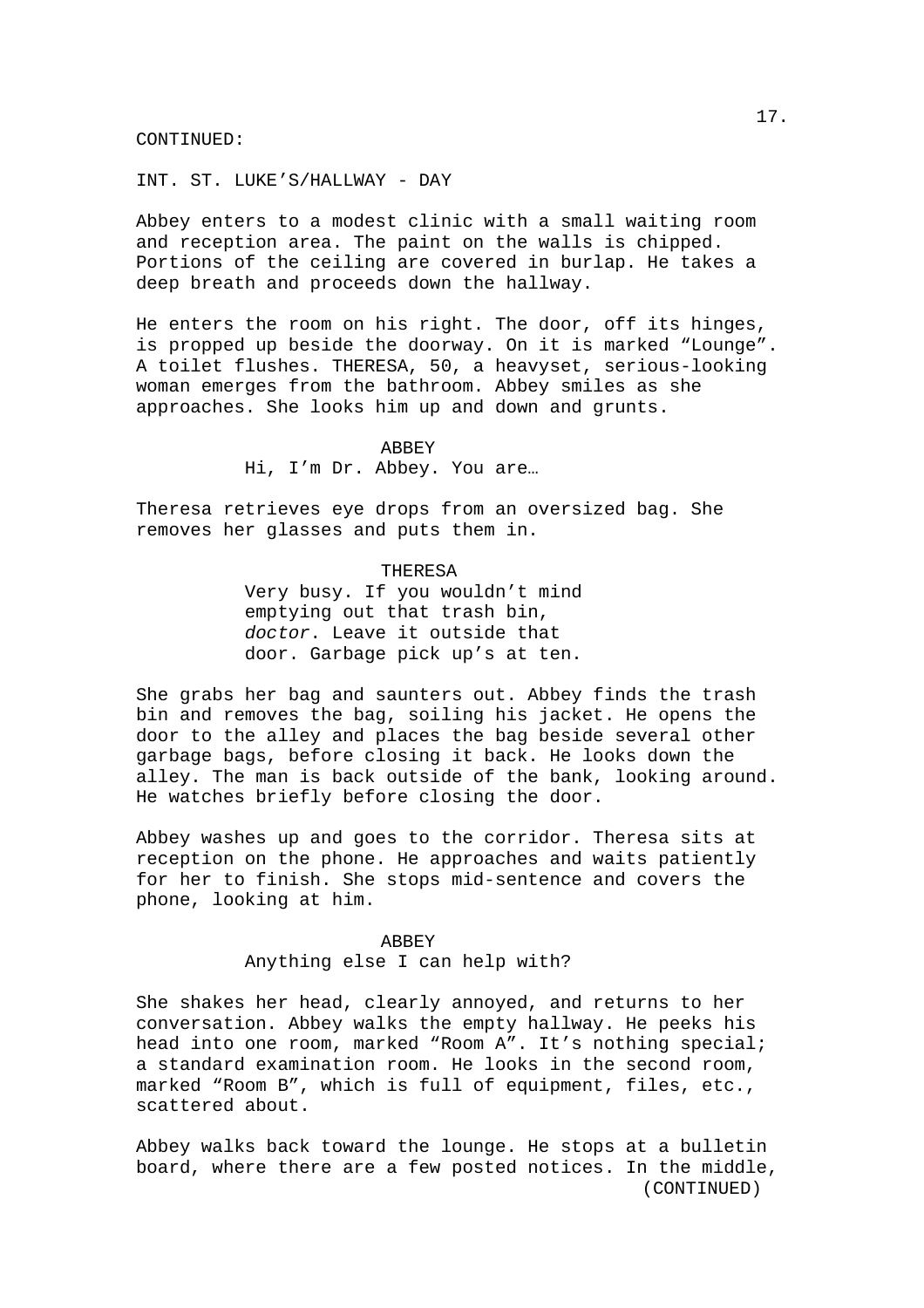there is a picture of a woman. Underneath it, the words "in loving memory of nurse Lily Williams 1973 – 2007".

## EXT. SIDE STREET – DAY (FLASHBACK)

Back to the accident scene. Lily lies on the pavement motionless. We focus in on a ST. LUKE'S CLINIC LANYARD around her neck.

INT. ST. LUKE'S/LOUNGE – DAY

Abbey enters the lounge and heads to the coffee machine. He grabs a Styrofoam cup and places it in the slot, pressing the button. Nothing. He presses several more times with equal success. He begins pushing buttons randomly.

> LARA You've got it all wrong.

Abbey jumps and turns to see LARA, 31, an attractive and bubbly young nurse, standing behind him.

INT. ST. LUKE'S/HALLWAY - DAY (FLASHBACK)

Abbey enters the clinic carrying a folded piece of paper, and approaches reception. Theresa sits at the desk looking at a distraught young woman. Abbey approaches the desk.

#### ABBEY

Excuse me… can I leave this-

THERESA

You don't see I'm with someone?

Abbey walks to 'Room A' and glances in. Lara puts on a puppet show for a young girl. Abbey watches, amused.

At the reception desk, THERESA ARGUES with the woman. An elderly man enters and approaches the desk.

## THERESA

Look, St. Luke's is closing. Dr. Jones is gone. No doctor; no new patients. You got problem with it? Write the government.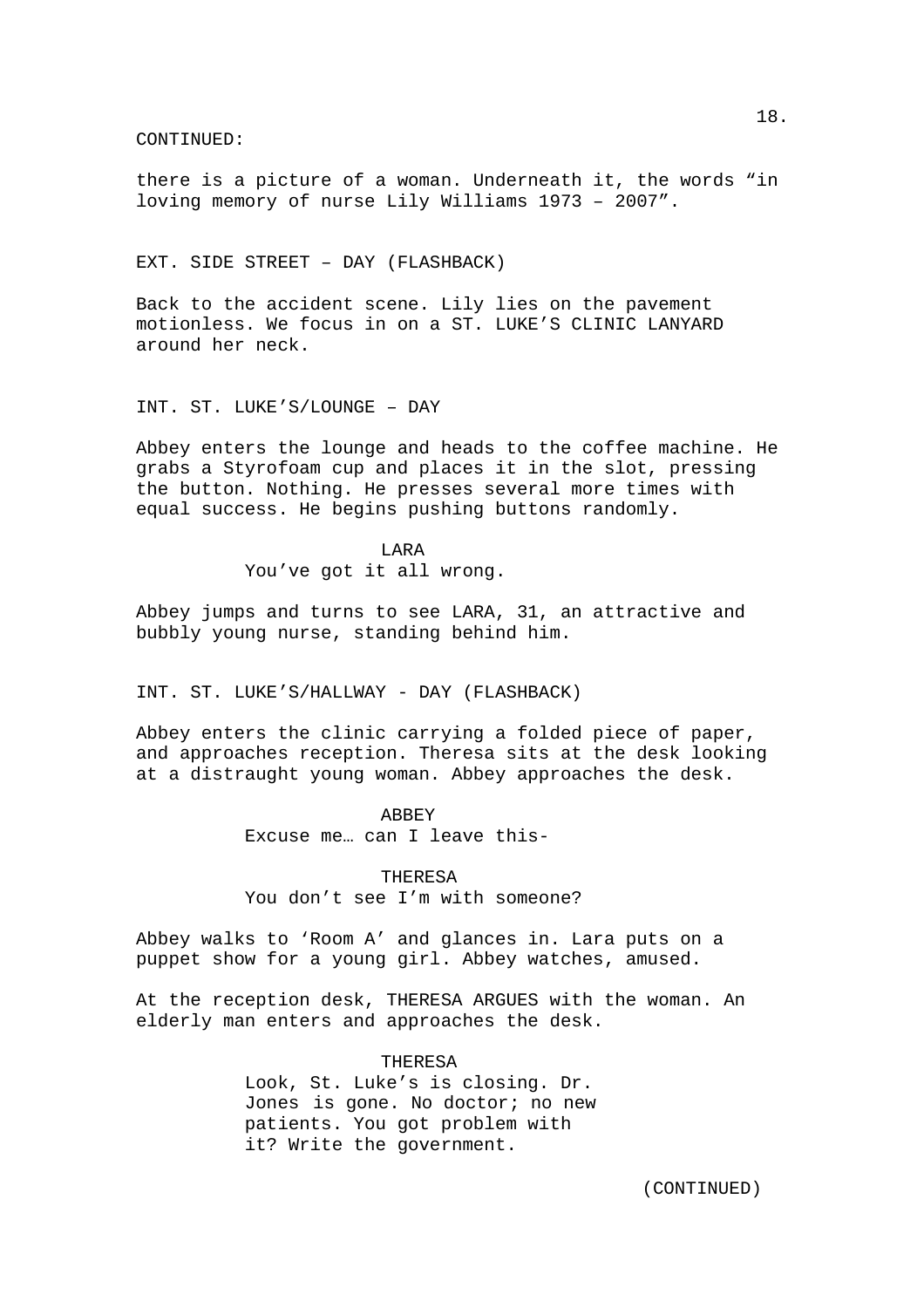Abbey watches the woman as she pleads desperately with Theresa. He looks at the cheque, then scans the clinic, deep in contemplation.

Lara sees Abbey at the door. She smiles warmly.

 LARA (using puppet) Can I help you?

Abbey looks at her in a daze.

 ABBEY I… was waiting to drop this off…

Abbey and Lara lock eyes briefly. Lara grabs a puppet and throws it to Abbey.

> LARA Great… You've just been cast.

Abbey looks at the puppet with hesitation. The girl giggles. Abbey slowly approaches the bed.

INT. ST. LUKE'S/EVERYTHING ROOM - DAY

Lara steps in front of him. She shifts the cup slightly and gives two sharp thrusts to the side of the machine with the heel of her hand. She thumps the top with her fist causing Abbey to jump slightly. The coffee begins to pour.

# LARA

There's a system.

Abbey looks at Lara, impressed.

 ABBEY Good to see you again.

Lara gives him the once over and frowns.

## LARA

A little too easy to see you.

She opens the drawer and retrieves a pair of scissors. She grabs his tie.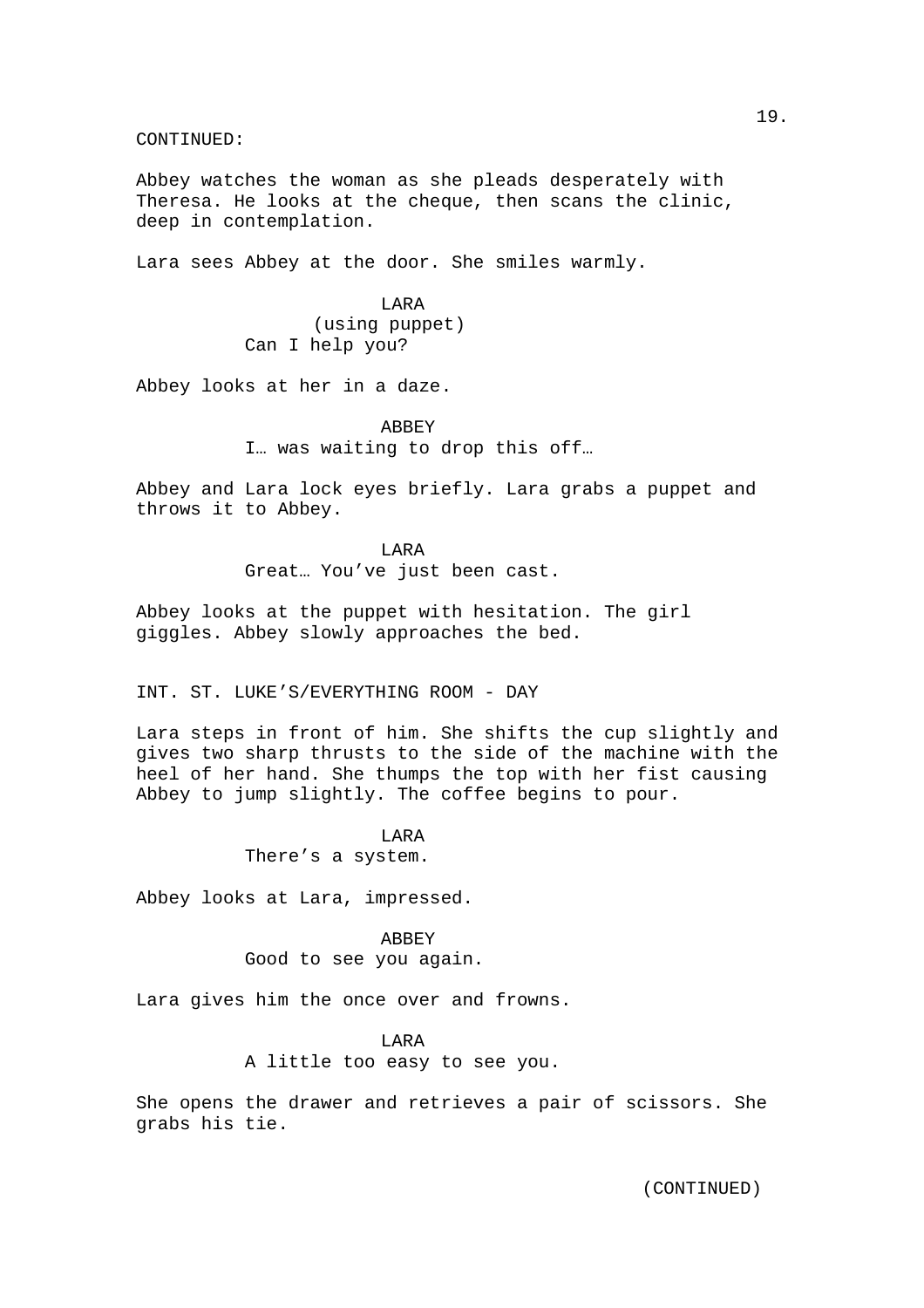LARA

This will only hurt for a moment.

Abbey winces playfully as she cuts the tie.

**TARA** There, that wasn't so bad, was it?

Abbey holds the remainder of the tie around his neck.

**ABBEY** 

I feel so… free.

Lara hands him the tie stump. Abbey takes the piece from around his neck and throws them both out. He grabs his coffee.

> LARA I assume you already met Theresa?

> > ABBEY

Define met.

Lara laughs.

LARA

Well, to answer your unasked questions: No, she isn't just having a bad day, and yes, she does dislike you personally.

ABBEY

Already? That must be a record.

LARA

She hates everyone. I wouldn't trust anyone she did like.

Abbey laughs. Lara moves about the lounge gracefully, tidying up here and there.

> LARA She does a good job, so long as you stay out of her way. (she studies him) How'd you sleep?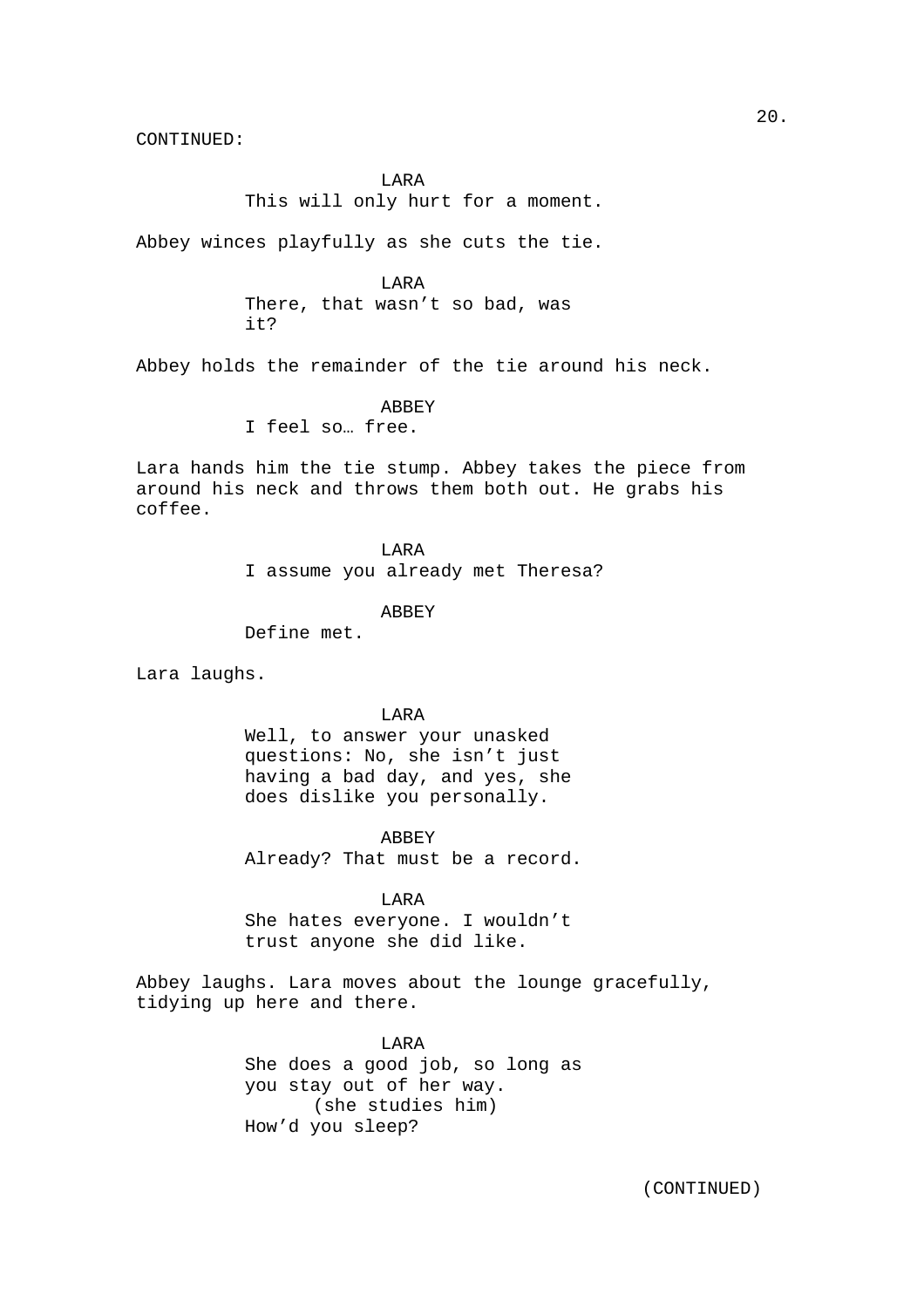ABBEY The sound of banging pipes and sirens isn't much of a sedative.

**TARA** You'll get used to it. I can't fall asleep without it now.

She points to his coffee.

 LARA (CONT'D) Drink up. I'll give you the tour.

Abbey obediently downs the coffee. ISAIAH, 6, enters. He gives Lara a hug and looks at abbey inquisitively.

> LARA Hey bud! This is Abbey our new doctor. He's also a puppeteer extraordinaire.

Isaiah studies Abbey for a moment. Abbey looks back nervously. After a moment, Isaiah turns for the TV.

> LARA Hey there, Mr. Manners. Not so fast. Remember the agreement…

Isaiah stops in his tracks.

 LARA Chores first. Please empty the garbage and put it outside.

Isaiah opens up the trash can and shows it to Lara, confused.

> ABBEY Actually, I already… Theresa asked me to.

Lara lets out a laugh. Isaiah moves to the couch, plops down and turns on the small black and white TV.

> LARA Ooh… she really does not like you.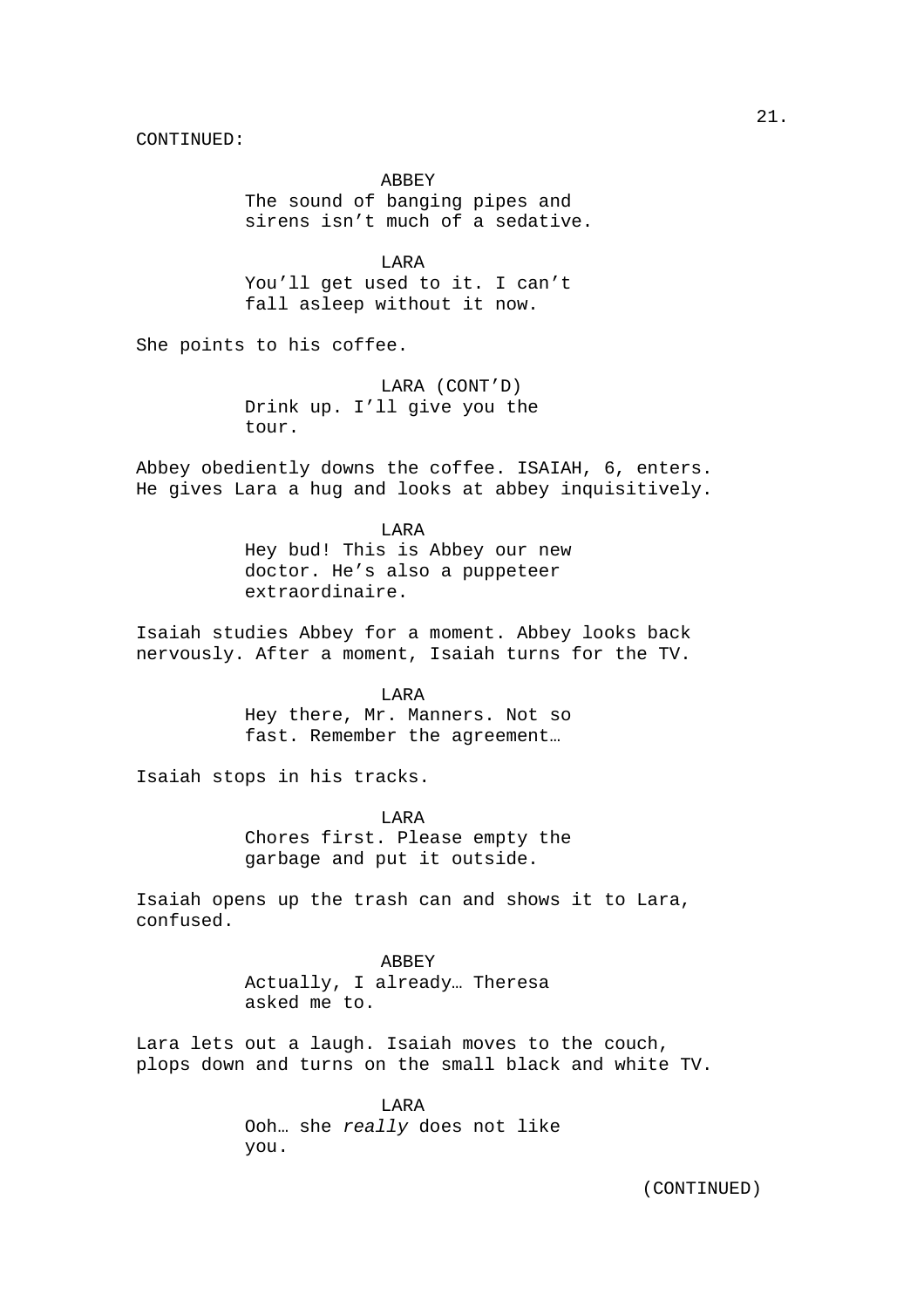On the TV, a man creeps up to a gunman and grabs the gun from behind, turning it on him. Isaiah watches the scene intensely. Abbey studies him. Lara notices.

### **TARA**

He lost his mom a few months ago. She worked here. It's been hard for him, obviously.

The two watch Isaiah as he flips channels.

LARA

His sister's caring for him now. Can't afford a sitter during the summer, so she drops him here during the day. He helps out.

Lara's phone rings. She answers it, lifts an index finger to Abbey and exits. Abbey looks around, and then takes a seat beside Isaiah on the couch.

#### ABBEY

Five bucks says this guy pulls a hamburger out of his pocket.

Isaiah looks at Abbey, befuddled. Abbey pulls out a five from his pocket and shows it. Isaiah watches him for a minute and extends his hand. Abbey shakes it. The man on the screen pulls out a phone.

#### **ABBEY**

Noooo!

He falls back into the couch dramatically. Isaiah laughs at him and grabs the five from his hand, admiring it. Lara reenters.

> LARA (to Isaiah) Thanks for watching him.

Abbey stands. She pats Isaiah on the head. Isaiah smiles.

**TSAIAH** 

No prob.

Lara takes Abbey by the arm and gently pulls him out.

**TARA** 

22.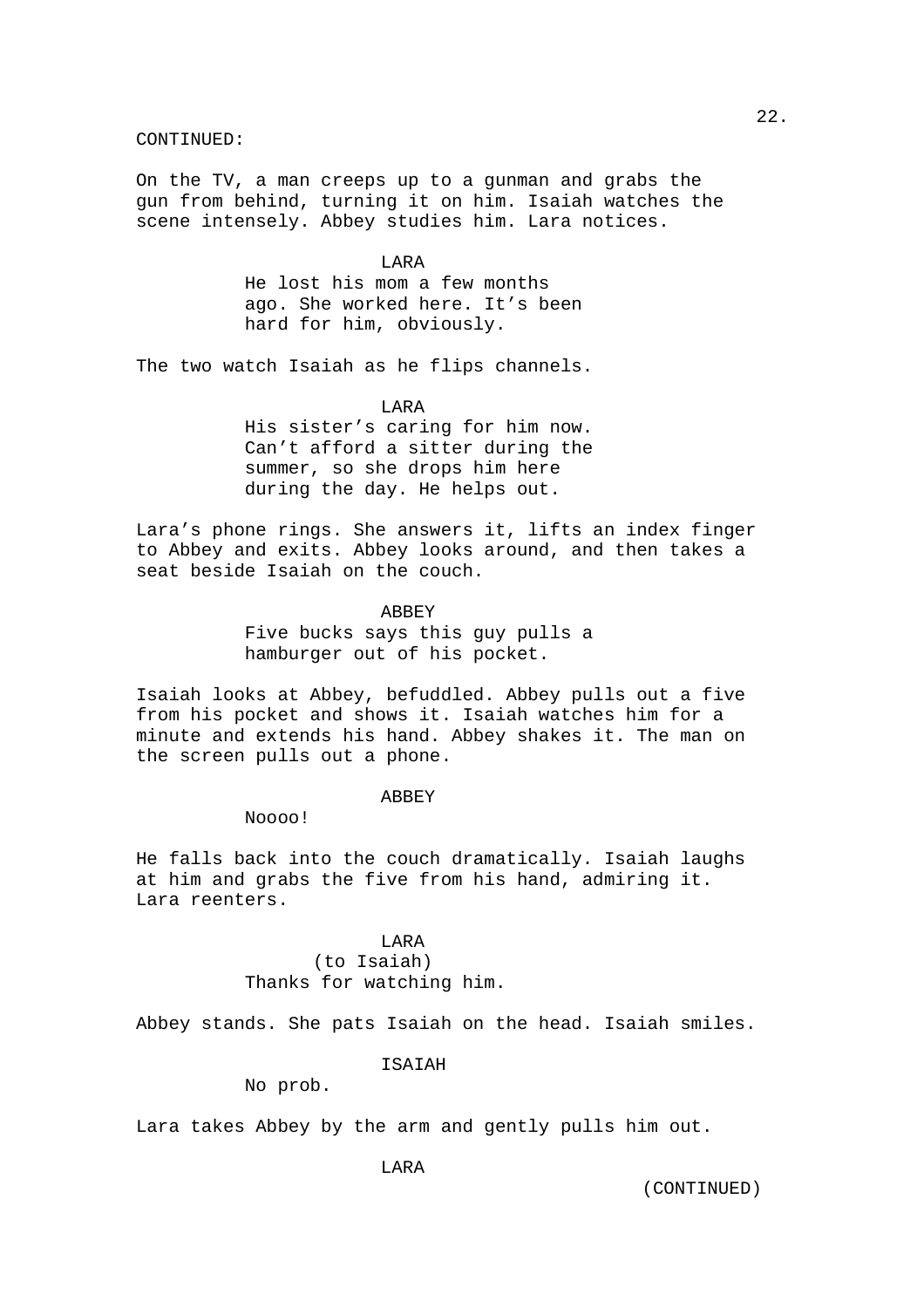Okay, so now you're familiar with the Everything Room.

ABBEY

The what?

 LARA We call it the Everything Room: our bathroom, kitchen, lounge, closet, rest area and cafeteria, all wrapped up into one.

ABBEY

Interesting.

LARA

Not really.

The two face the hallway. She stops and gives an exaggerated look left to right.

> LARA Hmmm… shall I escort you to the east wing or west wing first?

Abbey sips his coffee.

 ABBEY Depends. What's east?

The two look toward the entrance in unison. Theresa appears from behind the desk. She scowls sourly at them.

> ABBEY Very well… to the west!

INT. ST. LUKE'S/HALLWAY – DAY

Lara leads him down the hall. He tries to keep up.

 ABBEY Are you always this… lively so early in the morning?

She gives him an evil look.

23.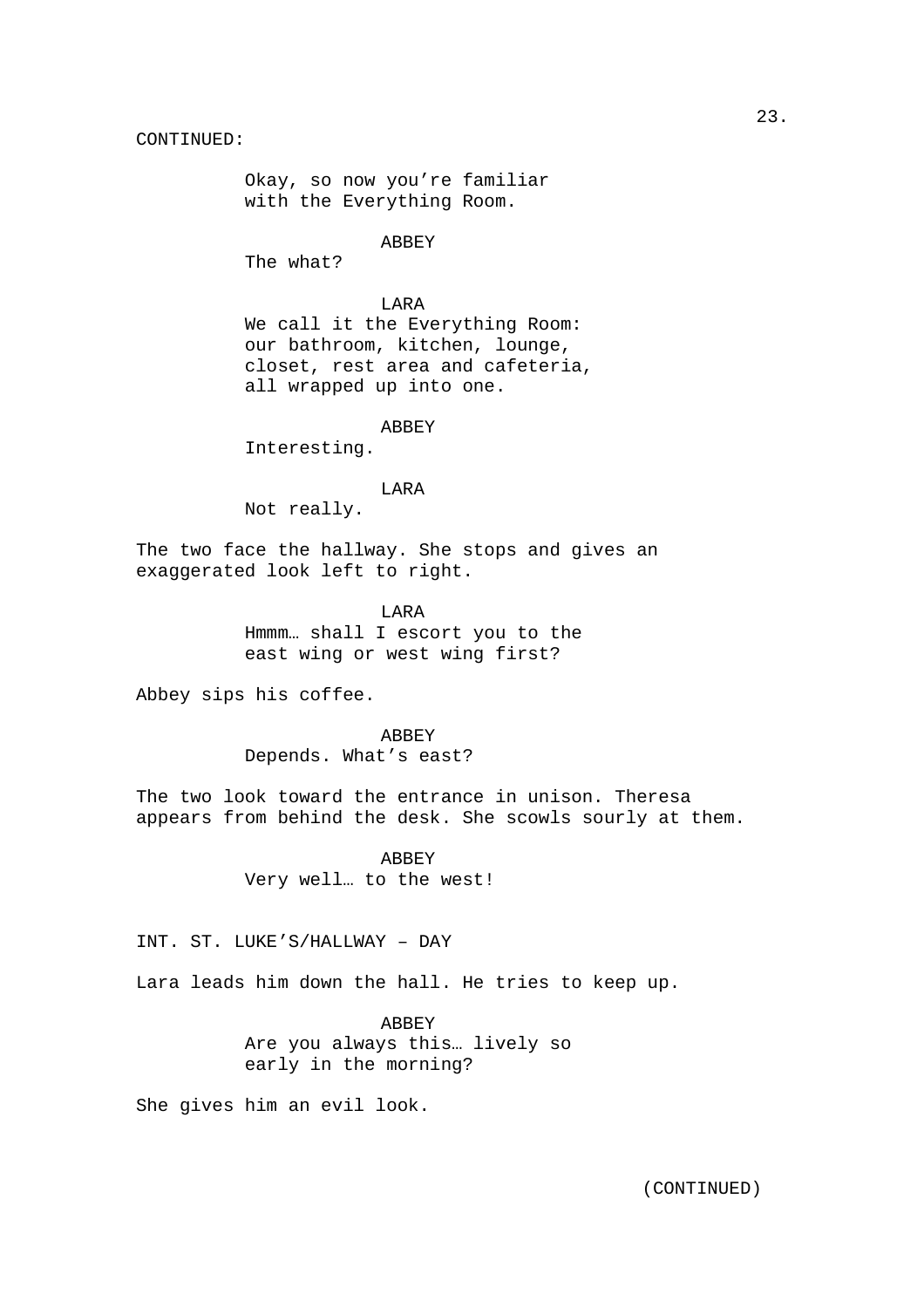LARA Not when I'm killin'.

She winks at him. They enter Room B.

INT. ST. LUKE'S/ROOM B – DAY

LARA

This is where the magic happens. It's a little… random.

Abbey scans the chaotic room. There is an assortment of medication and equipment strewn about. He takes out a folded sheet of paper and opens it up. He spots a small desk, almost completely covered by papers.

> LARA It's also your office.

> > ABBEY

Wow.

He removes a pen from his pocket and makes a note. Lara grabs the paper from him playfully.

LARA

What's this?

 ABBEY My schedule for the day.

She studies the sheet.

 LARA Heh. I bet you don't make it past number three on this list.

Abbey flashes her a look.

ABBEY

Right.

He looks around playfully.

 ABBEY (CONT'D) St. Luke's occasionally has patients right?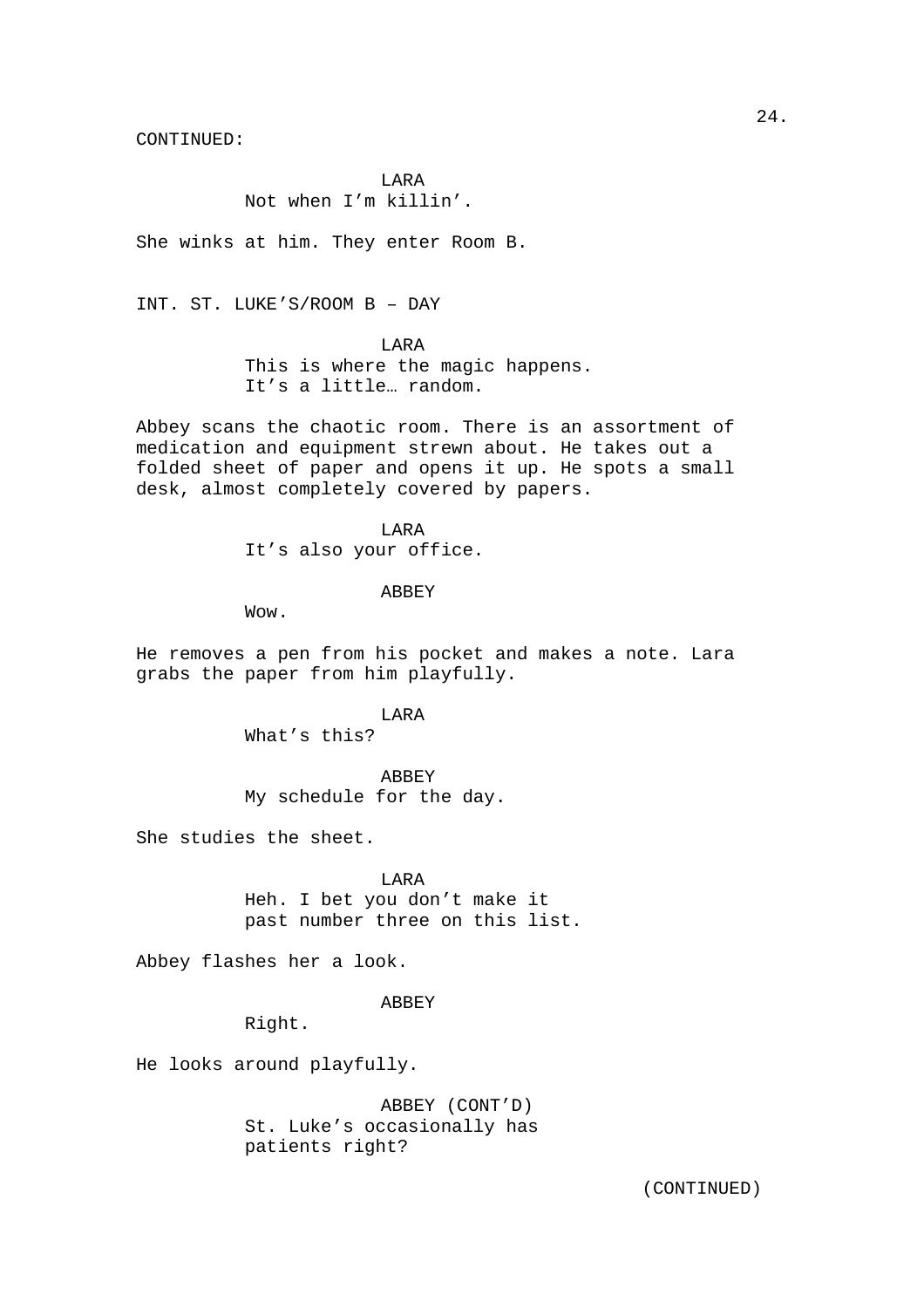LARA Funny guy. Well, it'll be an easy win for you then. I'll bet you dinner. Steak.

Abbey grabs his paper playfully from Lara and shakes her hand. He pretends to make a note.

> ABBEY (writing) Enjoy free steak dinner on Lara.

She tries to grab the paper from him, unsuccessfully. In the distance, a loud coughing.

> LARA Sounds like Mrs. Hutchison's here. Ready?

Abbey smiles and nods. Lara leaves the room. He follows.

INT. ST. LUKE'S/HALLWAY - DAY

Abbey and Lara walk to Room B.

 ABBEY Brief me on our patient.

LARA

First of all, our patient's name is Mrs. Hutchison. She doesn't take too kindly to the use of the 'p' word. If she catches using it she'll probably throw you over knee.

 ABBEY Should I be writing this down?

Lara smiles.

## LARA

Anyway Mira has…

Abbey stops. Lara looks around and approaches.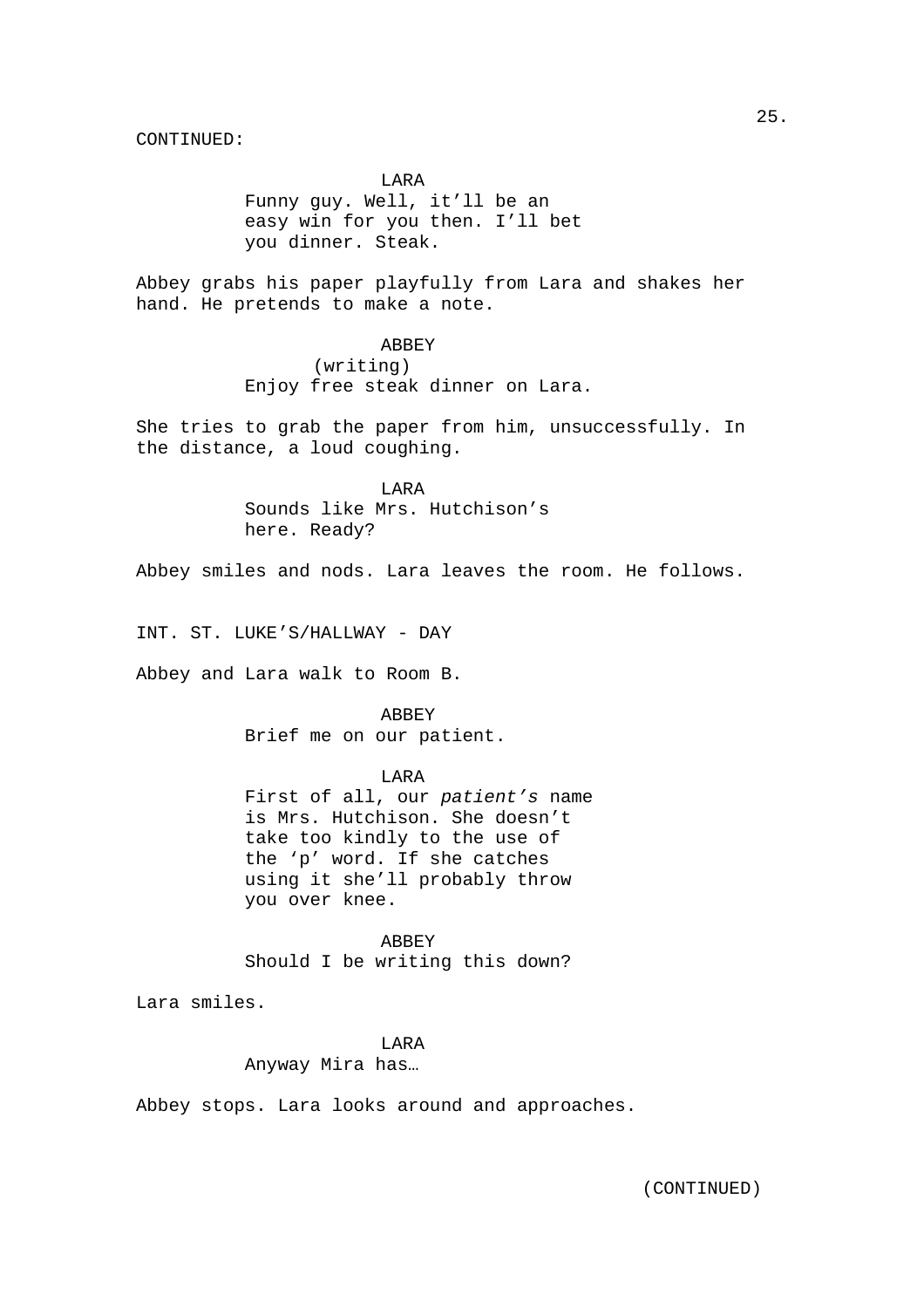ABBEY Wait, which is it? Mrs. Hutchison or Mira?

**TARA** 

To you? Mrs. Hutchison. She'll let you know when you can call her Mirabel, and then eventually, Mira. It takes her a bit to warm up to people.

**ABBEY** I should be writing this down.

Lara laughs and grabs him by the arm. The two start walking again.

> LARA Can I finish? She has severe asthma. We've been treating her for years… it's gotten a lot worse in the last three months.

 ABBEY She's on Bronchodilators?

LARA

You are correct.

She stops in front of Room B and motions for him to go first.

INT. ST. LUKE'S/ROOM A - DAY

MIRABEL, 65, a thin, frail-looking woman, sits on the bed, her legs dangling over the side. She looks at Abbey.

### MIRABEL

Who are you?

Abbey looks around to see Lara has gone.

## ABBEY

Mrs. Hutchison? I'm Dr. Abbey.

He approaches her and extends a hand. She doesn't take it.

## MIRABEL

Where's Lara?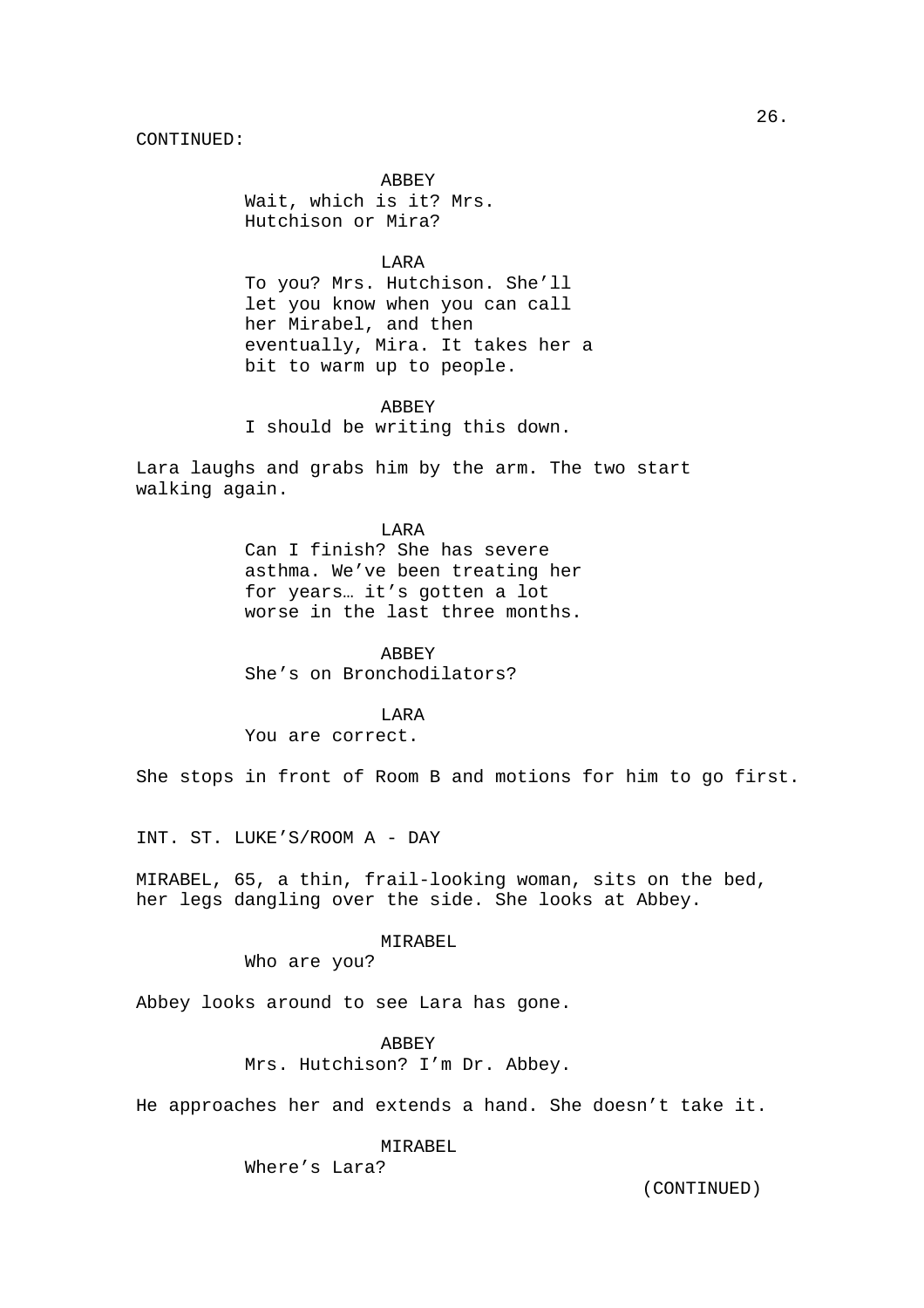Abbey takes a deep breath and grabs a stethoscope. He attempts to place the stethoscope's metal diaphragm on her exposed chest. She grabs her shirt and pulls it closed.

## DR. ABBEY It's okay. I'm here to help.

He approaches again. She shoos him off, clenches her shirt tighter and looks over his shoulder.

> MIRAREL. What's this now? Where's Dr. Jones?

He backs off and removes the stethoscope from his ears. He sits on a stool beside the bed.

ABBEY

Sorry, Mir… Mrs. Hutchison. I should have introduced myself properly. My name is John Abbey. Dr. Jones has moved on, and I have taken over the clinic. Lara is just outside. (beat) I hear you have some bad asthma. How are you feeling?

MIRABEL

 (dry) Like I can't breath. They replace one no good doctor with another… don't even bother to tell their patients no more.

**ABBEY** Ah, ah. You said the 'p' word.

She frowns at him and loosens the grip on her sweater slightly.

#### MIRABEL

I did not. Keep telling me I have asthma. I ain't no doctor, but I know it ain't asthma and the medication don't work. Had asthma all my life. Been telling them that for seven months.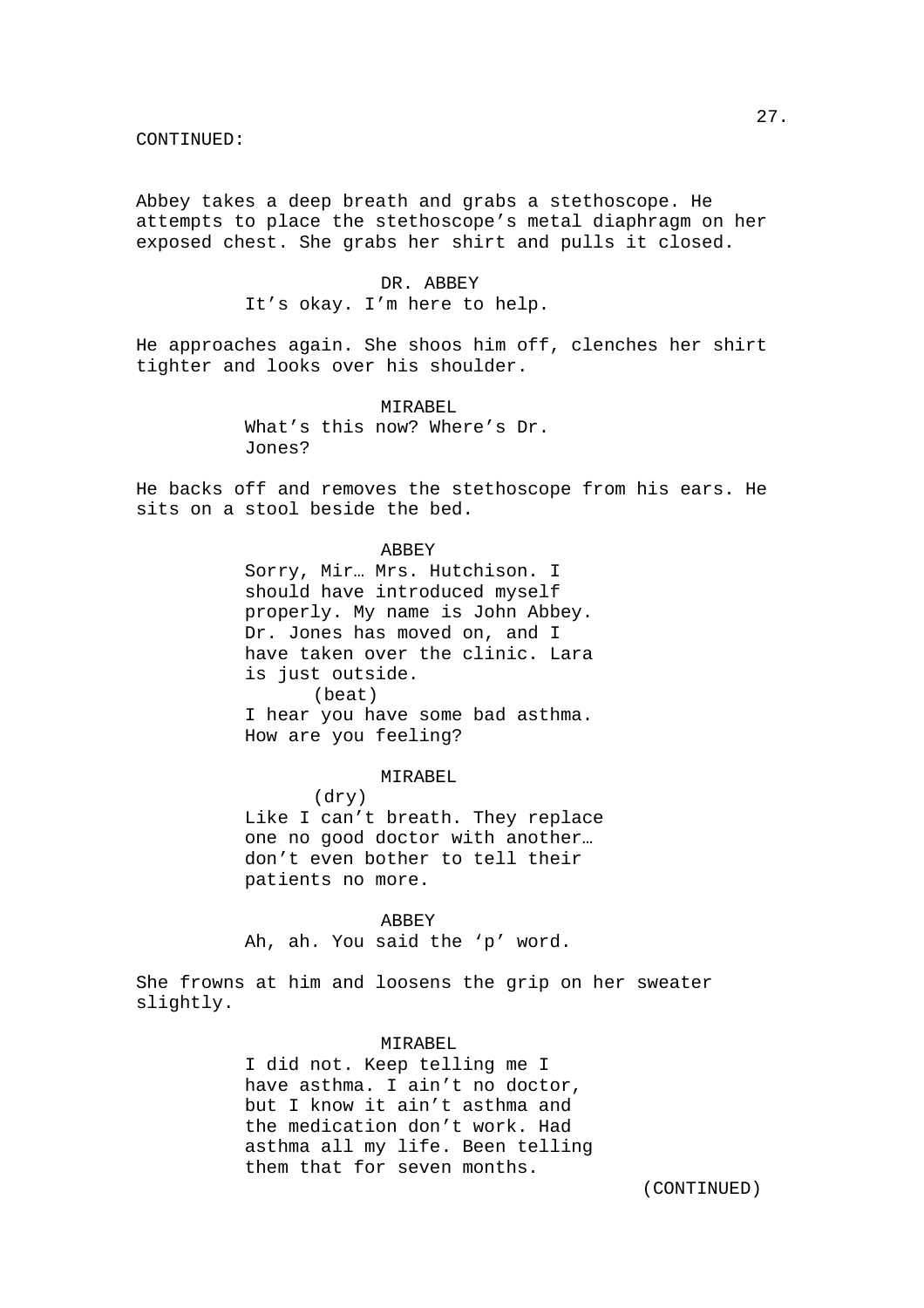#### ABBEY

Must be frustrating, especially since no one knows what's wrong better than you do. We may be able to see it, but only you can feel it.

### MIRABEL

 What I been telling them for seven months.

#### ABBEY

 A doctor's biggest mistake is not listening to his… people.

#### MIRABEL

That's right. Told them the same thing about my Adam. We knew something was bad with his head. He gets these blinding headaches… throwin' up all over. They kept telling us it was migraines, but we knew… he knew.

She wheezes louder. Abbey moves to the bed and touches her gently on the back. She doesn't react.

### **ABBEY**

Is it a brain tumor?

#### MIRABEL

The size of a golf ball they say. Just a matter of time now. Knew it wasn't no migraines.

#### **ABBEY**

I'm sorry.

She leans into him a bit. After a moment she looks up at him with watery eyes, before straightening herself up. She removes her sweater.

### MIRABEL.

You gonna listen to my chest or what? I got things to do today.

 (CONTINUED) Abbey places the stethoscope on her chest gently. She begins to cough. He listens for a bit, and then steps back.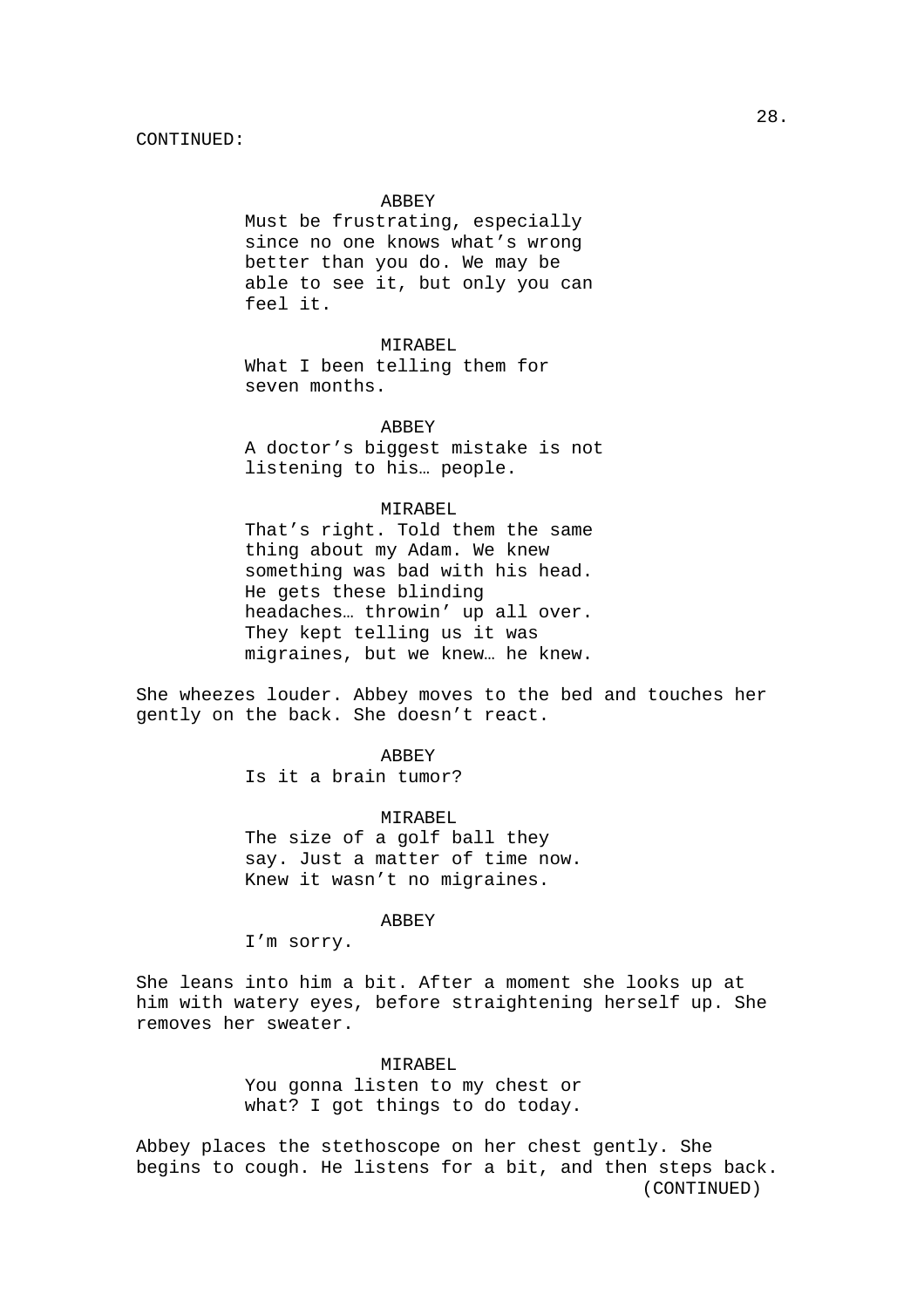ABBEY I think you might be right.

MIRABEL

What is it?

He sits back on the stool and pulls it closer.

ABBEY

Emphysema, maybe. The symptoms are similar, but the type of inflammation and the parts of the airways and lungs affected are very different. It would explain why your medication isn't working as well as it should.

He takes out a pad and makes a note.

 ABBEY I'm going to refer you to a Respirologist.

 MIRABEL What does that mean?

## ABBEY

You're gonna need a respiratory test, also called a pulmonary function test. I'm also going to order a chest x-ray, CT scan, bronchoscopy and blood gas.

Mirabel looks at him, overwhelmed.

 ABBEY (CONT'D) I know it sounds like a lot, but once we get you on the right medication, you'll notice a world of difference.

MIRABEL.

Okay.

 ABBEY Do you have a ride?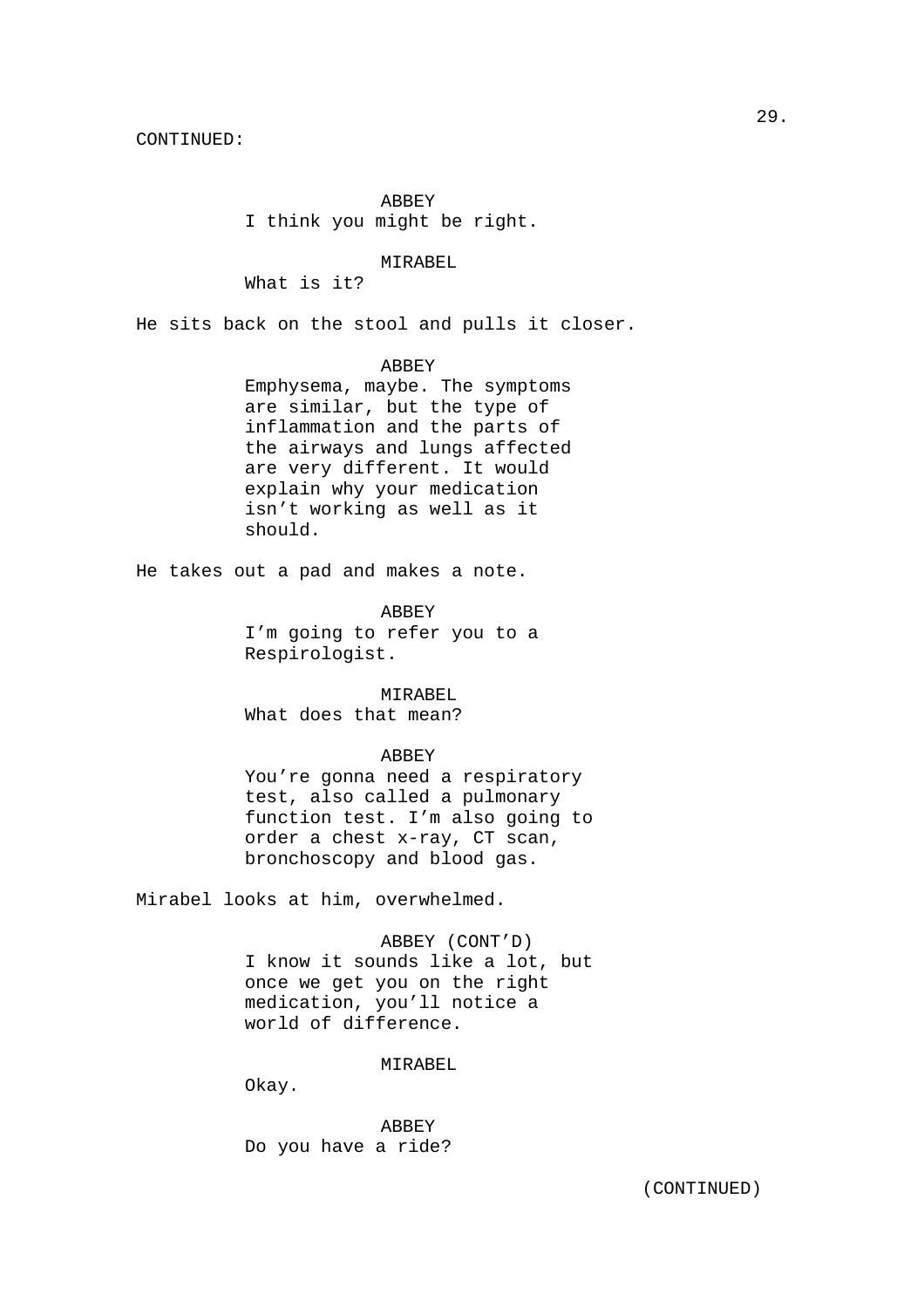## MIRABEL

My grandson is coming for me. He's gonna be a doctor too.

Abbey smiles. Lara arrives at the door. She watches quietly. Abbey takes Mirabel's hand.

#### ABBEY

Don't ever let them turn you away if you feel something is wrong. You know best.

He rips off a piece of paper and writes his number.

# ABBEY

If you feel anything out of the ordinary, I want you to call me, day or night.

## MIRABEL

Thank you.

Lara enters quietly and watches.

 ABBEY No problem, Mrs. Hutchison.

### MIRABEL

Call me Mira.

He smiles and turns to Lara. He approaches her by the door.

 LARA (quietly) Wow, Mira? That is a record. What did you give her?

Abbey smiles.

# ABBEY

Who's up next?

Lara takes him by the arm once again and pulls him out of the room.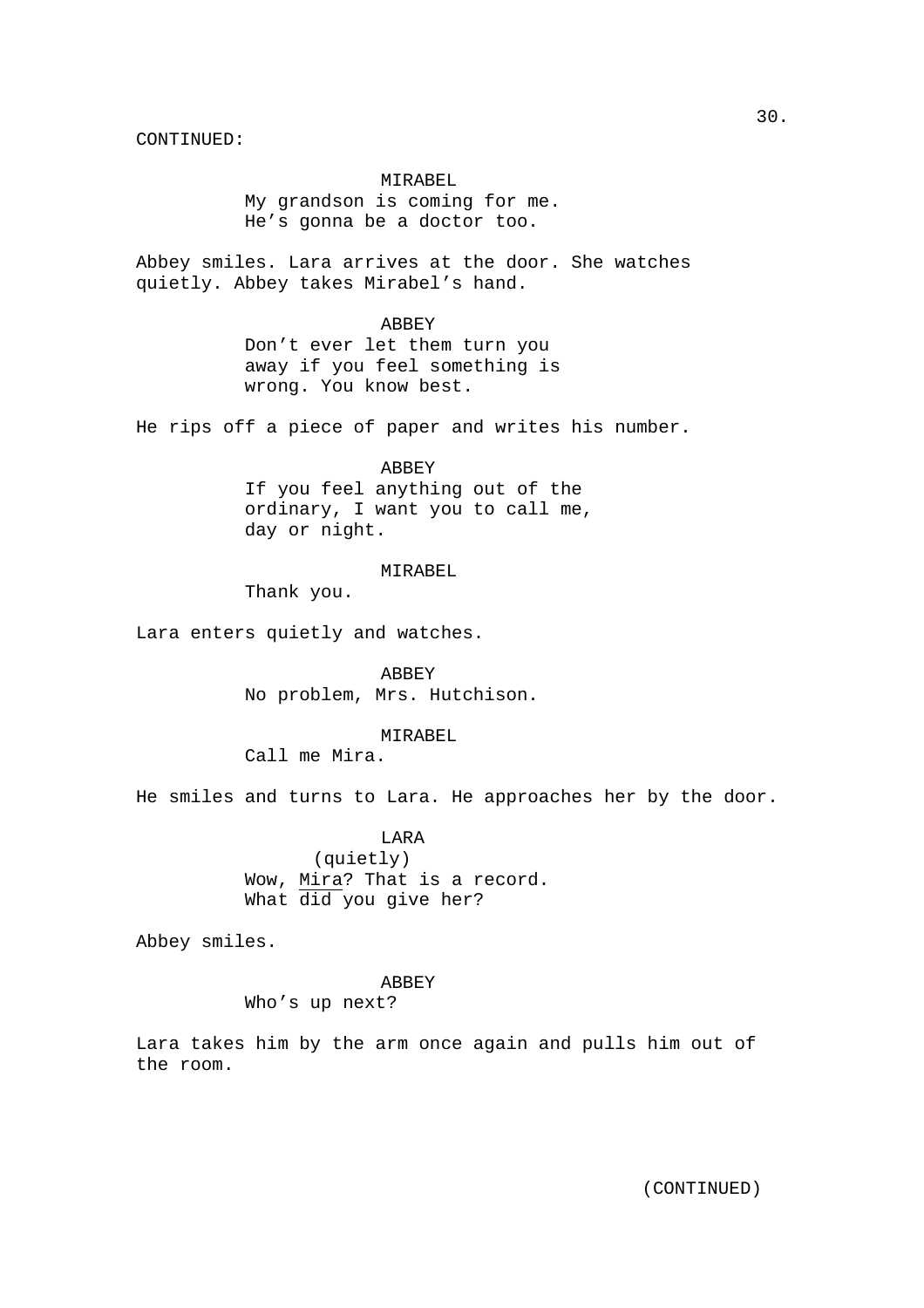INT. ST. LUKE'S/HALLWAY - DAY

The two of them step into the hallway. Lara turns Abbey's attention to the waiting area, which is now full of people.

> LARA Dr. Abbey? Welcome to St. Luke's.

Abbey looks at the crowd in disbelief.

INT. ST. LUKE'S/ROOM A – DAY (LATER)

A young teen sits on the bed. Abbey removes a needle from her arm, places a cotton ball on it and a bandage over it. He places a vile of blood in the holder and the needle top in a bin.

> **ABBEY** We'll know in a few days.

The girl stands up and grabs her purse.

ABBEY

Hey…

She stops and turns back.

 ABBEY (CONT'D) It won't be easy, but talk to him. Either way.

She smiles and exits as Lara enters.

 LARA You're on fire.

 ABBEY I need to grab some lunch.

LARA I'd say dinner would be a bit more appropriate. That watch of yours losing time?

Abbey checks his watch, surprised.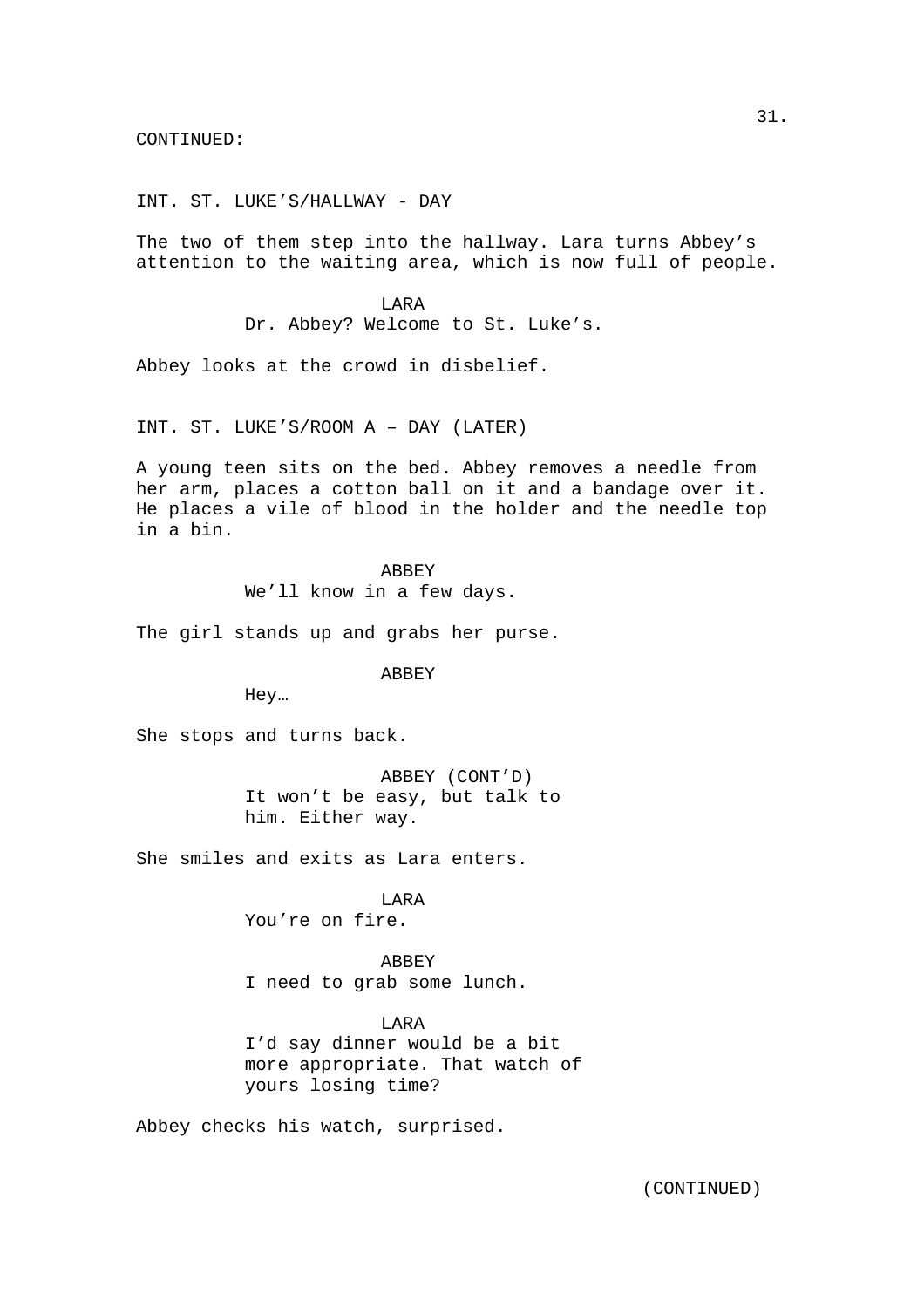LARA Day one is officially over. Mirabel's back for her sweater. She's just in the bathroom… (beat) You were great.

She spots the sweater and picks it up.

 LARA So… how'd it go with that list?

Abbey frowns.

 LARA That's what I thought. I'll have my steak medium rare.

 ABBEY Hey, I still have four minutes.

The two exit the room.

INT. ST. LUKE'S/HALLWAY - DAY

Lara turns to the waiting area when suddenly she is run into by JAMIE, 31, a nervous and distressed man, with a bloodstained shirt. Abbey looks at the blood.

> ABBEY Whoa… what happened?

Jamie puts one hand under his shirt.

 JAMIE It's what's gonna happen that matters, doc.

Jamie retrieves a gun and points it at Abbey.

END ACT TWO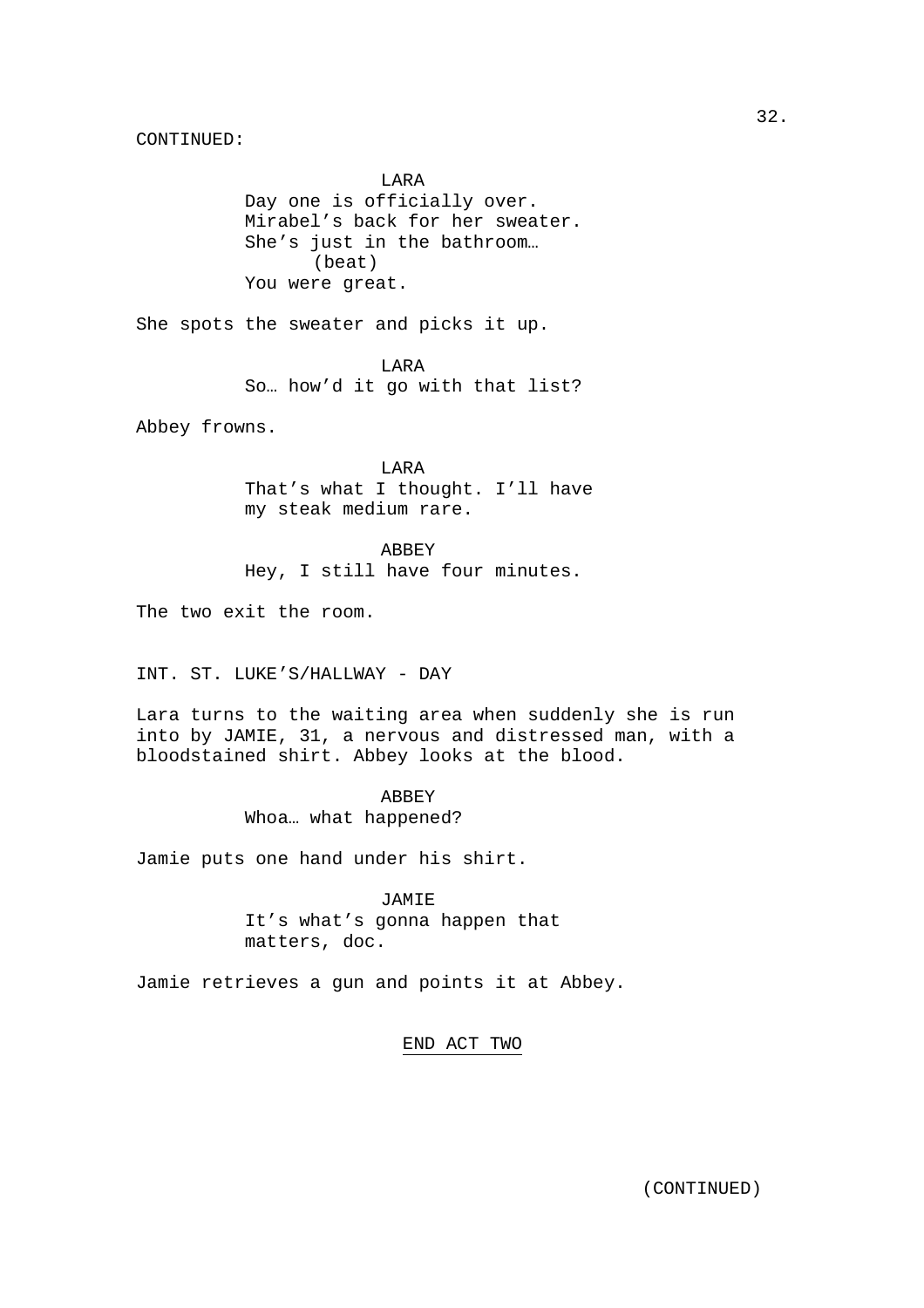## ACT THREE

INT. ST. LUKE'S/HALLWAY – DAY

Jamie grabs Abbey around the neck and faces the front door.

 LARA What are you doing?

He pivots again, scanning the clinic.

 LARA This is a clinic!

**JAMIE** You don't say.

 ABBEY Just tell us what you want.

Theresa enters from a far door, unaware of the commotion. She looks up from her papers and over at the scene. Lara looks over and discretely motions to the phone.

Theresa goes for the phone. Jamie catches Lara's eye movement and spins around to see Theresa.

JAMIE

Hey! Drop it now.

Still holding Abbey, he cocks the gun and aims at Theresa. Theresa replaces the phone and raises her hands. He lets Abbey go and grabs Lara, pushing the gun to her temple.

**JAMIE** 

I suggest you don't try to play hero, got it bitch?

## LARA

(terrified)

Yes.

The sound of SIRENS. Through the window we see red lights flashing.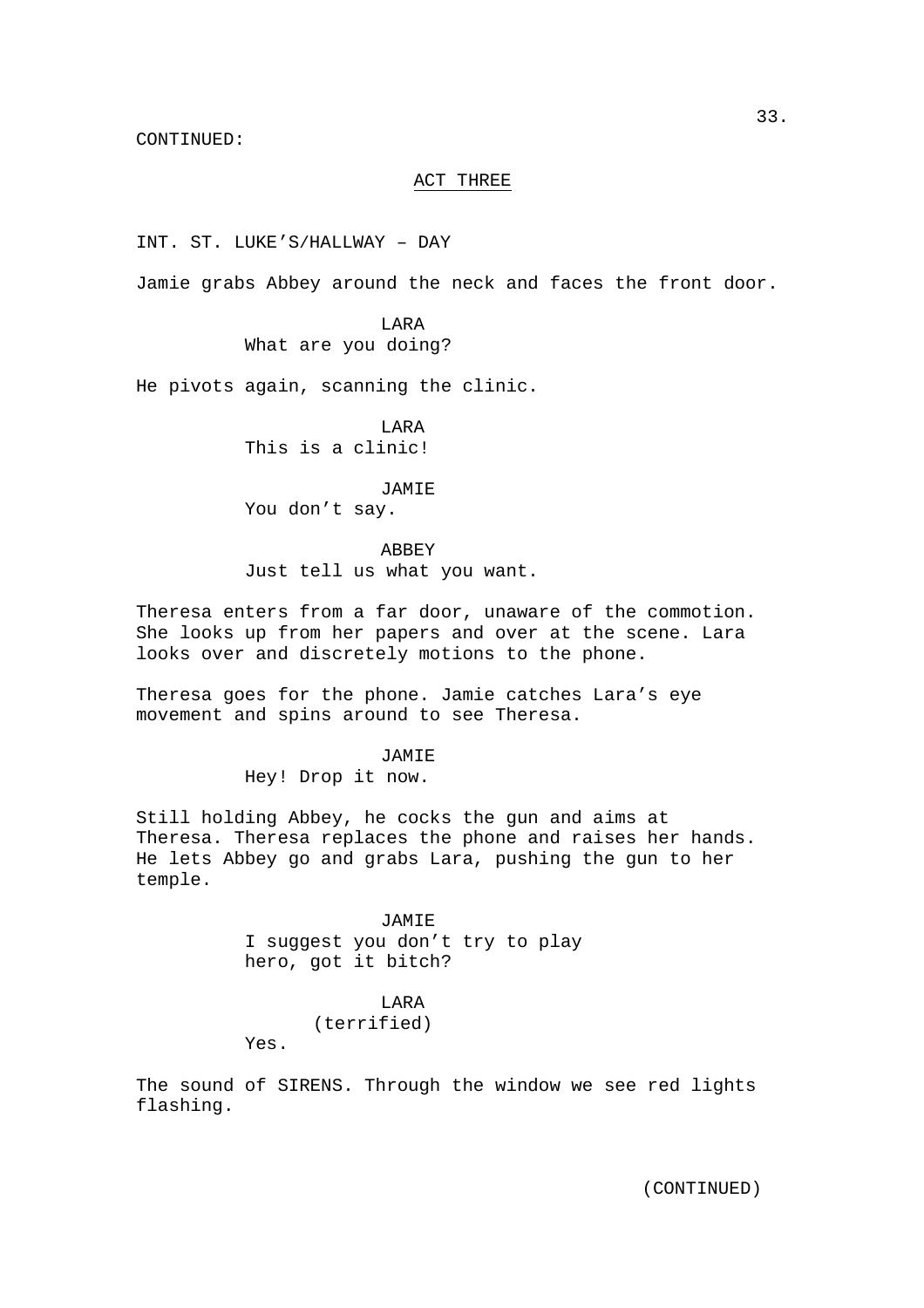JAMIE Sit down, backs to the wall. (to Theresa) Come out from behind the desk.

The two sit down against the wall. Theresa slowly walks out from the desk and faces Jamie, arms still up.

> ABBEY Please sir, just tell us what you want.

Jamie lets out a snort.

#### JAMIE

I walk down the street, people cross to the other side. I go to the grocery store, they follow me to make sure I ain't stealin' nothin'. But hold a gun and now… now I'm sir.

He notices Abbey's wrist watch.

 JAMIE Why don't you gimme that nice shiny watch you got on?

Abbey hesitates. After a minute, he reaches to take it off. He hands it to Jamie. Jamie looks at him and laughs.

JAMIE

It's what you wanted to hear, right? I'm just some typical thug looking for money to support my drug habit?

He throws the watch back at Abbey. Abbey puts it back on.

#### ABBEY

That's not…

 JAMIE What? It's not what? (shouting) You don't have a clue what this is. You even seen a gun before?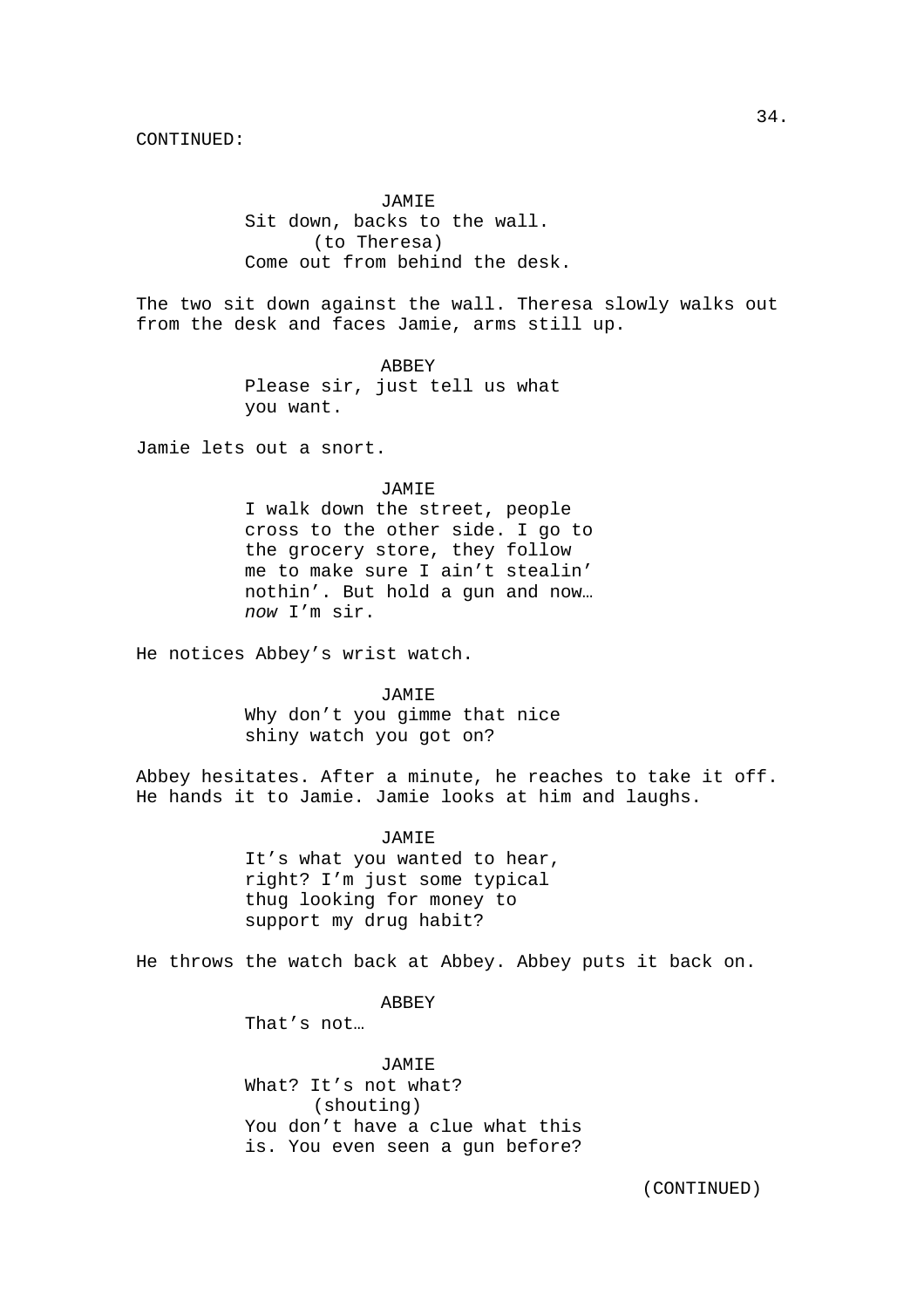Abbey shakes his head. The phone rings. Theresa looks at it, then to Jamie. Jamie sees flashing lights through the window.

#### **JAMIE**

Pick it up.

Theresa stays frozen and continues to look at Jamie. Jamie aims the gun in her direction.

> JAMIE I said pick it up!!

Theresa extends a shaky hand to the phone and lifts the receiver.

## THERESA (into phone) Hello? (pause) Yes. What? No… no one's hurt. (glancing at Jamie) He's… uh…

Jamie takes a few steps toward Theresa.

 JAMIE What are they saying?

He rushes toward Theresa pointing the gun.

 JAMIE (desperate) What are they saying?

 ABBEY Please just calm down!

 JAMIE Shut up! What are they saying?

 THERESA They… they want to know where you're standing.

Jamie lowers the gun slightly and looks at the ground nervously. He glances out of the window, then regains control. He grabs the phone from Theresa and points the gun in her face.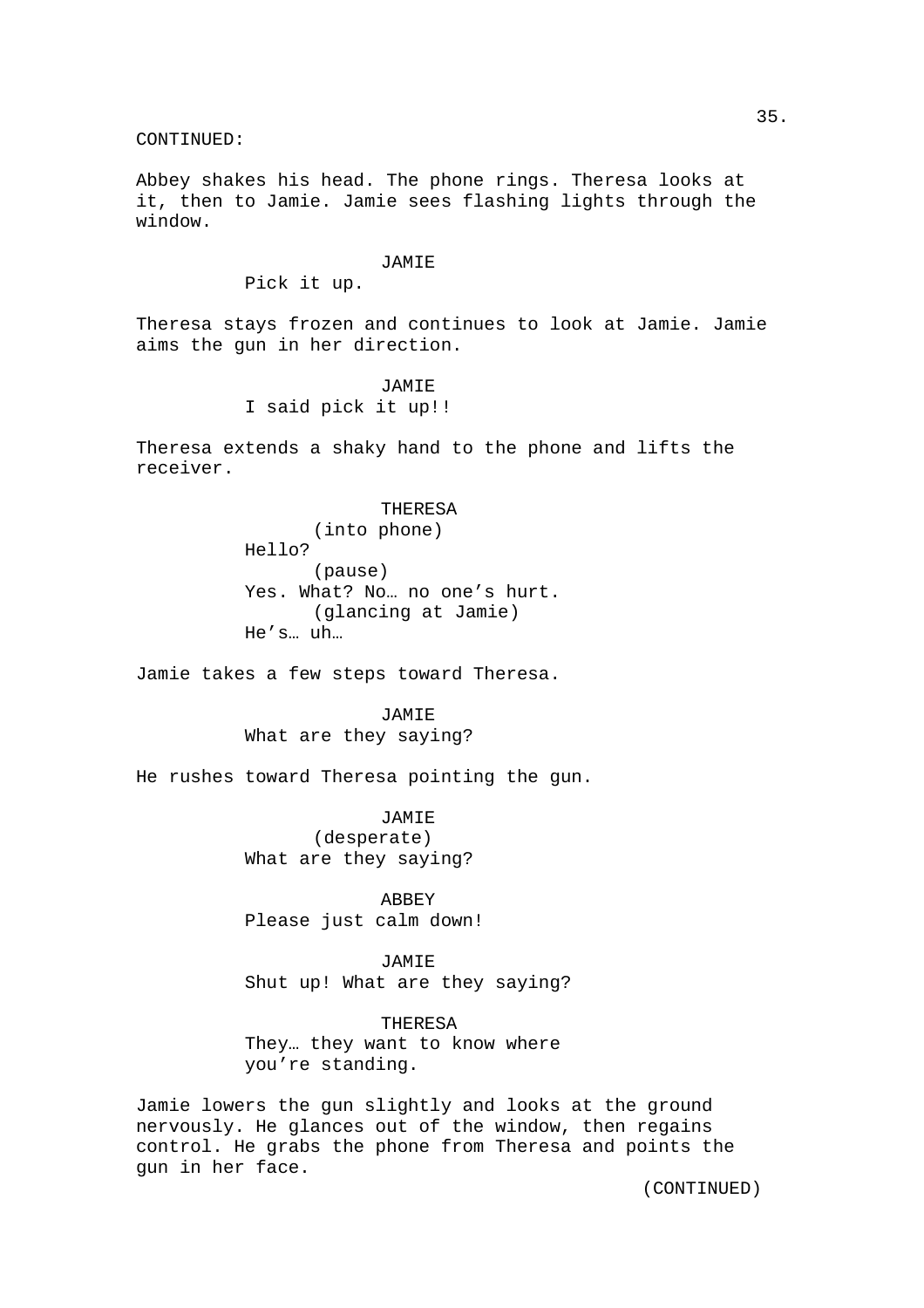#### JAMIE

You wanna know where I'm standing? I'm standing with my gun pointed in the face of the nurse you gettin' to do your work for you.

Abbey begins to stand. Jamie immediately points the gun back to him.

## **JAMIE**

Easy.

Abbey slowly sits again.

#### JAMIE

I'ma save nurse lady here the trouble of playing telephone. I want fifteen thousand dollars cash. (pause) You have one hour. If I don't get the money by six o'clock, someone in here dies.

Jamie hangs up the phone and looks at Abbey and Lara. He looks at the clock: 5:01.

INT. ST. LUKE'S/HALLWAY – DAY

Jamie holds his side briefly as he paces back and forth. He stops pacing and looks at Theresa. He motions to Abbey and Lara with the gun.

> **JAMIE**  Get over with them. Go! Hurry up!

Theresa scurries down the hall and sits down. The phone rings again twice then stops. Jamie presses the butt of the gun to his temple, pacing.

Mirabel enters from the Everything Room. Jamie spins around, startled.

> JAMIE Get down… now!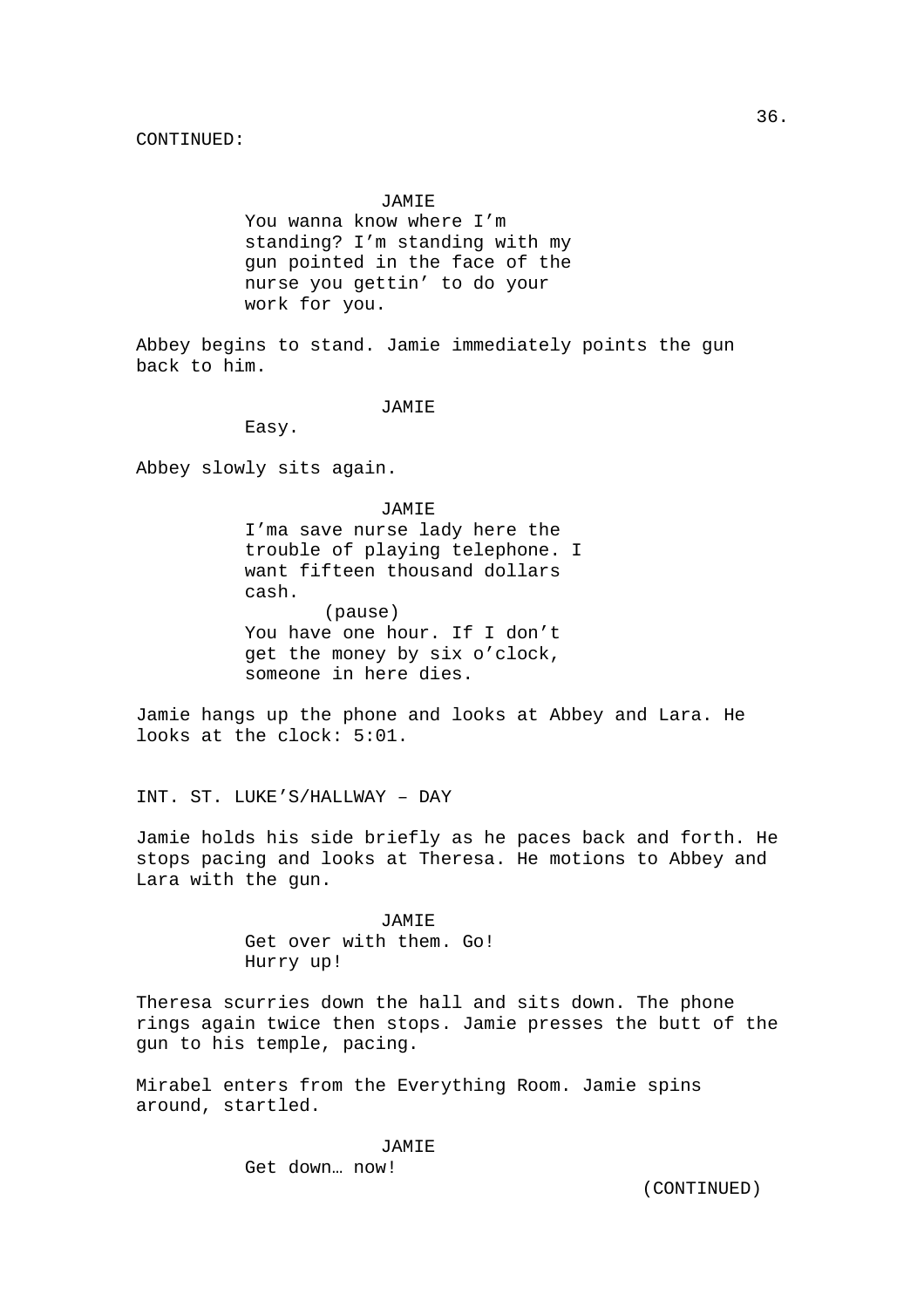Mirabel stands firm.

## MIRABEL Who are you?

 JAMIE I'm a guy with a gun who's tellin you to get down!

Mirabel takes a few steps toward Jamie, squinting.

JAMIE

What are you doing? Get down!

## MIRABEL

I know you… you Gloria's eldest boy, Jamie. What are you doing?

JAMIE

Get down now!

Lara glares at Mirabel.

 LARA Mirabel, don't.

#### MIRABEL

I know your mother. Such a sweet lady. Hard worker. Why you causin' trouble? I thought you went to school… made something of yourself, not like your little brother.

JAMIE

You don't know shit about that!

## MIRABEL

He's a screw up, in and out of jail. Everybody knows it. But you… you supposed to be the good one.

He tightens his finger on the trigger slightly.

 JAMIE This is the last time I'm telling you to sit down.

37.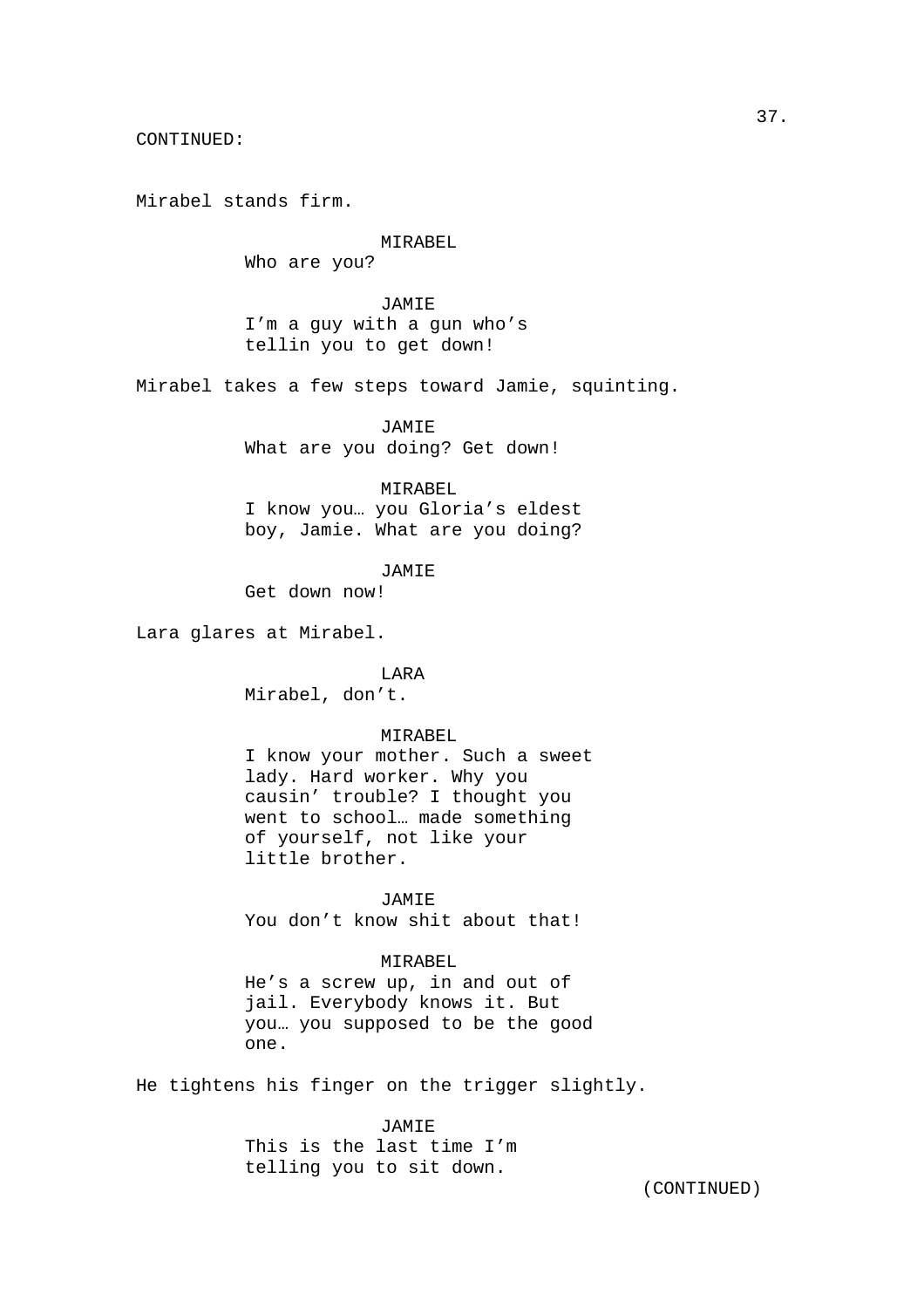#### MIRABEL

You think I'm scared of you thugs? Running about town… screwing up your life and everyone else around you. Your poor mother…

Jamie pulls the trigger. Mirabel grabs her chest and drops, wheezing. Abbey rushes over to her.

**JAMIE** 

The next shot won't miss. Don't say another word about him.

Jamie scans the hall and looks at Abbey.

#### JAMIE

Any other guest appearances I should know about?

Lara glances into the Everything Room and sees Isaiah hiding under the couch, panicked. Jamie crouches by Lara and pushes the gun to her temple.

#### JAMIE

Hey…

Lara continues to look at Isaiah.

**ABBEY** 

No, it's just us.

Jamie studies Abbey for a moment, then stands.

INT. ST. LUKE'S/EVERYTHING ROOM – DAY

Isaiah shifts and looks back at Lara.

INT. ST. LUKE'S/HALLWAY – DAY

Lara discretely lifts a finger to her lips for Isaiah. Jamie leans against the facing wall and grabs his side.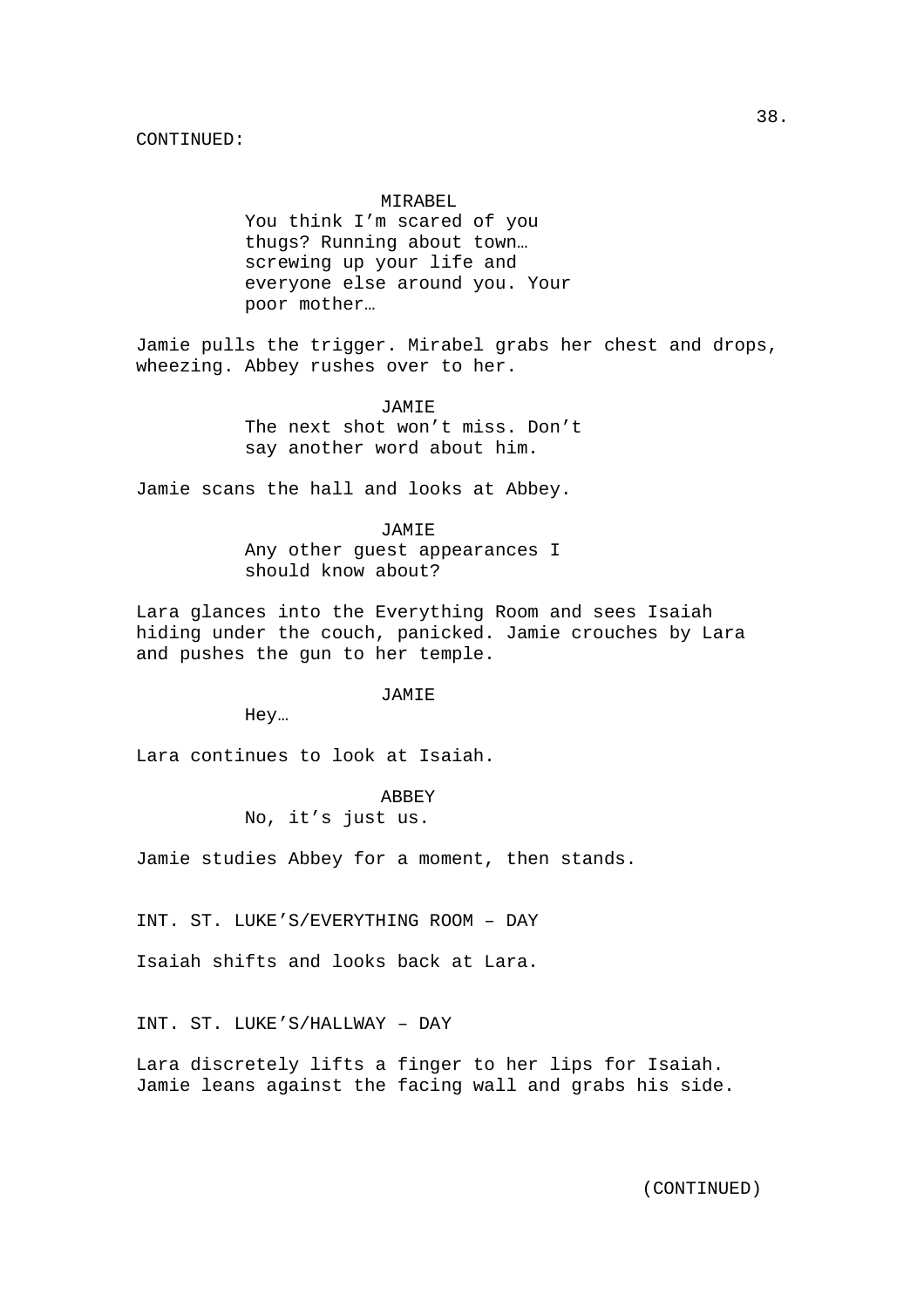#### ABBEY

Look… Jamie? I don't know what you did. But you don't have to do this. You have a choice.

#### JAMIE

How do you know? (louder) How you know what kind of choice I got?

**ABBEY** We all have a choice.

Jamie smirks.

#### JAMIE

I guess this is the part where you convince me to turn myself in and go to jail.

#### ABBEY

I know that this can't end well for you if you don't.

## JAMIE

With all due respect… you don't know shit.

He looks quickly to the window again, then to the clock: 5:15 pm.

#### JAMIE

My only choice: get fifteen thousand or die trying.

Jamie closes the door to Room A, and then to Room B. He goes to close the Everything Room door and notices it is off the hinges. He shakes his head.

#### JAMIE

Ghetto.

 ABBEY Why fifteen?

 JAMIE (irritated) What?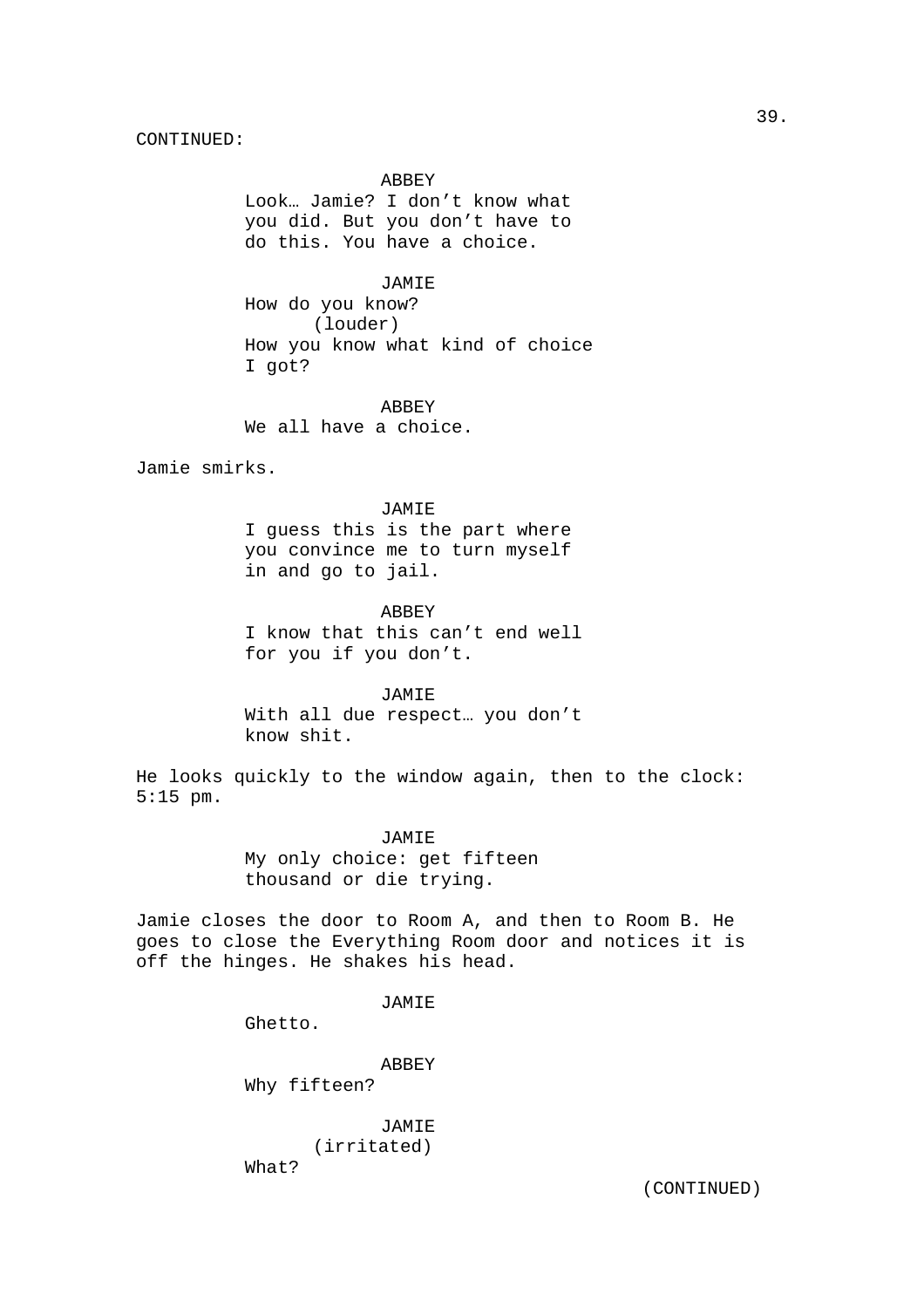ABBEY You asked for fifteen thousand. Why fifteen?

 JAMIE Why… gonna write me a cheque?

 ABBEY I just… it's very specific.

 JAMIE You a psychologist now too? Stick to saving lives.

 MIRABEL It's probably for drugs.

LARA

Mira… shhht.

Jamie stands.

 JAMIE That's right, cuz we're all addicts and criminals? Ignorant…

 MIRABEL Ignorant? Ain't you just proving the stereotype?

Jamie glares at Mirabel. He looks at Theresa, who looks at him calmly.

> JAMIE Why you so quiet? Ain't got nothing to add?

Theresa looks away. Jamie smirks.

 JAMIE You don't know me. I'm nothing like him…

ABBEY

Who?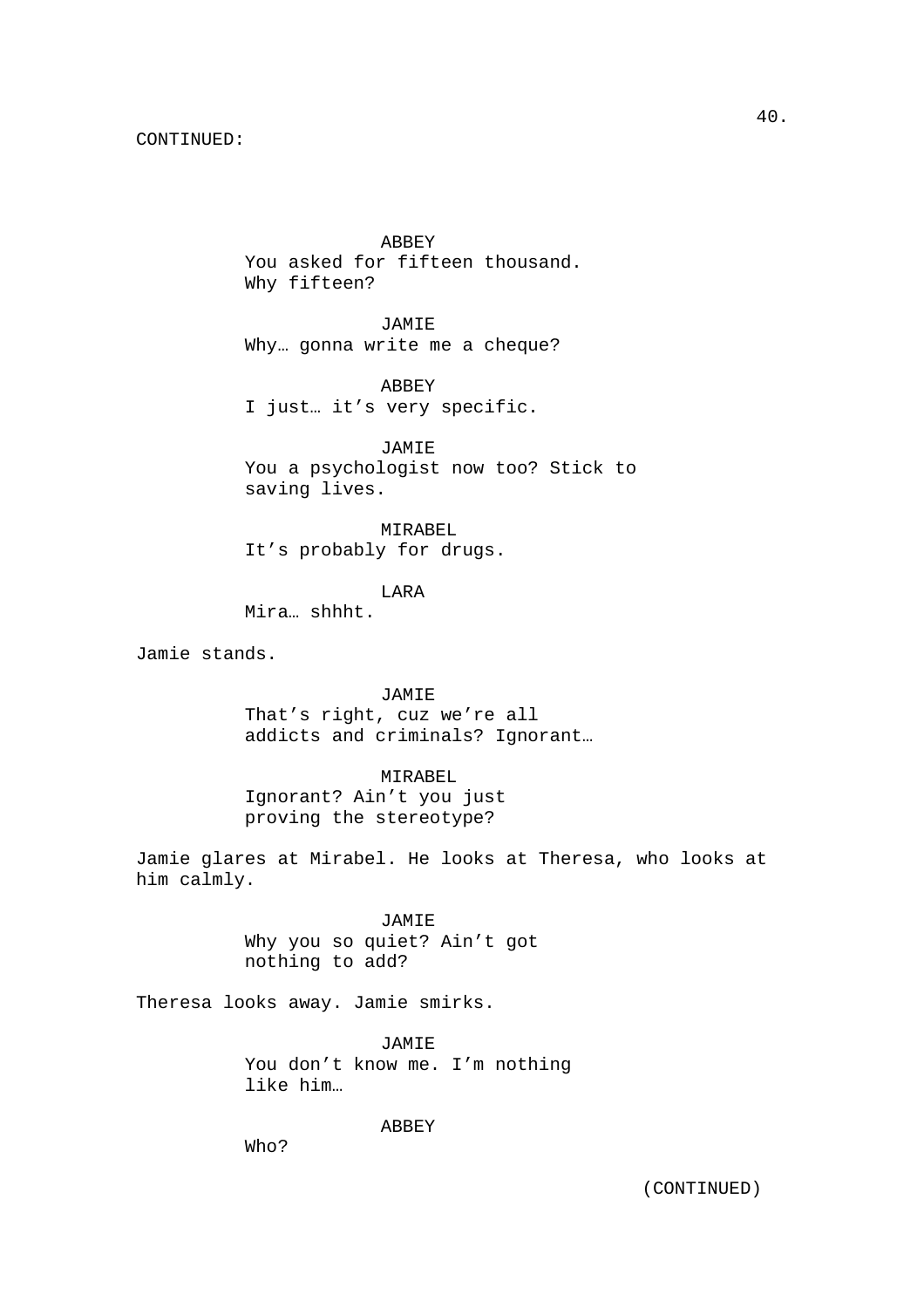Jamie looks at Abbey, then out the window to the Everything Room. Another officer rushes by. He backs against the wall, his jacket opening to reveal a wound. Abbey looks to Lara.

> **ABBEY**  (whisper) It's his own blood.

## LARA

What?

**ABBEY**  (to Jamie) You're hurt.

Jamie continues to stare out of the window.

### JAMIE

 (casual) Shit happens.

The phone rings again. Jamie rushes over and picks it up.

 JAMIE Do you have the money?

 OFFICER BROWN Not yet, Jamie. We're working on it, but we need-

#### **JAMIE**

Work harder. (looking at clock) Six o'clock.

 OFFICER BROWN I need to know that everyone's alive and well, Jamie.

He drops the receiver and looks at the group, then toward the front door. He looks at Lara, then at Abbey. He moves to him and lifts him off the floor.

> OFFICER BROWN (V.O.) (distant) Jamie? Hello?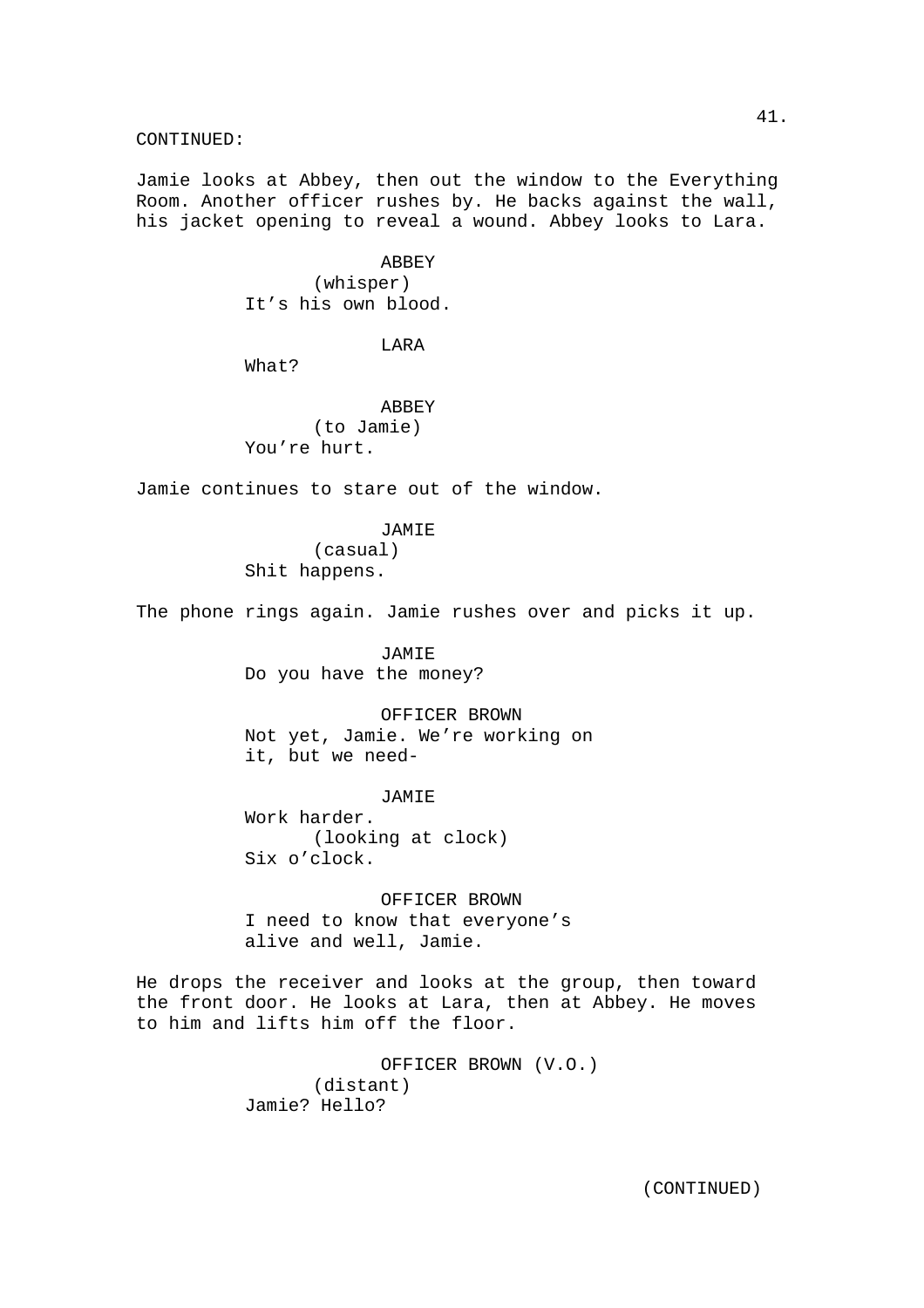JAMIE (to Abbey) You, come with me. (to the group) Don't try any shit.

He wraps one arm around Abbey, leads him to the front door and opens.

EXT. ST. LUKE'S CLINIC – DAY

The door opens to a swarm of officers and spectators. OFFICER BROWN, 50, a tall, thick officer, closes his cell phone as Jamie appears in the doorway. Jamie looks at the group, overwhelmed.

#### OFFICER BROWN

Jamie, I'm Officer Brown. I'm gonna do everything to help resolve this situation as quickly and safely as I possibly can. I need to know Jamie… is anyone in there hurt?

He tightens his grip on Abbey.

 JAMIE Where's my money?

 OFFICER BROWN Yes, Jamie. We're working on that. As you can see we've got a lot of worried people here.

 ABBEY Everyone is okay. No one's hurt.

 JAMIE See? First-hand testimony. Everyone's okay. But then it's not six yet. Tick tock, cop.

Officer Brown looks at Jamie in disgust, losing his calm. MIRABEL'S GRANDSON, 21, pushes his way up through the crowd.

> OFFICER BROWN Who's in there Jamie?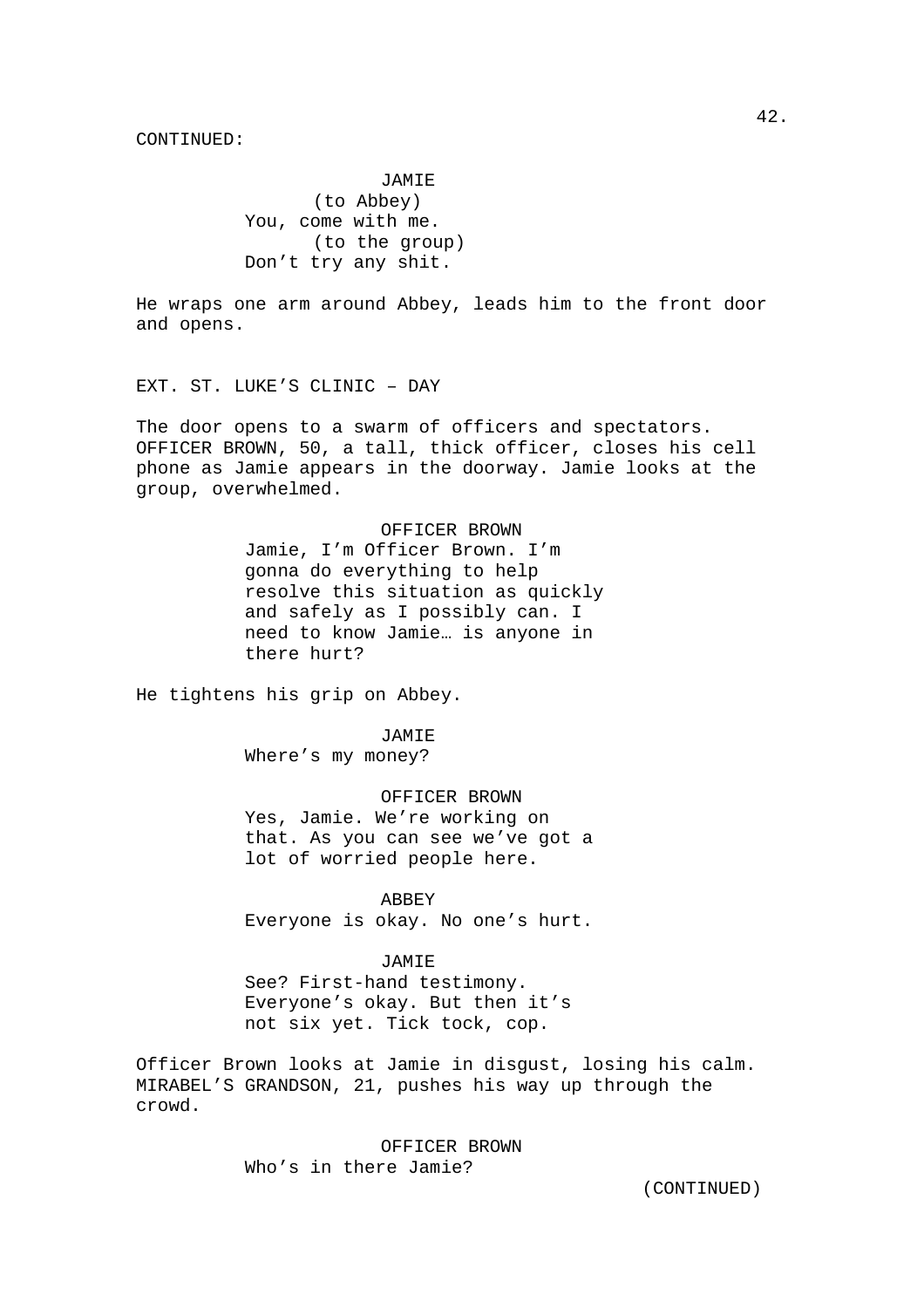Jamie backs into the clinic with Abbey.

 JAMIE Don't mess with me cop. Fifteen thousand, or you can tell it to the coroner, you hear me?

Jamie slams the door.

INT. ST. LUKE'S/HALLWAY – DAY

Jamie releases Abbey. Abbey looks and sees that Jamie's hand is shaking furiously. Abbey looks at Jamie's wound.

> ABBEY You need to get treated.

 JAMIE (exhausted) Go back to the group. Slowly.

#### JAMIE

 (softer) Please.

Jamie and Abbey share a brief understanding moment. Abbey walks back to the group. Jamie looks through the windows, holding his side, then off into the distance. The group watches him in silence. He looks back at Abbey.

INT. ST. LUKE'S/HALLWAY - DAY (LATER)

Abbey and Lara sit quietly on the ground. Abbey looks at the clock: 5:30. A few metres away, Theresa sits in silence. Abbey glances into the Everything Room to see Isaiah looking back at him.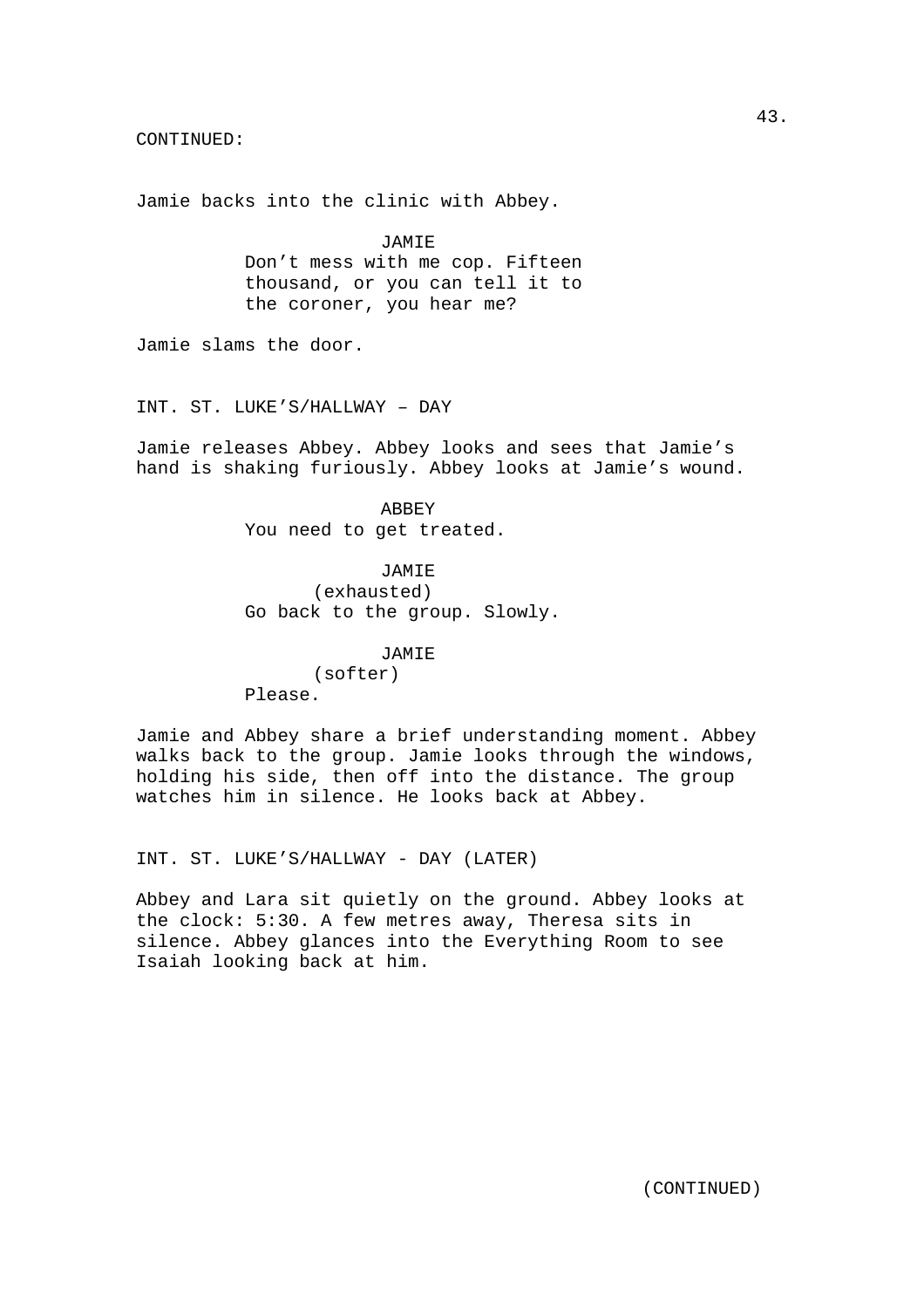INT. SIDE STREET – DAY – TRAVELING (FLASHBACK)

Abbey drives down a small street. His phone rings and he looks at it, seeing the name 'Mrs. Rosen'. He stops at the sign, then proceeds through the intersection. To his right, a car runs the stop sign and heads for him. He honks, but the car does not respond. The cars collide.

Darkness.

Abbey comes to in his car, bleeding slightly from the head. He exits his car and stumbles over to the other car. He approaches the woman lying on the pavement in front of the car near the window. He kneels down by her side and checks her vitals.

A boy approaches from the side of the vehicle. He stops in front of the gruesome scene and stares shocked. He drops his Game Boy.

Abbey looks up at Isaiah, surprised.

**ABBEY** Hey. Are you hurt?

Isaiah shakes his head.

 ABBEY You're sure? You're okay?

Isaiah stares for a moment, then shakes his head. Abbey pulls out his phone and dials 911.

> ABBEY There's been an accident. A woman was thrown through the window. She appears to have a head injury and has lost a lot of blood. I was in the oncoming car. I'm okay. There's a boy here too. He says he's not hurt… it could be shock. Please hurry.

The boy takes a step back from his mom.

 ABBEY Your mom's gonna be okay.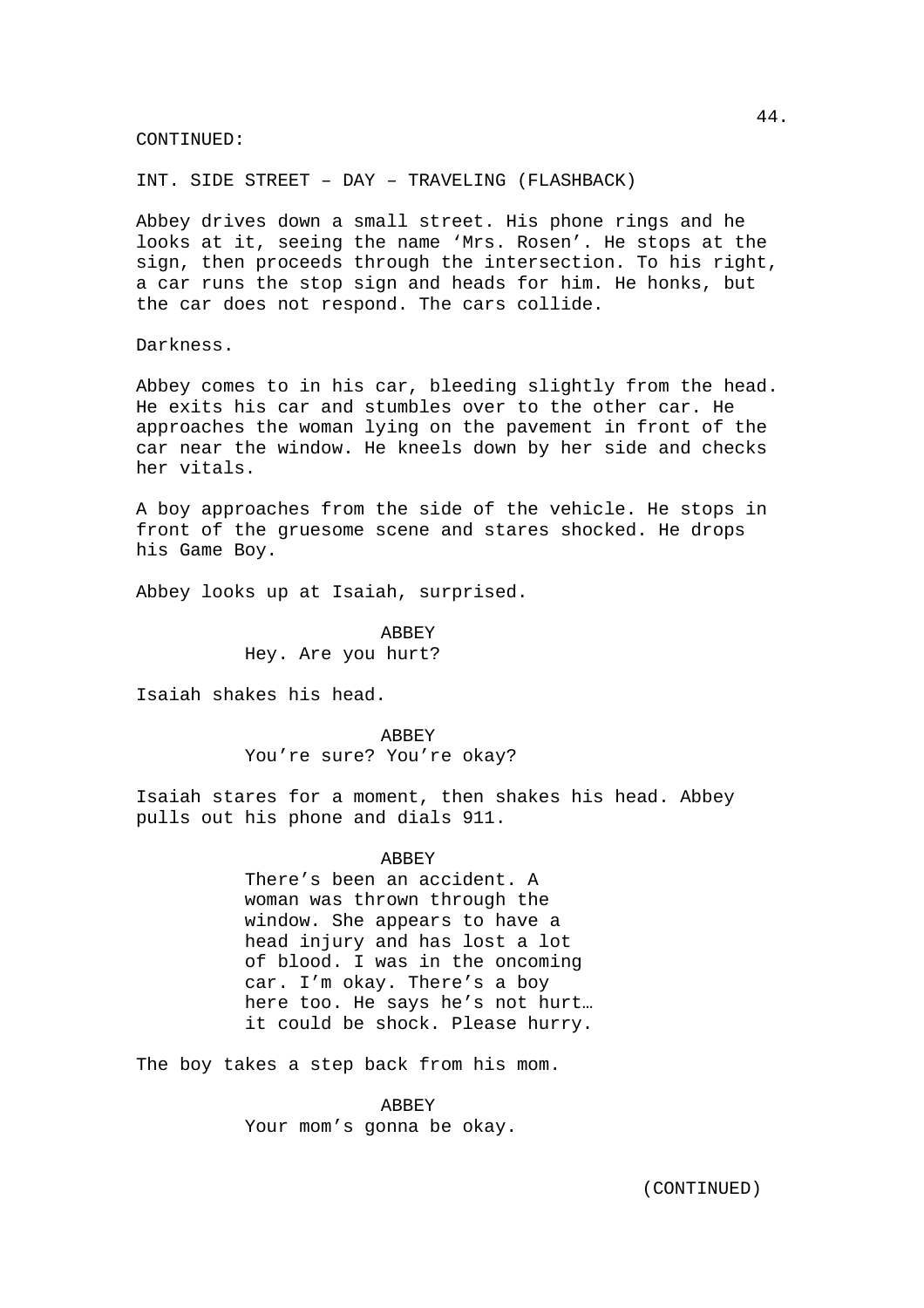Abbey checks the woman's pulse, dropping the phone. He notices the St. Luke's tag around her neck. Isaiah stands to the side, silent. The woman makes a gurgling sound and spurts blood.

> **ABBEY** What's your name?

Isaiah stares blankly at his mom.

**ABBEY** I bet I can guess it. He looks at him. Beeble Dunglestein. Am I right?

Isaiah continues to stare. Behind him, a fire truck arrives.

#### ABBEY

I knew it! Well, Beeble, my name's Abbey. I'm a doctor. I'm gonna do everything I can to for your mom until help comes, but I need your help. Can you help?

Isaiah nods.

#### ABBEY

I need you to close your eyes, touch your nose with one hand, and your elbow with the other and count to one hundred for me.

Isaiah closes his eyes and begins to count. As he does, firefighters approach. An ambulance arrives and rushes past the boy to the mom. One attendant takes her pulse as looks up at Abbey, shaking his head. Abbey looks at the boy, who continues to count. An ambulance attendant approaches and takes Isaiah by the hand.

INT. ST. LUKE'S/HALLWAY - DAY

Abbey looks at Isaiah and takes a deep breath.

 ABBEY I was the one in the accident… with Lily.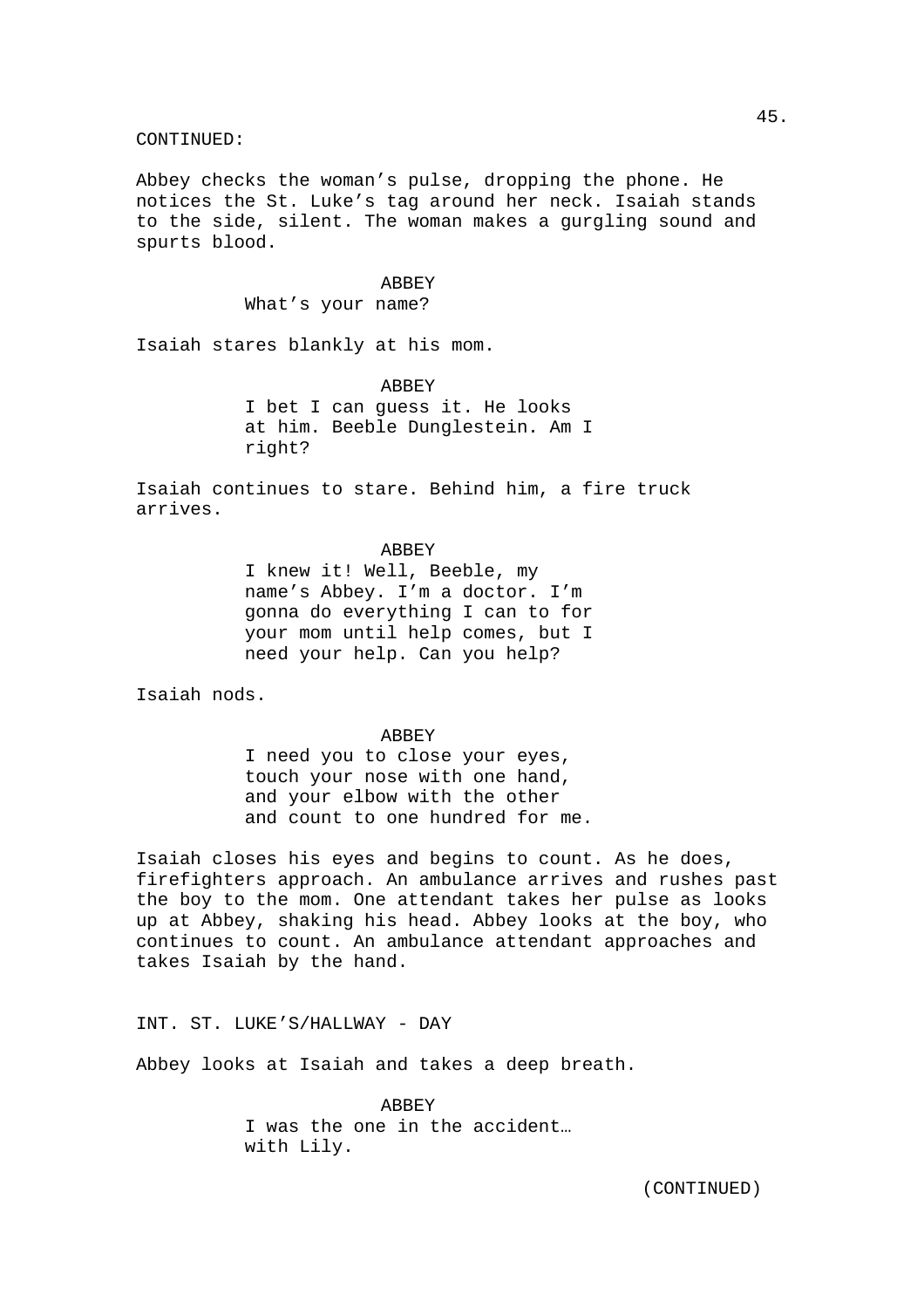Lara looks into Abbey's eyes.

 LARA That's why you're here.

## **ABBEY**

 I should have said something before. I'm sorry. I didn't know how to…

 LARA I loved her like a sister. The accident wasn't your fault. (pause) Everything happens for a reason.

He looks at her dumbfounded.

 ABBEY What reason can you possibly find in something like that?

Lara thinks for a moment, then grabs his hand gently.

 LARA It brought you here. You can make a difference.

Abbey looks at Jamie, who looks through the windows skittishly once again.

> **ABBEY** If we make it out of this.

Lara squeezes his hand.

LARA

We will.

The two look at Jamie and let go of each other's hands. Jamie crouches against the wall, and stares at the ceiling.

## END ACT THREE

46.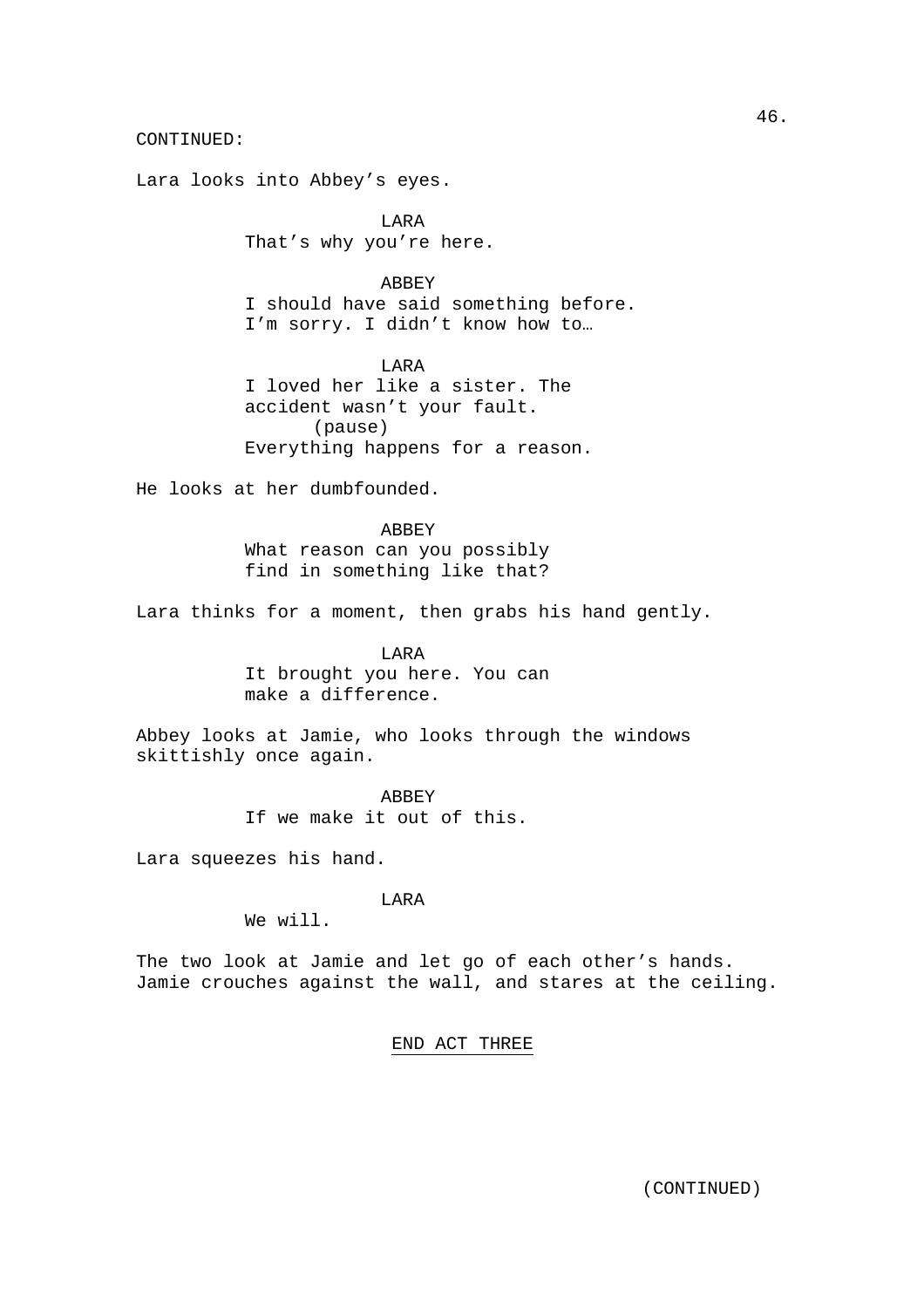## ACT FOUR

INT. ST. LUKE'S/HALLWAY - DAY

Jamie's phone rings. He looks at it and becomes emotional. He turns it off and puts it back in his pocket.

A minute later he loses his balance and drops to one knee. He checks the clock again: 5:40 pm and gives a frustrated cry. He looks at Abbey.

#### JAMIE

Okay.

Abbey looks at him confused. Jamie looks to his wound.

 JAMIE Do what you gotta do.

#### ABBEY

Okay.

Abbey slowly gets up from the floor and starts for Room B.

#### JAMIE

No. Out here.

Jamie points to a small gurney in the hall.

ABBEY

I'll need supplies.

He thinks for a moment then points to Lara.

#### JAMIE

Let her get them.

Lara rises slowly. Jamie points the gun at her. Abbey takes a step toward Jamie. He backs up and aims the gun at him. Abbey steps back.

> ABBEY (nervous) I need to see it. (pause) It's okay.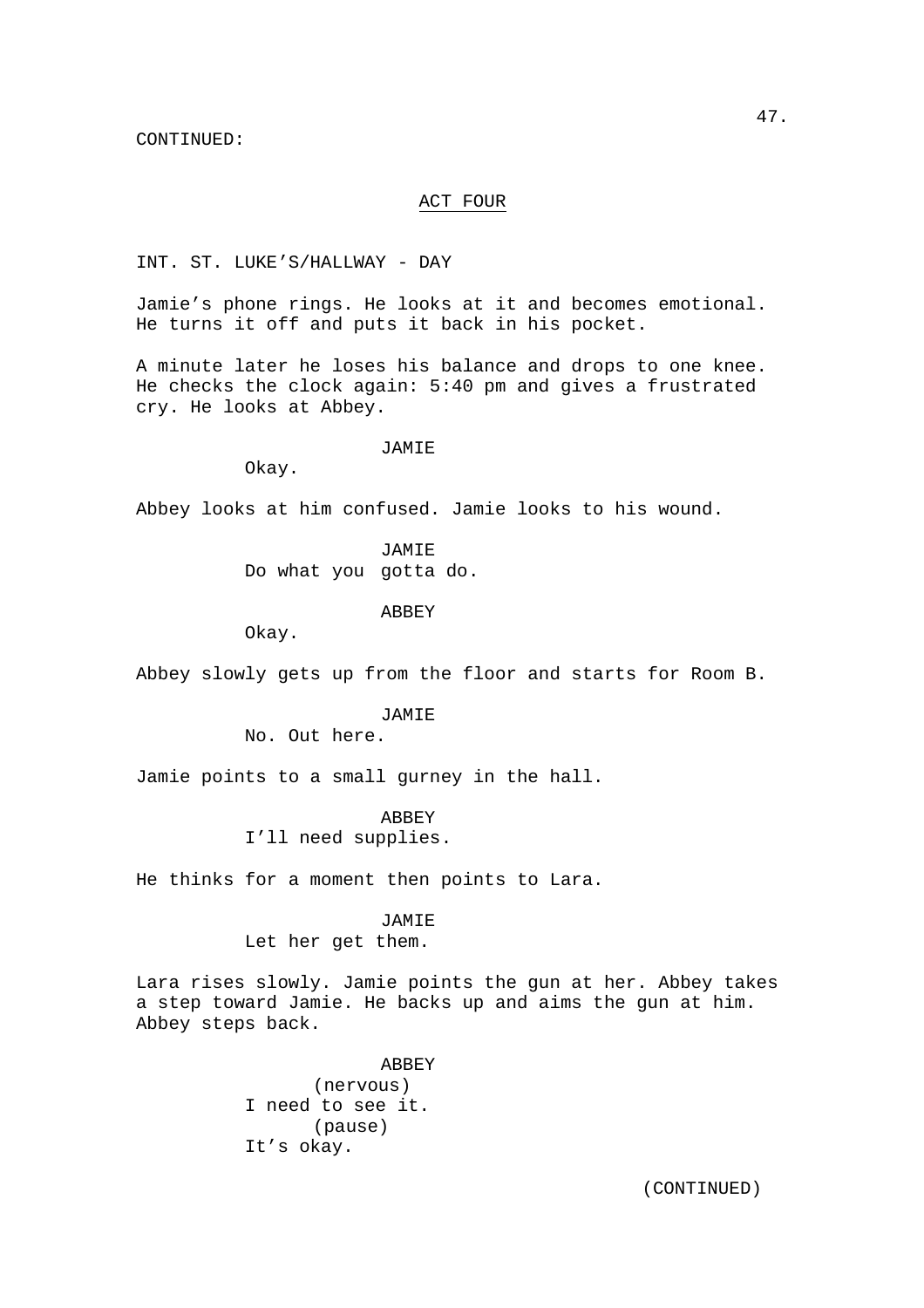After a moment, Jamie lowers the gun. Abbey approaches cautiously and opens his shirt to reveal a blood-soaked side. He touches the undershirt. Abbey lifts the undershirt and examines the wound.

> **ABBEY**  (surprised) This is a… gunshot wound. This needs… I can't…

Jamie breaks down and starts to cry.

## JAMIE

 (desperate) I don't have a choice.

Abbey looks at him, overwhelmed. He takes a deep breath.

#### ABBEY

Get me a dressing tray, sutures, clamps, xylocaine, saline, gauze and a syringe.

A series of looks exchanged between Abbey and Lara. She looks to the room then back to Abbey. He shakes his head warningly.

> JAMIE What are you waiting for? Go.

She goes to Room B. The phone rings. Jamie jumps up and stumbles to the phone to answer it.

EXT. ST. LUKE'S CLINIC – DAY

 OFFICER BROWN Jamie, it's Officer Brown.

## JAMIE

 (weak) I know who it is. Do you have the money?

 OFFICER BROWN Almost, Jamie. Almost there. How are the hostages?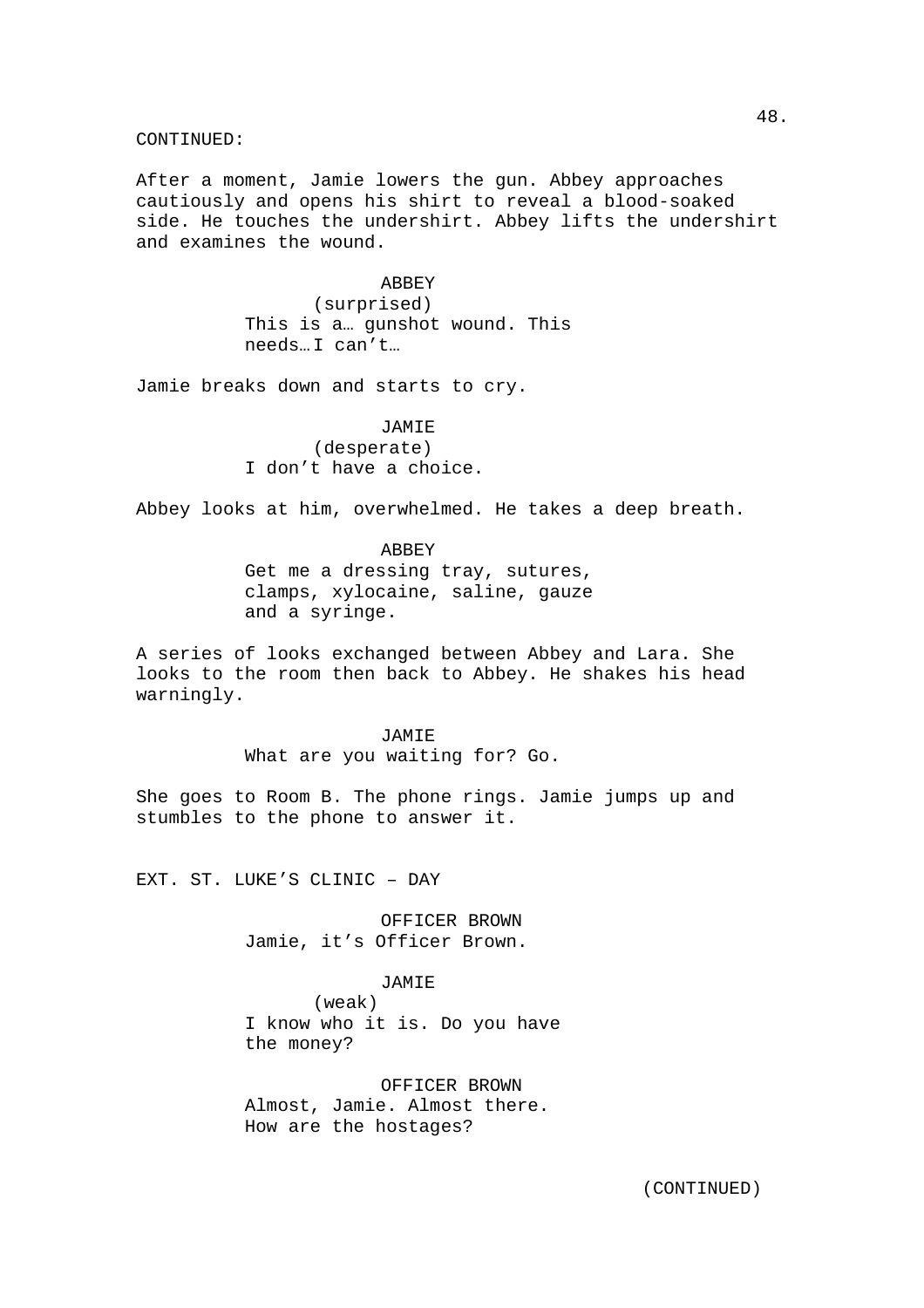JAMIE Almost there? Don't placate me! Six o'clock! I want the money in my hands by six or…

Officer Brown turns away from the group and covers the phone with one hand.

> OFFICER BROWN (quietly) Listen you piece of shit. You think you're in control here? I deal with greedy, useless punks like you everyday. If you want to see tomorrow, I suggest you give up the hostages, got it?

OFFICER LANDRY, 30, a petite female officer, overhears the conversation and looks at Officer Brown, concerned.

INT. ST. LUKE'S/HALLWAY - DAY

Jamie throws the phone receiver down violently. Abbey and the others look at him, startled.

EXT. ST. LUKE'S– DAY

 OFFICER BROWN (under his breath) Damnit!!! I hate these people.

Officer Landry approaches Officer Brown.

 OFFICER LANDRY People, sir?

OFFICER BROWN

Criminals.

She gives him a disbelieving look. He brushes past her coldly. She turns back to the clinic, concerned.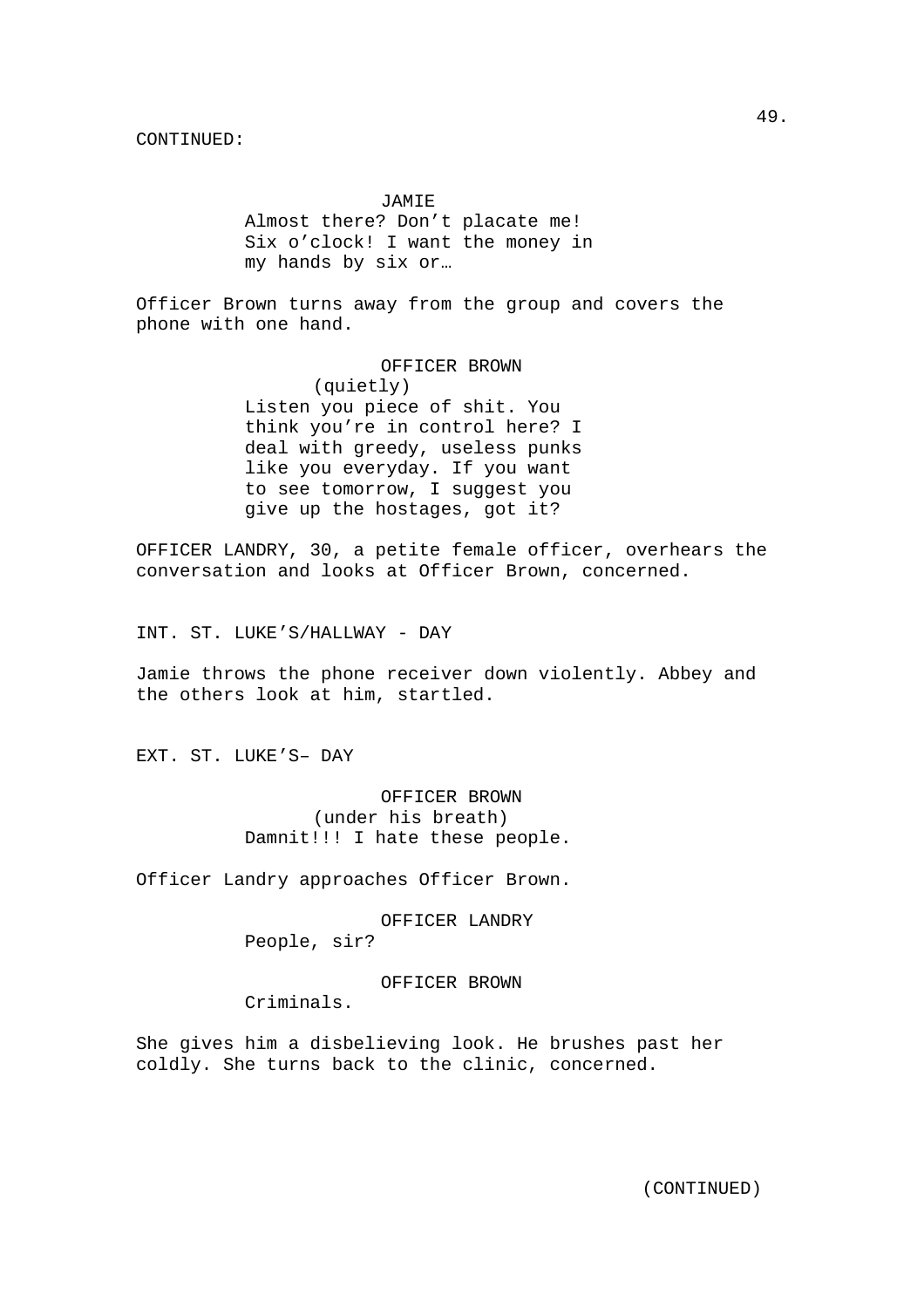INT. ST. LUKE'S/HALLWAY – DAY

Jamie limps back toward the group. He trips slightly over Theresa's leg. She smirks. Lara reemerges with the instruments.

## JAMIE

Let's do this.

Abbey helps Jamie onto a gurney. His phone rings again. He takes it from his pocket and places it beside him.

Mirabel wheezes loudly, catching Jamie's attention.

## JAMIE

Wait.

He stands again, and looks at Mirabel.

**JAMIE** You're leaving. Let's go.

He picks Mirabel off the ground and leads her to the door. She slows suddenly.

> MIRABEL Wait. I need my sweater.

> > LARA

It's right here.

He continues to pull her.

 JAMIE Forget your sweater!

**TARA** I'll get it to you later, Mira.

 MIRABEL What if you lose it? I've had that sweater for eighteen years. You can't get that type of sweater no more.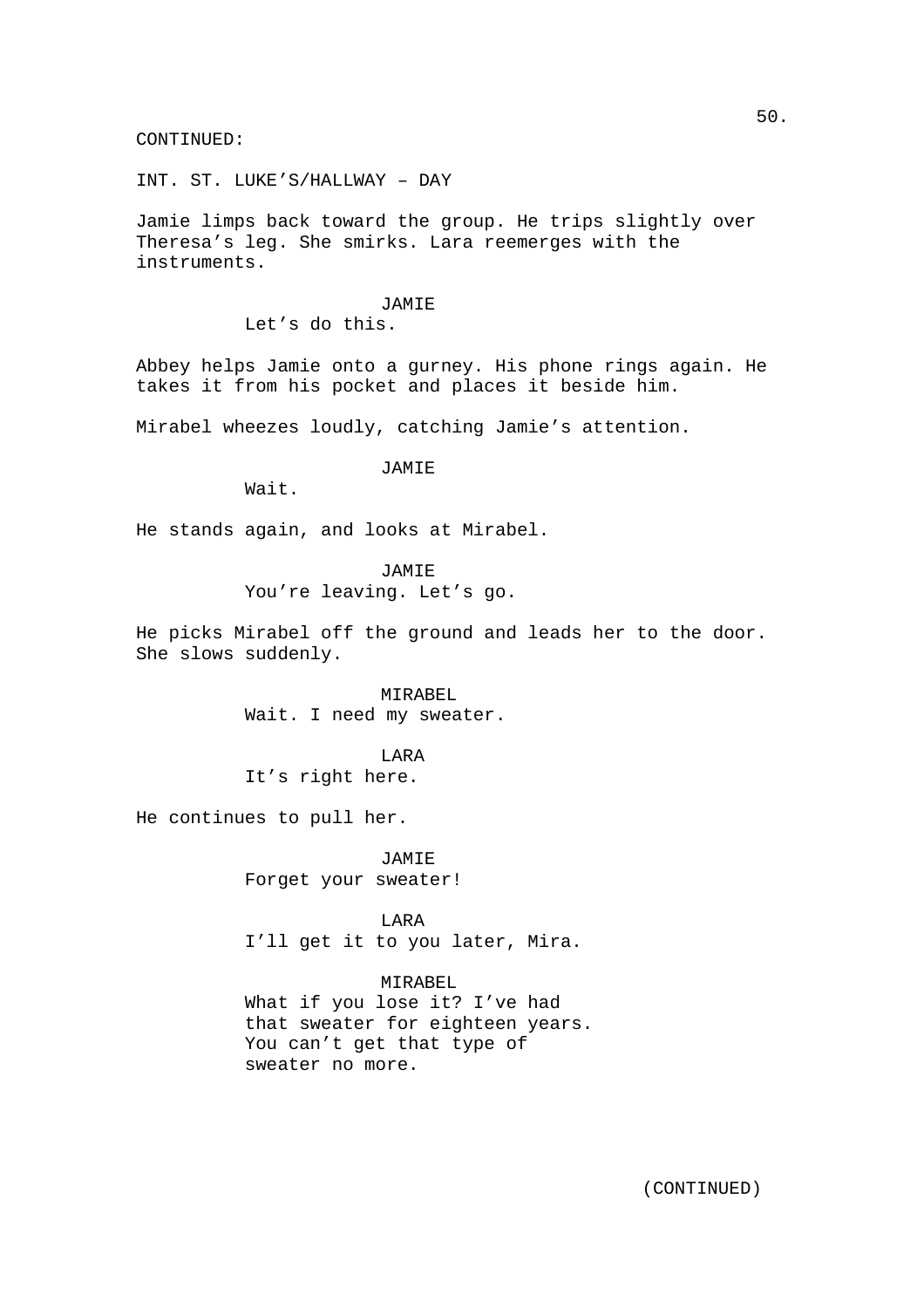JAMIE Do you want to leave or do you want to die?

She looks him in the eye, unshaken by the threat. Lara picks it up from the floor and holds it out. Jamie lowers the gun. Lara walks slowly to Mirabel and hands it to her. He opens the door. She takes a step out before turning back to him.

> MIRABEL I will tell your mother I saw you.

EXT. ST. LUKE'S – DAY

Mirabel walks to the police. Mirabel's grandson makes his way through the crowd. The two embrace. Officer Brown and Officer Landry approach.

> OFFICER BROWN Who's in there?

Officer Landry flashes Officer Brown a look. Mirabel separates from her grandson.

#### MIRABEL

 (dry, to Brown) I'm fine. Thank you for asking. Nurse Lara and Theresa are there, and doctor Abbey.

## OFFICER BROWN

That's it?

MIRABEL Why… hoping for more? I know your mother, you know.

A few officers snicker. CYNTHIA, 19, a strung out looking girl, pushes her way through the crowd.

**CYNTHIA** 

Where's Isaiah?

OFFICER BROWN

Who?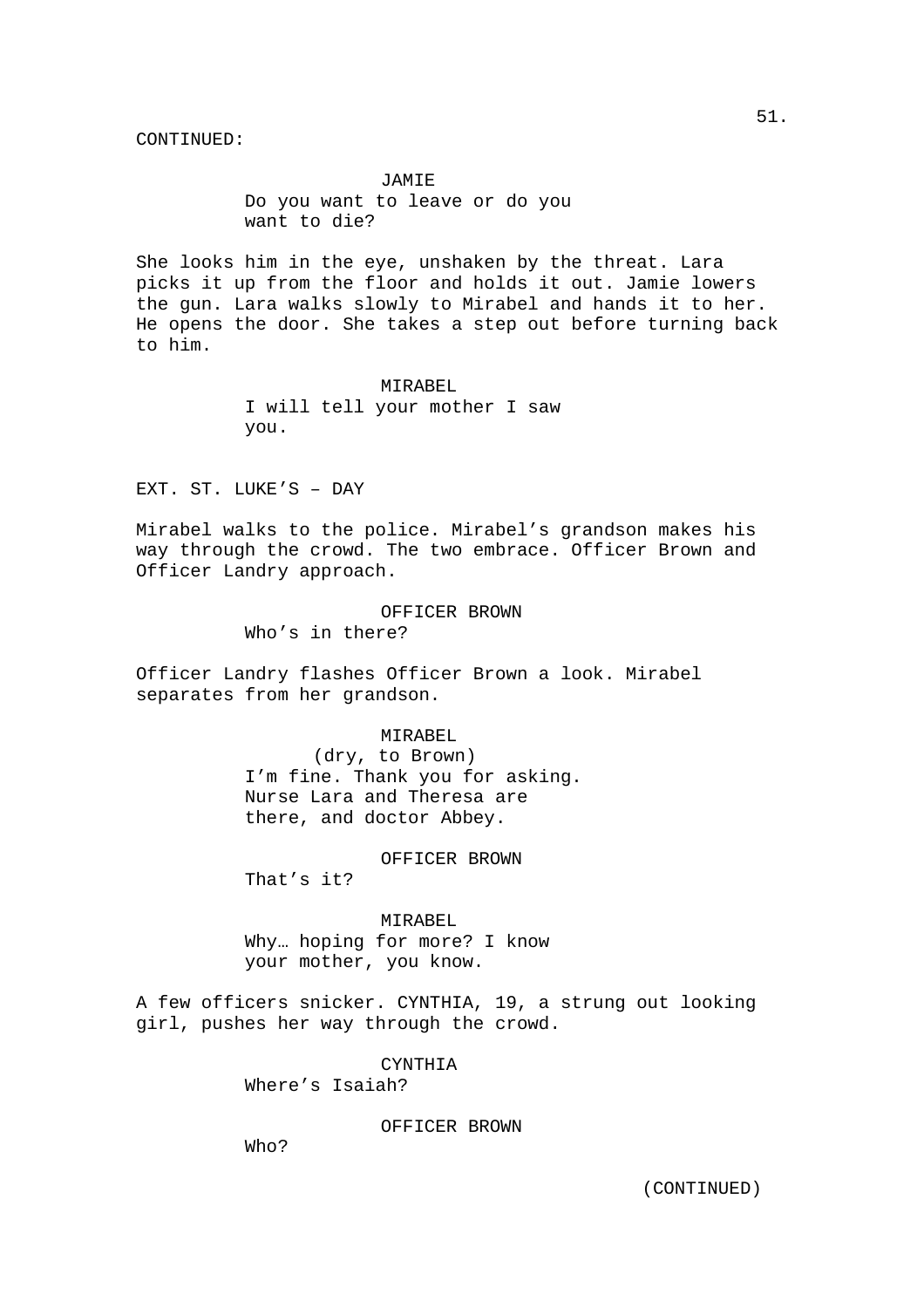## CYNTHIA

My brother. He's six. I dropped him off this morning. He's not in there?

MIRAREL. Sorry, hon. Didn't see no kid.

Cynthia looks around, worried.

INT. ST. LUKE'S/HALLWAY - DAY

Abbey helps Jamie onto the gurney and lays him down. Jamie still grasps the gun.

> ABBEY You did the right thing, Jamie. Letting her go.

 JAMIE It ain't over yet, doc.

ABBEY

I know.

Jamie removes his clothing from around the wound. A wallet drops from Jamie's pocket. Lara picks it up and notices a photo inside.

> **TARA** He's beautiful. What's his name?

Abbey prepares a needle and approaches Jamie.

JAMIE

 Timothy. (grabbing Abbey's arm) Nice try, doc.

ABBEY

It's freezing… it won't put you out. Please… trust me.

Jamie studies Abbey momentarily before releasing his arm. Abbey injects the xylocaine around the area. Jamie winces in pain as Lara watches over his shoulder and hands him the appropriate instruments.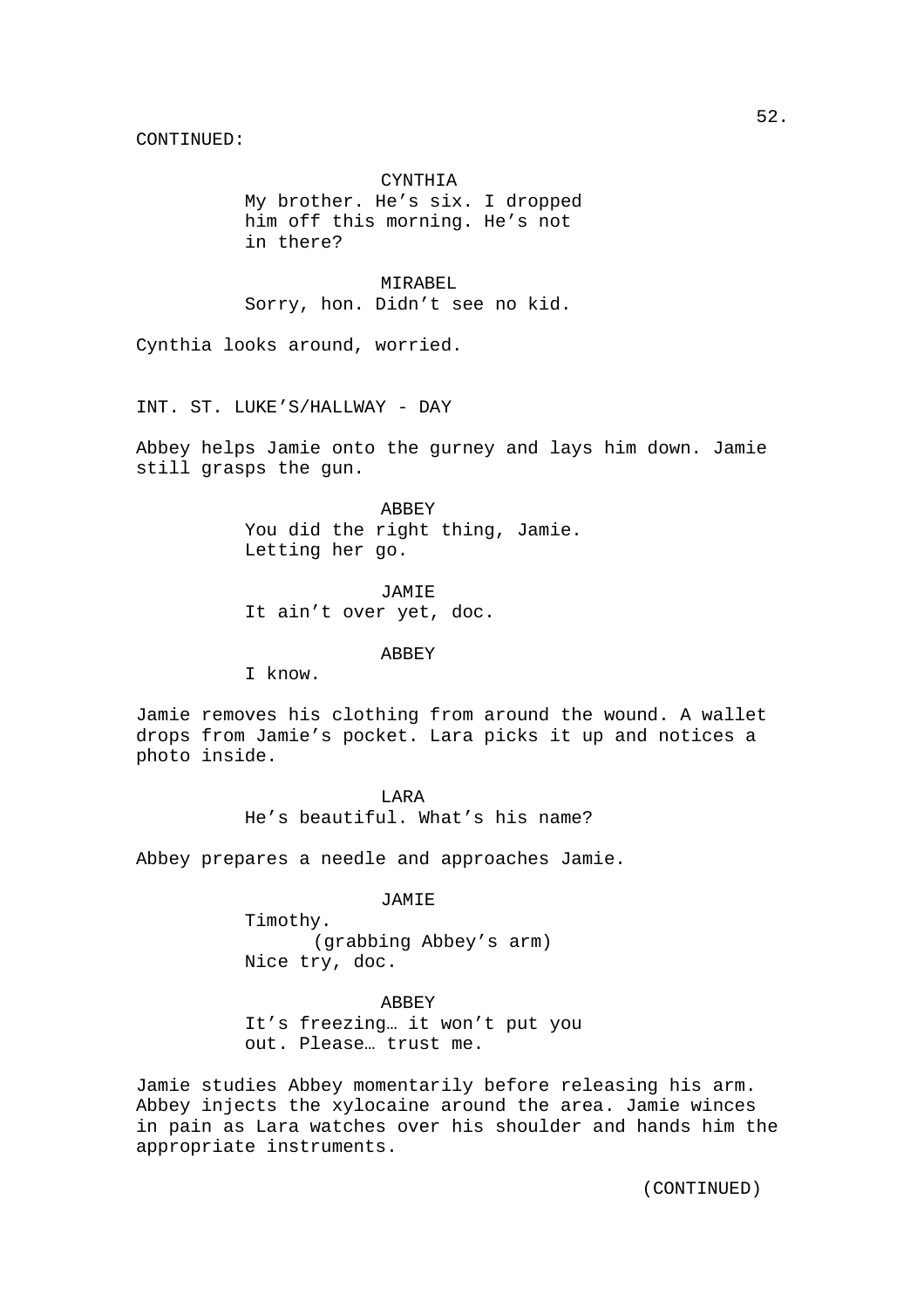EXT. ST. LUKE'S – DAY

Officer Landry creeps along the side of the building from the back, looking through the windows. She passes Room B and approaches the small window in the door to the Everything Room. She tries to open the locked door.

She gives up and looks around the room. She spots the leg of a boy sticking out of from under the couch and gasps. After a moment, she sees the leg move and a small hand reach out to scratch it.

INT. ST. LUKE'S/HALLWAY – DAY

Jamie glances at the clock in the hallway: 5:42. He looks at Abbey suspiciously.

> JAMIE Why you fixin' me up doc?

**ABBEY** I'm a doctor. The gun helps too.

Jamie chuckles.

 JAMIE You knew I was hurt. You could've just waited til I passed out and you'd be home free.

Abbey applies pressure to the wound. Jamie shifts in pain.

 ABBEY Look, I don't know your story, but you're not a bad person. I know that just from looking at you. You even shot anyone before?

INT. BANK – DAY (FLASHBACK)

A bank full of terrified patrons lies on their bellies. Jamie stands behind a shaky BANK MANAGER with the gun to her head as she dials the safe combination. An ARMED MAN slowly rises and pulls a gun from his pocket.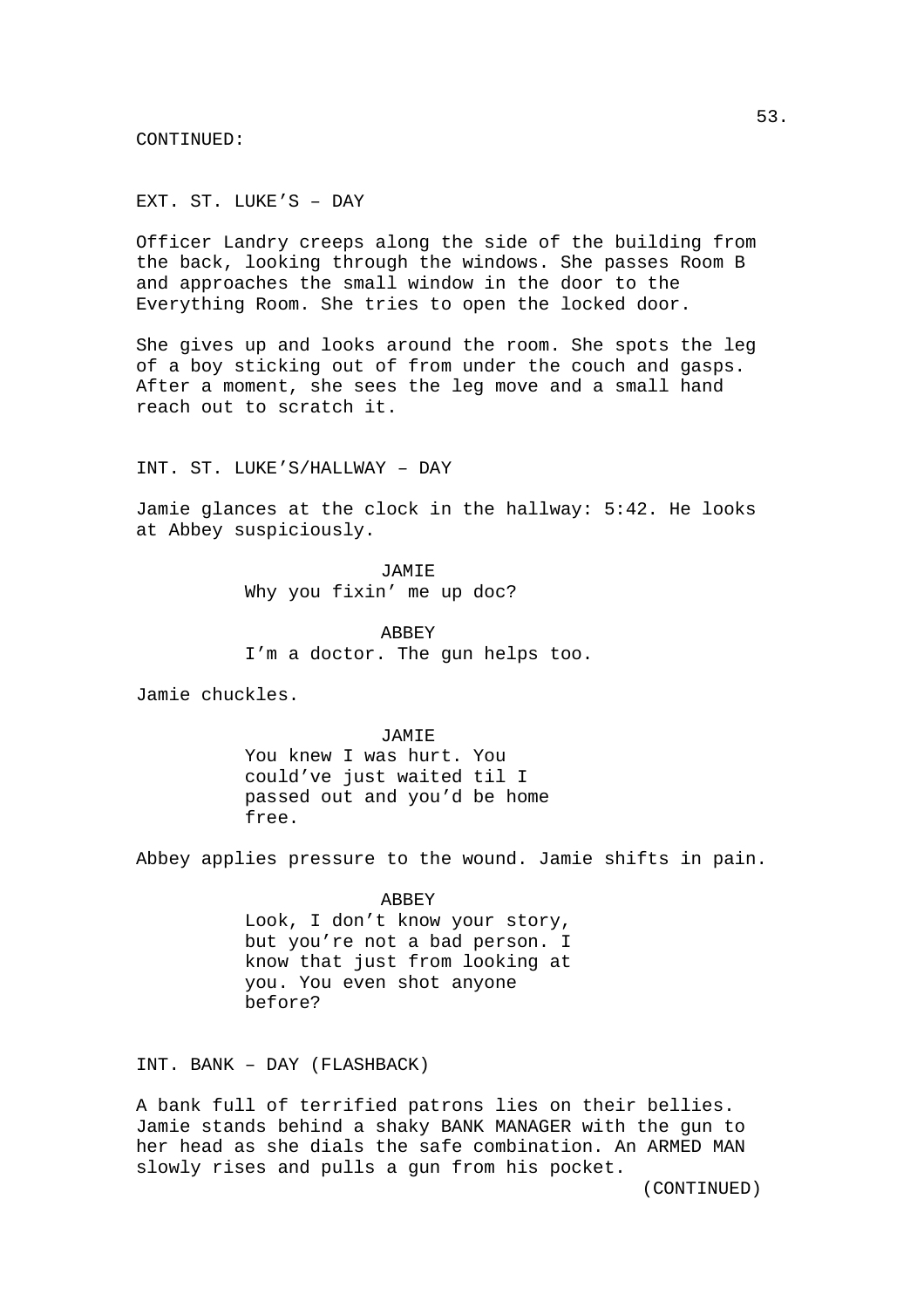## JAMIE

Hurry up!

 BANK MANAGER I can't remember the combination.

The armed man stands and approaches from behind. He raises the gun and shoots. The bullet catches Jamie in the side. Jamie doubles over briefly, then straightens up again, looking at the blood on his hand. He runs to the armed man and knocks the gun out of his hand. The man falls to the ground and raises his hands to surrender. Jamie grabs his side, and points the gun at the man, but does not shoot. Jamie begins to the lower the gun and looks up to see a flash of lights outside.

INT. ST. LUKE'S/HALLWAY - DAY

Jamie smirks.

 JAMIE So now you're a psychic too?

Abbey smiles at him.

#### JAMIE

She was right… Mirabel. I was always the good one. Always protecting Shawn, getting him out of trouble. Even as a kid… he'd run his mouth off to the roughest dogs just cuz he knew he wouldn't be the one fighting them in the end.

 ABBEY Sounds like you're a good big

bro.

Abbey prepares another syringe and looks to Lara. Lara approaches and applies pressure to the wound. Jamie winces.

ABBEY

Sorry.

Jamie struggles through the pain.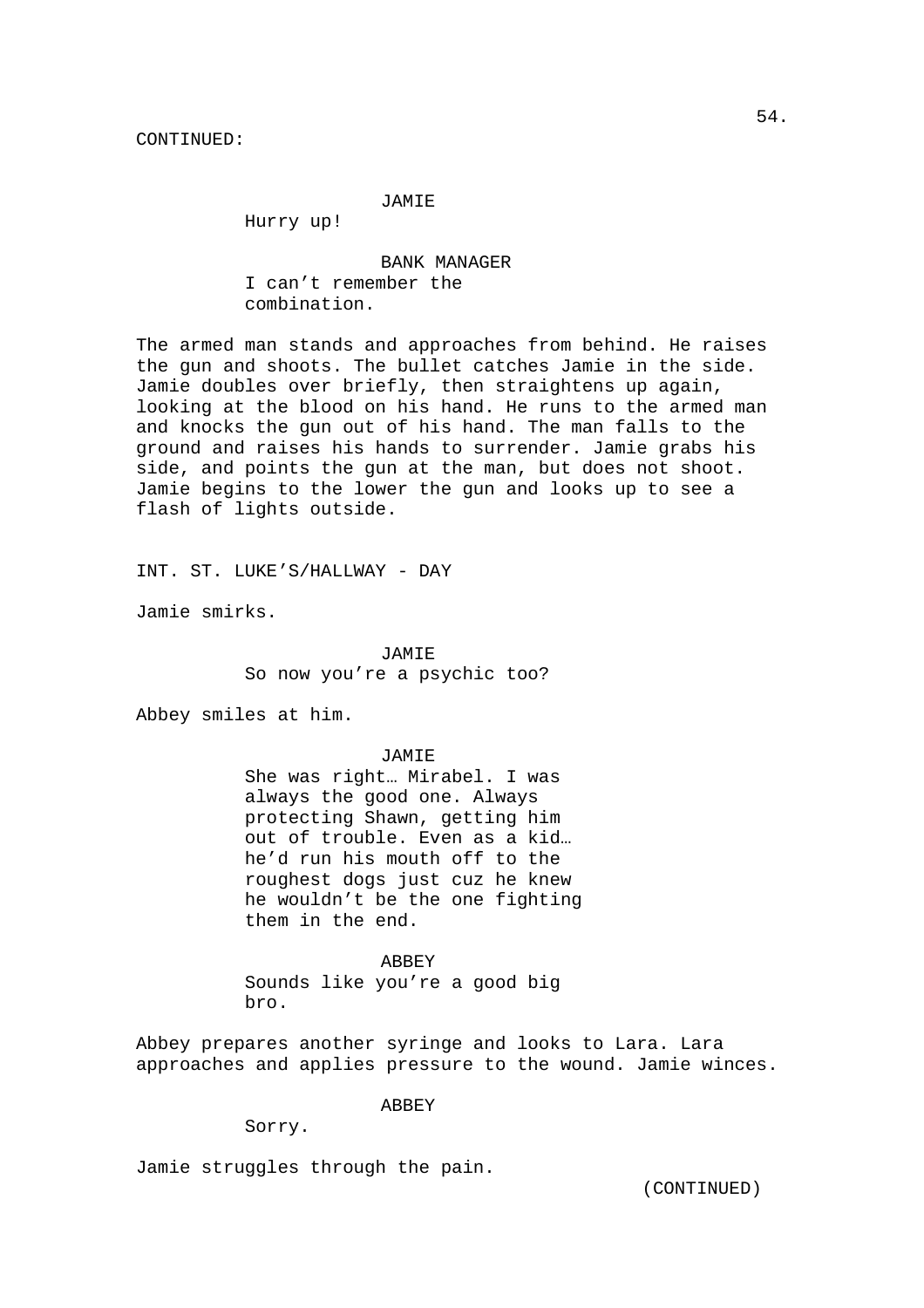## ABBEY Is he why you're here? Shawn?

Jamie looks off into the distance, once again fighting back tears.

## JAMIE When I went off to college, he

got hooked on crack. My moms couldn't handle him, so I dropped out and came back to help. By then he'd started dealing it. (beat) Now he owes fifteen thousand to the last peeps you wanna owe money to. They're giving him until ten to get it. (pause) I shouldn't have left him.

## **ABBEY**

You did what you needed to do to better yourself. Going to college is a good thing. It doesn't mean you don't love him.

## JAMIE

First one in our family to go.

#### ABBEY

I'll bet your mom was proud. I mean your moms.

Jamie lets out a laugh. Abbey smiles.

EXT. ST. LUKE'S - DAY

Officer Landry watches the interaction through a window.

INT. ST. LUKE'S – HALLWAY - DAY

Jamie's phone rings again. His smile fades.

 JAMIE Not all of us have a choice doc.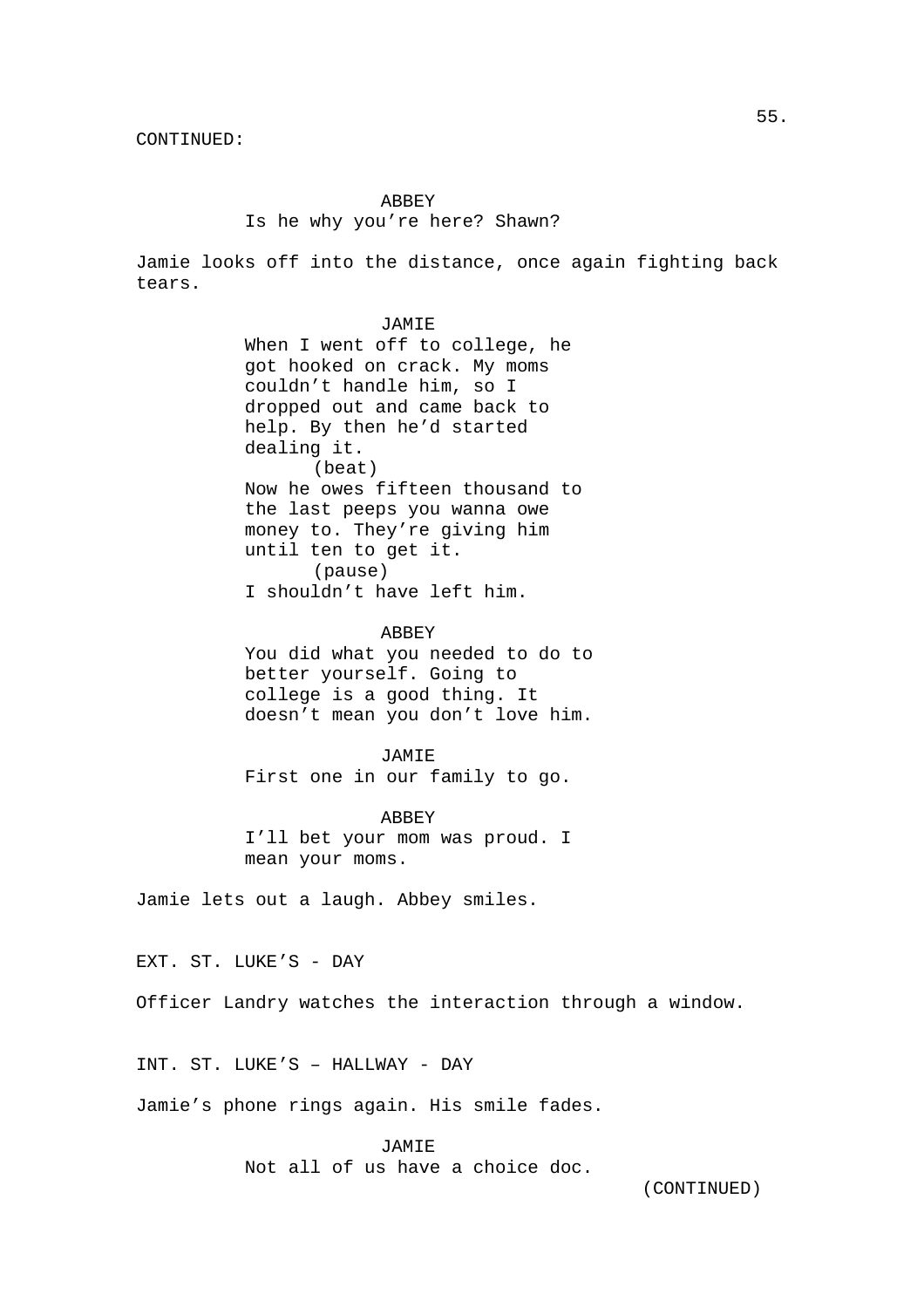Abbey uses the syringe to flush out the wound.

#### ABBEY

You both were in the same situation. You chose to go to school; he chose to get caught up in the game.

### JAMIE

No offense doc, but what do you know about the dope game?

Lara applies pressure to the wound. Abbey retrieves a clamp.

#### ABBEY

This part is going to be the worst. I need to get the bullet.

Jamie takes a deep breath and nods. Abbey enters the clamp. Jamie tenses up and sputters. Lara watches empathetically.

> ABBEY (CONT'D) My little sister is hooked. Crystal meth, to be specific. Could've been anything she wanted. She always so much more talented than me.

Abbey continues to maneuver the clamp.

 ABBEY (CONT'D) In high school she hooked up with a dealer and got mixed up in the scene. Next thing we knew she was hooked. Started stealing, even from mom and dad, to get money.

Abbey clamps on the bullet.

## **ABBEY**

Got it.

Jamie cringes and takes shallow breaths. Abbey takes Jamie's hand. Jamie squeezes as Abbey removes the bullet. Lara applies pressure to the wound.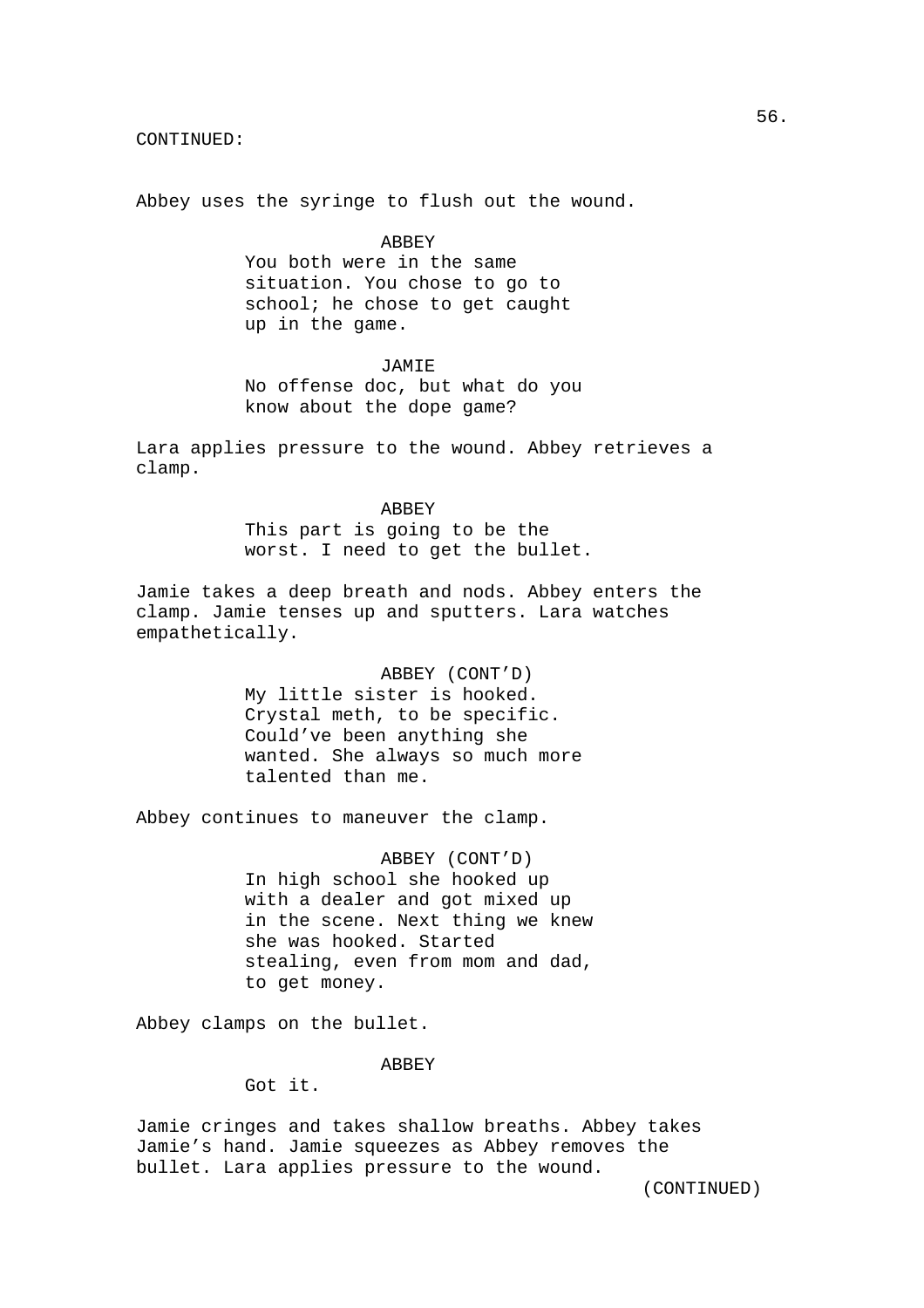## ABBEY (CONT'D)

I went away on a trip one week with my ex. We ended up coming back early. I found her at my place… cleaning me out.

 LARA Oh, my God. What'd you do?

Abbey stops working and looks him straight in the eye.

 ABBEY I called the cops. She was arrested and charged with B & E.

Jamie's eyes widen. He looks off into the distance.

JAMIE

 (weak) Why'd she do it?

**ABBEY** If you ask her, she'd probably say not enough attention from mom and dad, or some other classic excuse.

JAMIE

And if I ask you?

ABBEY

She chose the drugs over us. And she chose them over herself.

He looks at Abbey, fighting tears once again.

## JAMIE

I've spent my whole life protecting him. Even today, didn't let him come cuz he's been in and out of jail. He's out of chances.

Tears stream down Jamie's face.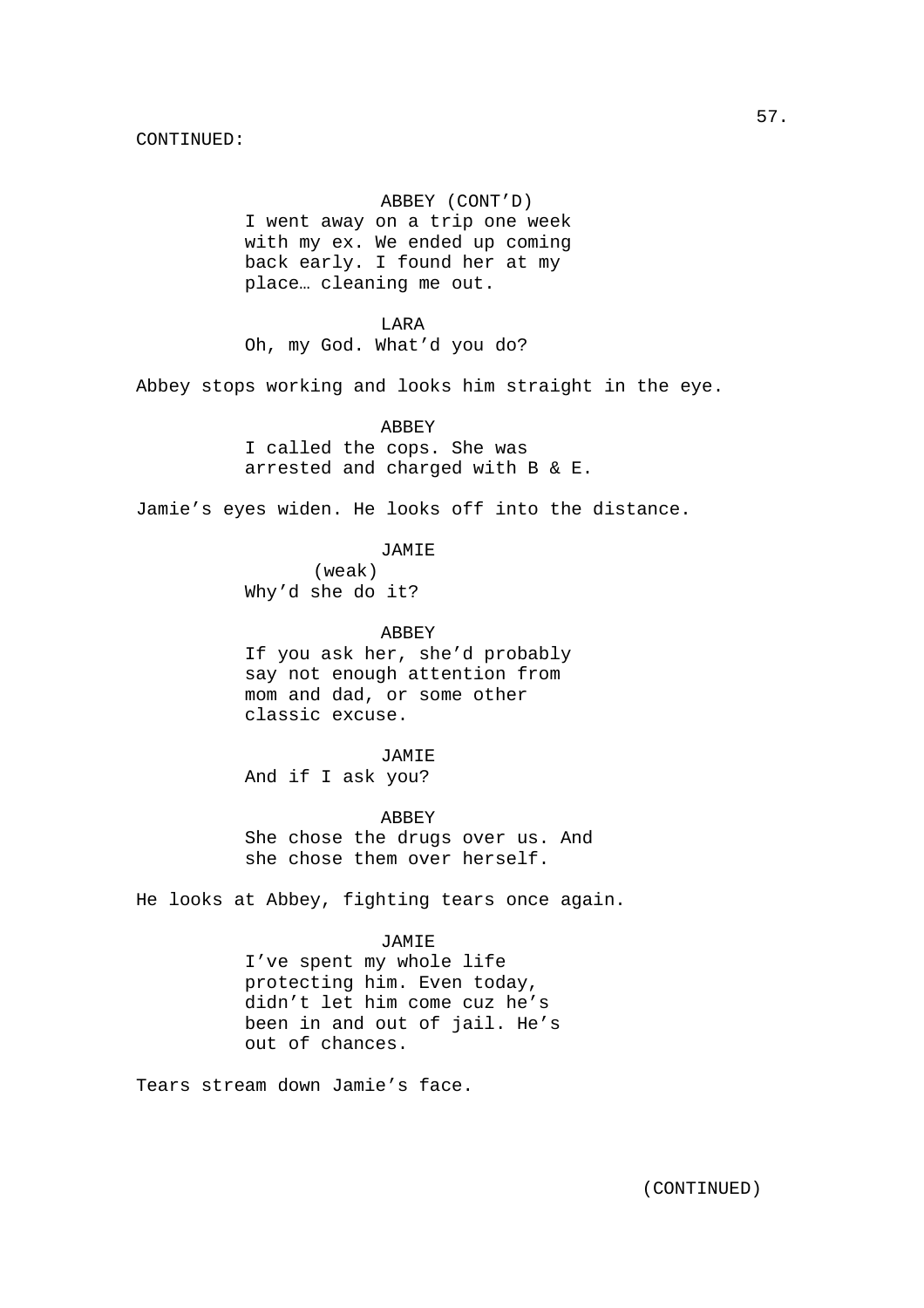JAMIE (CONT'D) I can't let him die, doc. He's my brother. I need that money.

Abbey studies him for a moment and grabs the needle and begins to sew the wound closed.

EXT. ST. LUKE'S – DAY

Officer Brown and several other officers review the plan. Officer Landry runs up.

> OFFICER LANDRY There's a boy inside, sir.

Officer Brown takes his time with the group before turning to Officer Landry.

## OFFICER BROWN

What?

 OFFICER LANDRY There's a young boy in the clinic, hiding under a couch.

 OFFICER BROWN What about the target?

 OFFICER LANDRY The doctor seems to be working on him.

 OFFICER BROWN What the… working on him? Where's the target's gun?

Officer Landry looks away.

 OFFICER BROWN Officer, did he have his gun?

 OFFICER LANDRY I didn't see it, sir.

Officer Brown turns to the group.

 OFFICER BROWN Let's take him out.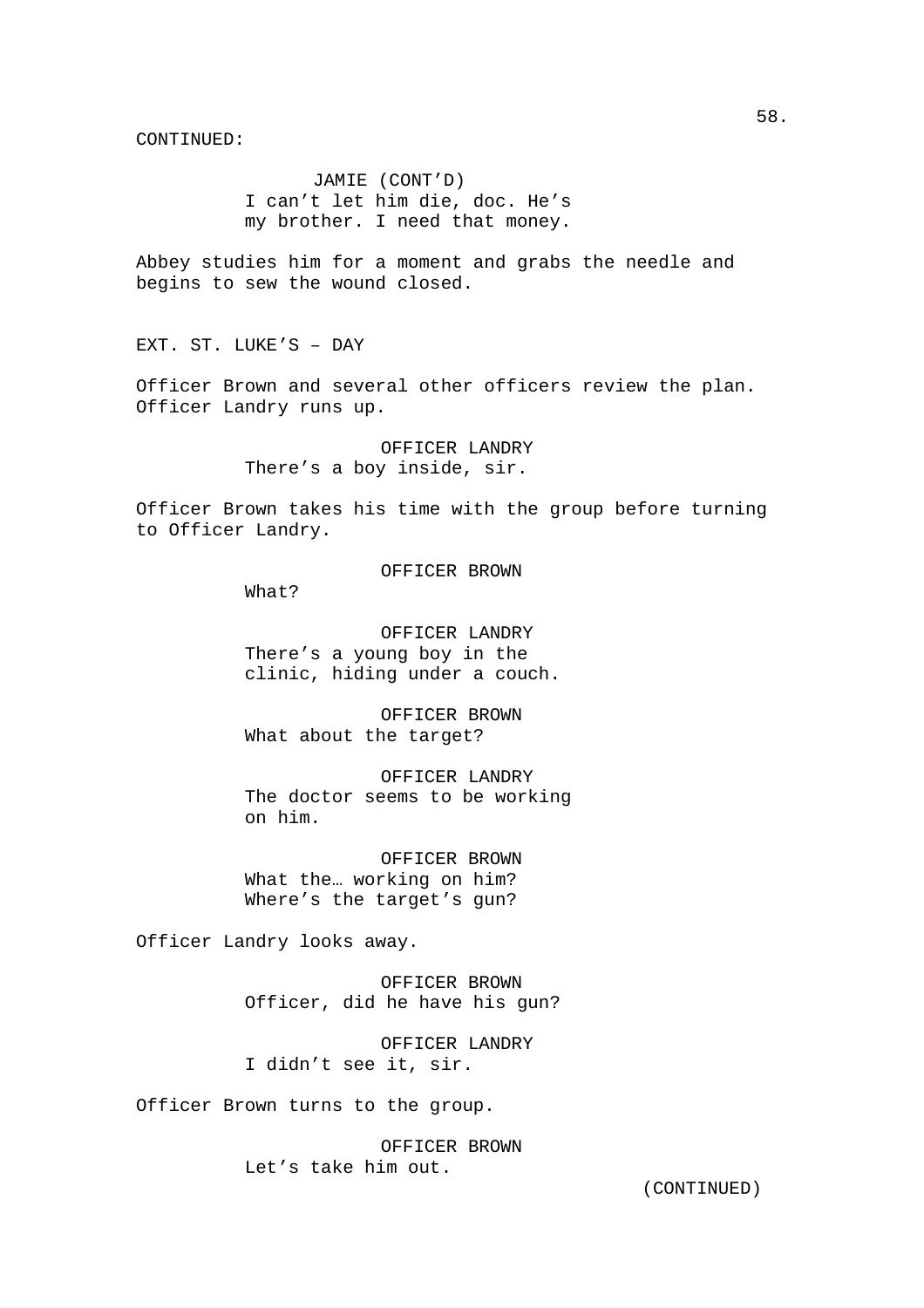OFFICER LANDRY Now? Can't we wait and see?

 OFFICER BROWN Wait and see? We have a chance to end this now. We take it.

 OFFICER LANDRY He might not have the gun. He didn't seem to be a threat-

 OFFICER BROWN (overlaps) This isn't Denzel Washington, Landry. He's a thug who robbed a bank. He has a gun and hostages. We've all got other stuff to do today.

He turns his back to her and starts to talk to the other officers.

> OFFICER LANDRY I just have a bad feeling.

He looks back at her.

 OFFICER BROWN We don't work off of your feelings, officer. (to the group) Take your positions, gentlemen.

 OFFICER LANDRY So that's it?

Officer Brown turns his back on her and preps to the team.

INT. ST. LUKE'S/HALLWAY - DAY

Jamie looks at the clock: 5:55. Abbey finishes suturing Jamie and cuts the thread. He covers it with gauze.

> ABBEY You still need to get to a hospital. This just gives you a bit of time.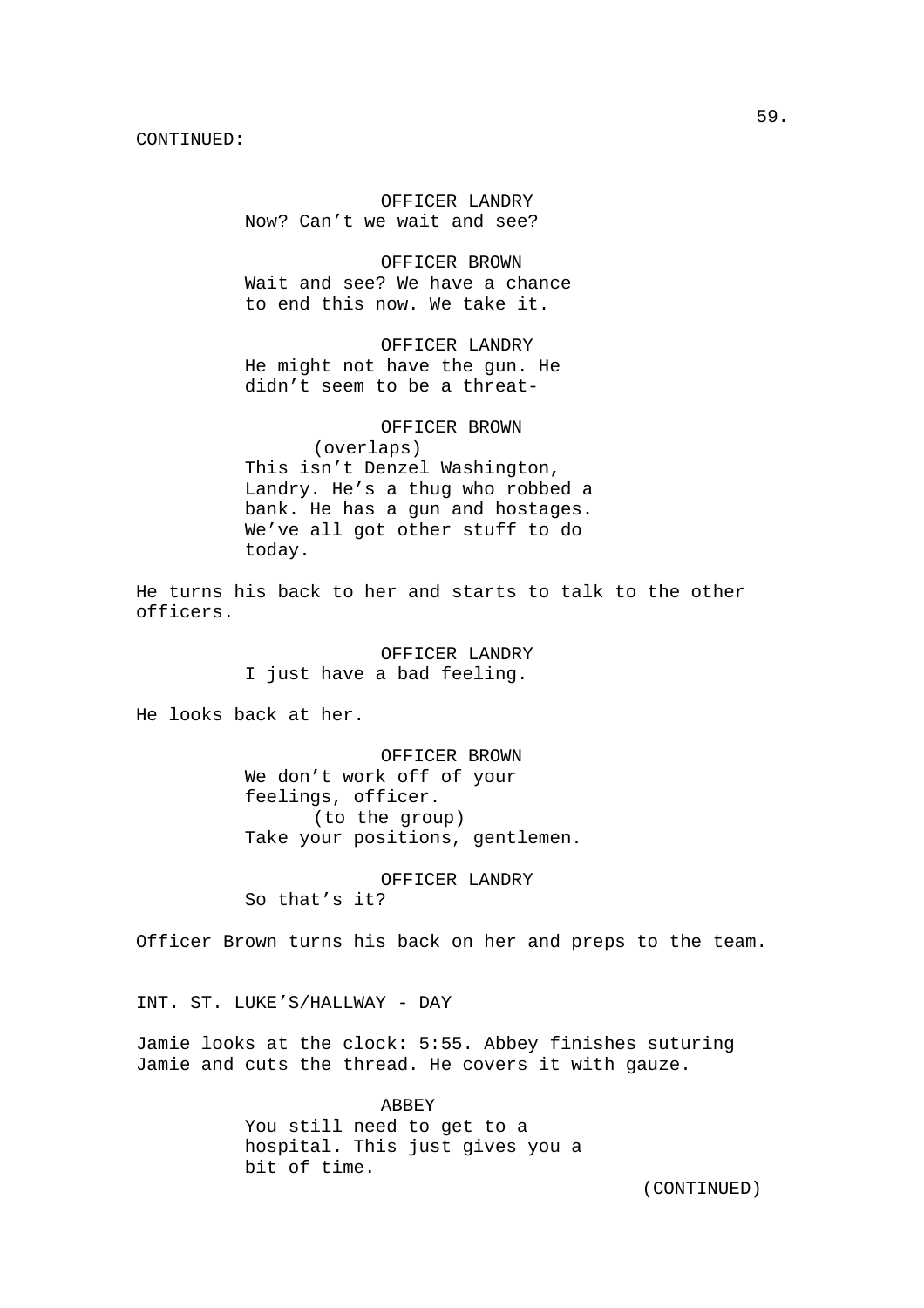Jamie sits up slowly, looking at the wound. He looks at Theresa as she awakens from a nap on the ground and laughs.

#### **JAMIE**

Thanks, doc.

Abbey grabs his arm gently and helps him off of the gurney. Jamie turns his back to the front door.

> ABBEY You still have time to make the right choice.

Jamie looks at the floor. Behind him, Officer Brown and two others quietly enter through the front. Only Theresa notices.

INT. ST. LUKE'S/EVERYTHING ROOM – DAY

Isaiah continues to watch from under the couch. He sees the back of Jamie and focuses in on the gun in Jamie's right hand. He slowly makes his way out from under the couch.

INT. ST. LUKE'S/HALLWAY – DAY

**ABBEY** I can get you the money.

Jamie laughs. The officers approach from behind.

JAMIE

You put your sis away for stealing, and you're just gonna give me fifteen thousand dollars? Don't make sense doc.

## ABBEY

I let Candice get put away because it was the only place she would straighten up.

He picks up Jamie's wallet and hands it to him.

 ABBEY (CONT'D) You need to be with your son.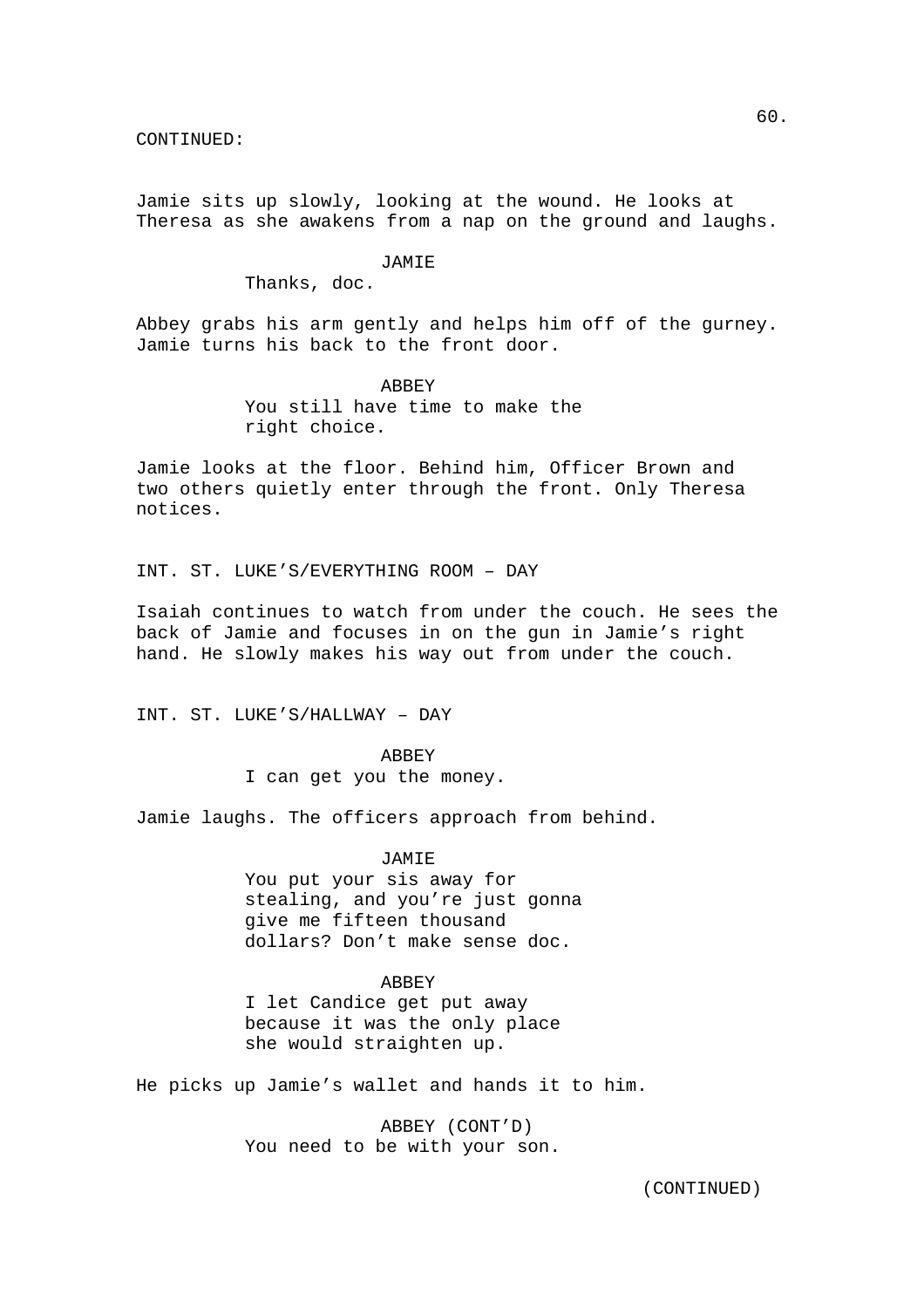Jamie nods and looks at the photo. He begins to sob, then laughs and wipes tears from his eyes. Abbey extends a hand toward the gun. Jamie looks down at the gun, contemplating.

### **JAMIE**

Okay.

Isaiah darts for the gun and tries to grab it. The GUN FIRES. Jamie whips around. Isaiah falls to the ground. Jamie sees the approaching cops and goes to raise his hands. Officer Brown shoots Jamie twice in the chest. Jamie falls to the ground.

#### ABBEY

No! No!

Lara swoops down to Isaiah's side and checks him. He opens his eyes as Officer Brown and two others rush to Jamie. Abbey starts for Jamie but is pushed aside by the officers as they swarm him. An officer takes Jamie's gun, empties it and looks at the bullets curiously.

## OFFICER (to officer Brown) Blanks.

A horrified Abbey smoothes back his hair and backs up against the wall in shock. He slides down the wall, watching the scene in shock.

EXT. SIDE STREET – DAY (FLASHBACK)

Isaiah looks at his dying mother lying on the road blankly. Abbey watches as the ambulance crew tries to revive Lily.

INT. ST. LUKE'S/HALLWAY – DAY

Lara holds Isaiah and looks at Abbey. Isaiah's sister enters and runs to Isaiah. She stops and watches the embrace guiltily.

Abbey looks up at the clock. 6:01. He watches blankly as the cops cover the body casually. Jamie's phone rings. Abbey picks it up off of the gurney and checks the display: TIMOTHY. Officer Brown and Abbey exchange looks.

## END ACT FOUR

61.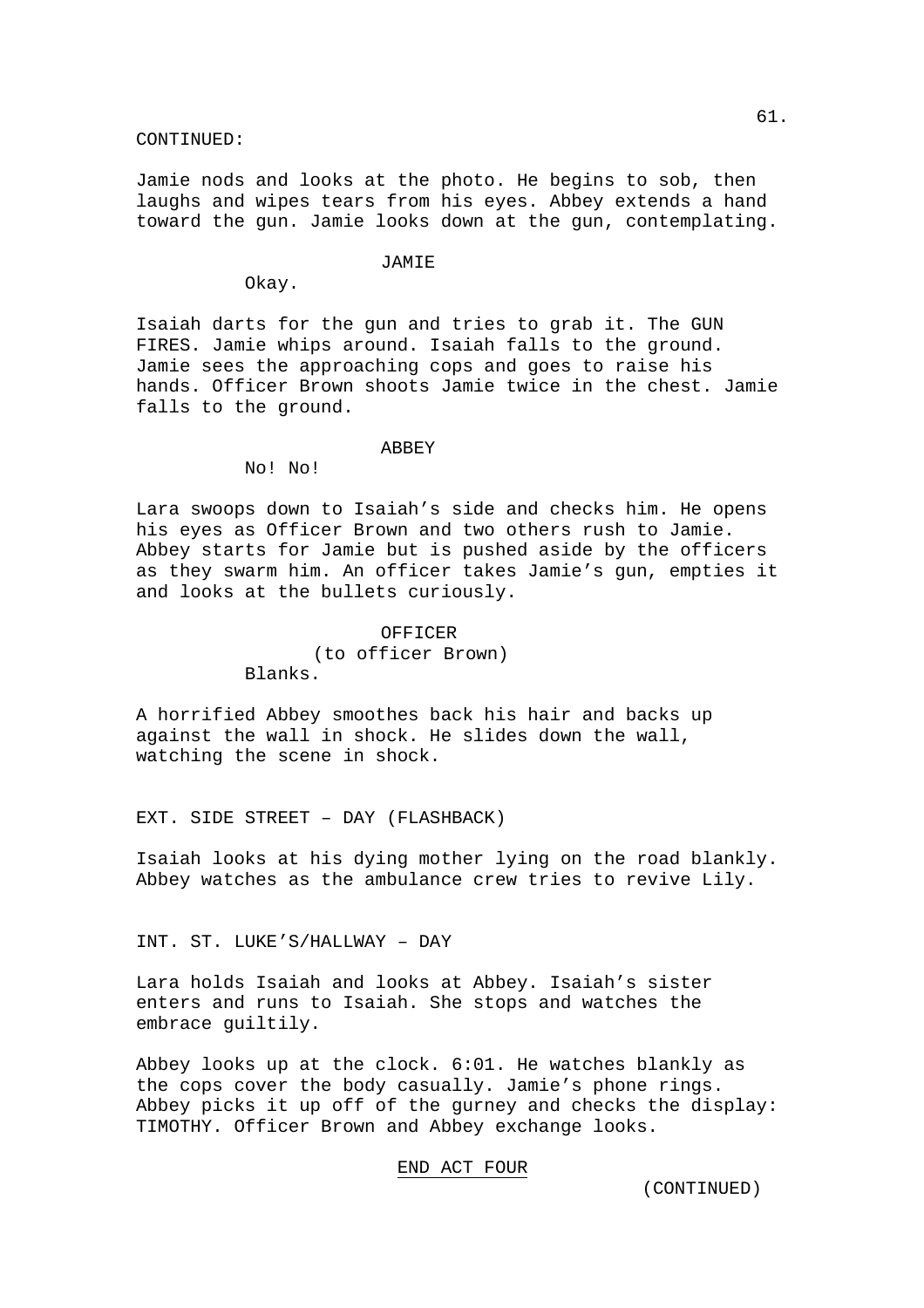### TAG

## INT. ST. LUKE'S/HALLWAY – NIGHT

Abbey stands in the hallway. Through the door window of Room A, he looks in on Lara being questioned. Lara looks at him through the glass. After a moment, she gets up and exits.

An awkward silence between them.

 LARA Told you that you wouldn't get through that list.

Abbey does not react to the joke. Neither does Lara. He turns to walk and she grabs him by the arm, pulling him in for a hug. He embraces her loosely for a moment, then pulls her tighter.

### LARA

I'm sorry.

#### ABBEY

Me too.

They separate.

## LARA

Still hungry?

Abbey's looks to the floor. Lara studies him.

## ABBEY

Rain cheque?

## LARA

Ya, I've seen enough of you for one day.

Abbey begins to walk off. He reaches the front door and begins to open.

### LARA

 (calling after him) So I'll see you tomorrow then.

He stops, but doesn't turn around.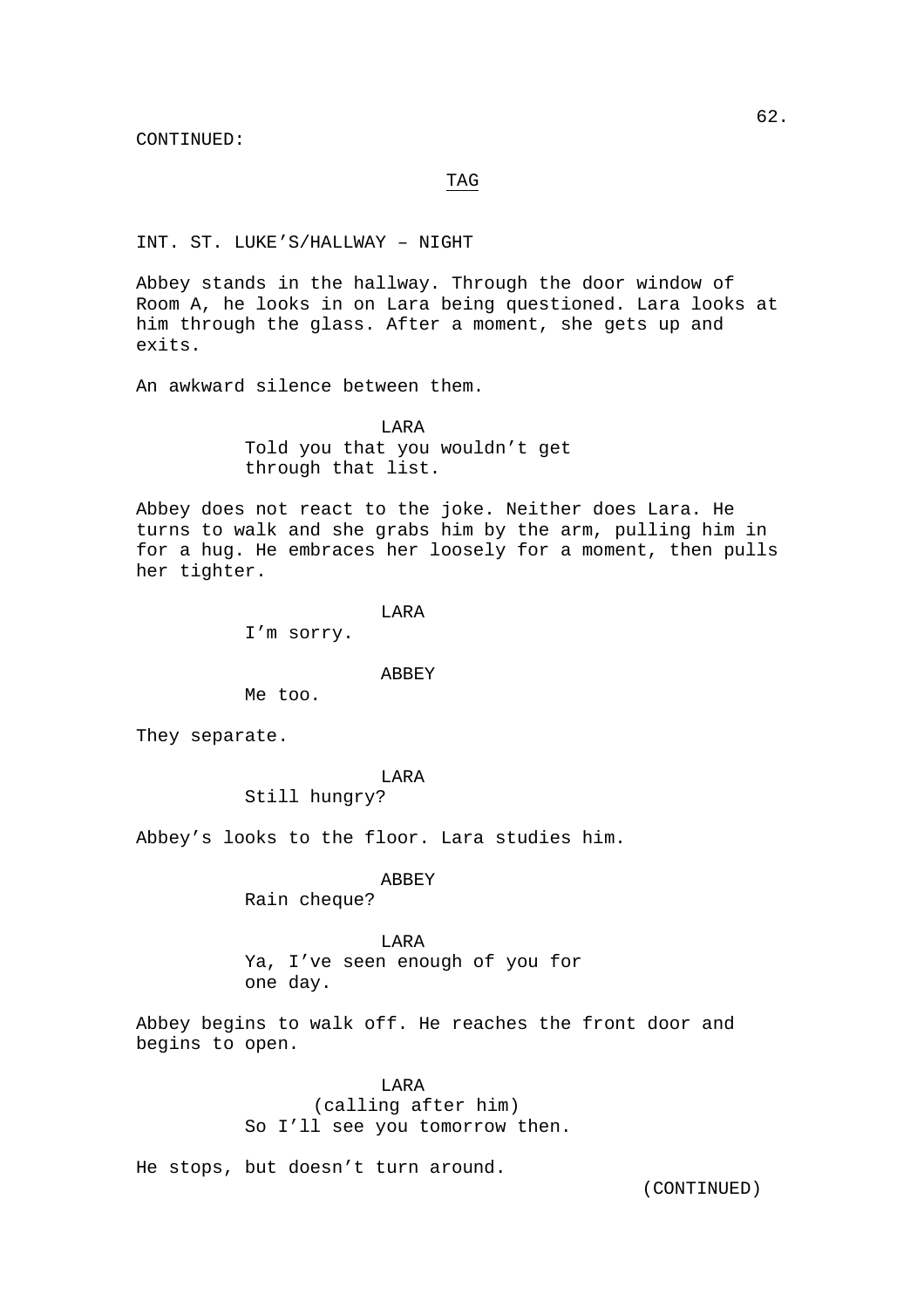LARA (urgent) Will I see you tomorrow?

He continues to face the door.

 LARA (upset) I see.

Abbey touches his watch and looks to the floor.

 LARA (angry) You're not a superhero, Abbey. You can't save everyone. It's just how it is.

Abbey looks over his shoulder at Lara.

LARA

See you around.

He forces a smile, pushes the door open and exits.

EXT. JAMIE'S HOUSE – NIGHT

Through the window we see Jamie's wife watching the clock impatiently: ten o'clock pm. Suddenly, she rises and runs to the door.

She opens the front door to Officer Landry and another officer standing on the porch. Officer Landry says a few words to her. Jamie's wife lets out a shriek and collapses, as a little boy approaches the door. Officer Landry looks away, upset.

## INT. ISAIAH'S HOUSE – NIGHT

Isaiah and Cynthia are wrapped in a blanket. Isaiah is shivering. She stares at drug paraphernalia on the coffee table. A tear rolls down her cheek and she holds him tighter. She looks at the clock: ten o'clock pm. She looks up at a picture of their mom.